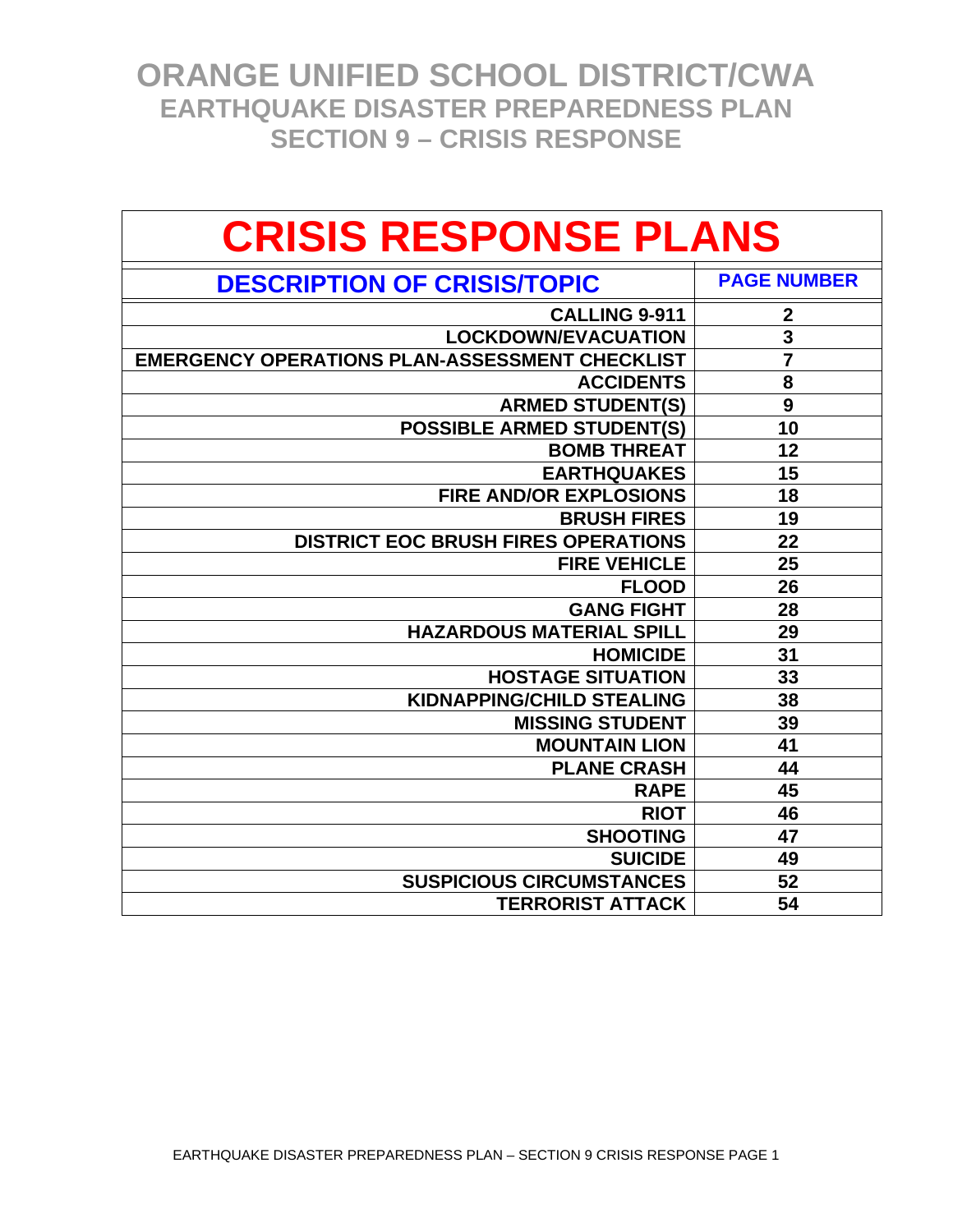

# **Emergency Response Sheet**

**If possible, call from a stationary phone. Calls from a "Cell Phone" may go directly to the Highway Patrol first and may take longer for crisis response!**

| <b>Police Departments</b>      | <b>Business Telephone Numbers</b> |  |
|--------------------------------|-----------------------------------|--|
| <b>Anaheim Police</b>          | 765-1900                          |  |
| <b>Garden Grove Police</b>     | 741-5704                          |  |
| <b>Orange County Sheriff's</b> | 647-7000                          |  |
| <b>Orange Police</b>           | 744-7444                          |  |
| <b>Santa Ana</b>               | 834-4211                          |  |

#### **When calling in a major emergency to the police department, state the following:**

- 1. Dispatcher will ask: "Do you have an emergency?" (when the phone is answered) Tell the dispatcher "Yes".
- 2. I am calling from: (Name of School/Site)

*Note: Your school's address and phone # will come up on the police department's computer screen on a 911 call.* Just give the name of the school.

- 3. My name is: (State your name)
- 4. I am: (State your position)
- 5. I am reporting: (Describe the emergency be specific): Be prepared to give the following:
	- A. What's happening?
	- B. Suspect, locations, Room # and brief description of where it is, i.e., north, south, east, west portion of the campus or building;
	- C. Suspect descriptions, i.e., hair, clothing, ethnicity, height, weight.
	- D. If you are not at risk, then stay on the line.
	- E. If there are any questions, the Dispatcher will ask as needed.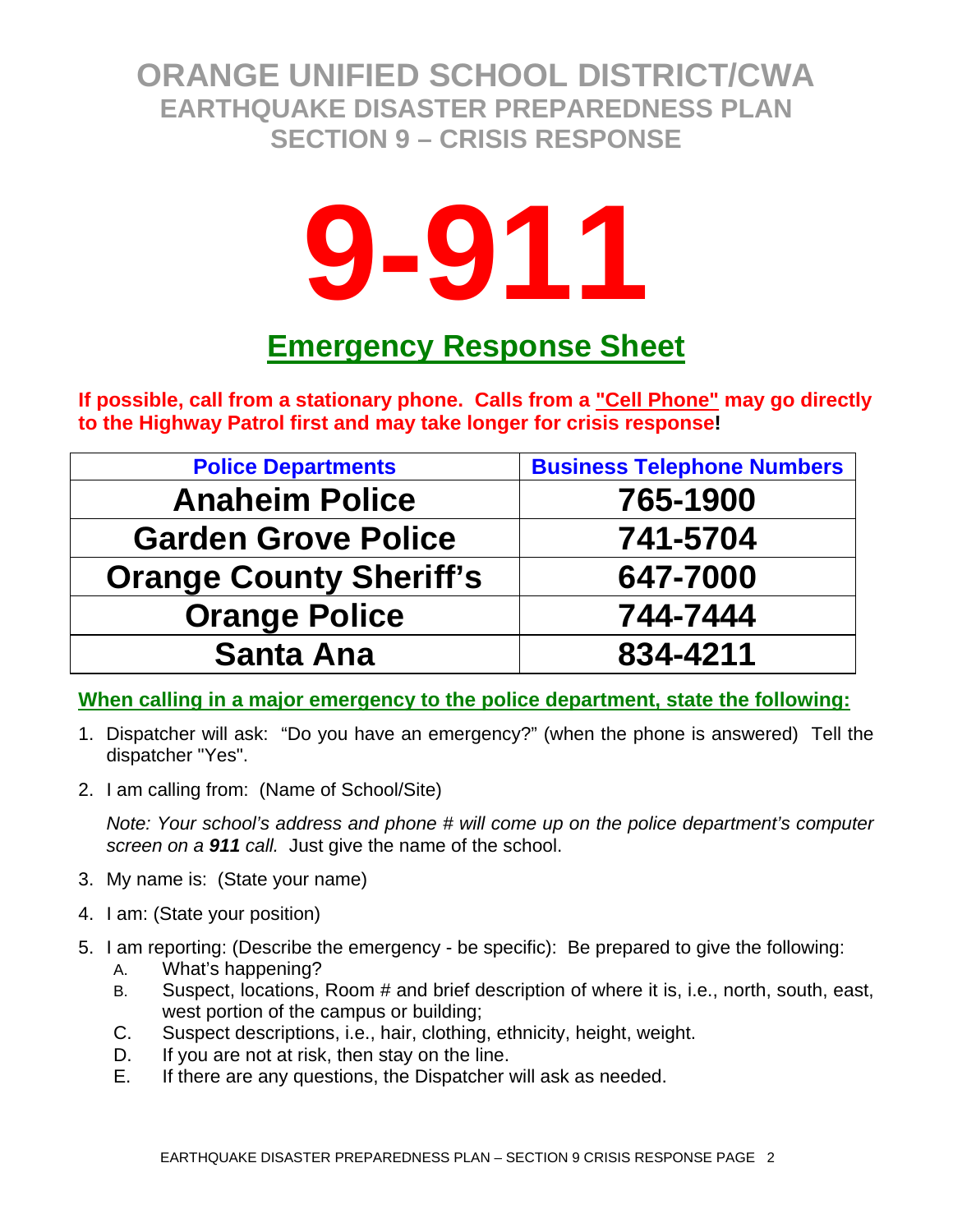# **LOCKDOWN/EVACUATION**

All schools/sites shall **predetermine two evacuation locations on school sites and two alternative offsite evacuation locations.** Consideration shall be given to shelter, proximity to school, access to water and restrooms and to security.

Whenever there is potential danger to staff or students at a district school, OUSD and local law enforcement officials will respond to the situation as necessary.

Depending on the type of situation, students and staff may either be:

- **1. Immediately evacuated from the buildings.**
- **2. Contained in the buildings in a "Lock Down".**
- **3. Contained in the buildings until the evacuation area is checked and cleared for evacuation.**

### **1) Immediately evacuated from the buildings:**

In the event of a fire, earthquake, or other natural event disaster, an immediate decision will need to be made as to evacuation students and staff members from the school's facilities. Practicing fire drills will prepare school site to properly evacuate in times of emergency. This section will provide instructions for an actual fire. In all cases when the cause of a fire is unknown, investigators will conduct an investigation. In all cases when staff members or students were present in an area where a fire occurred, the names of students and staff members present should be given to fire investigators who are investigating the cause of the fire.

#### **Prior to the drill**:

- Ensure that administrators and staff members are familiar with the plan.
- Ensure that administrators and key office staff knows how the location and how to operate your school's fire alarm system (include codes where applicable).
- Post the evacuation route inside each classroom near exit locations of every room/hallway.
- Follow state guidelines in conducting drills and practicing the evacuation routes.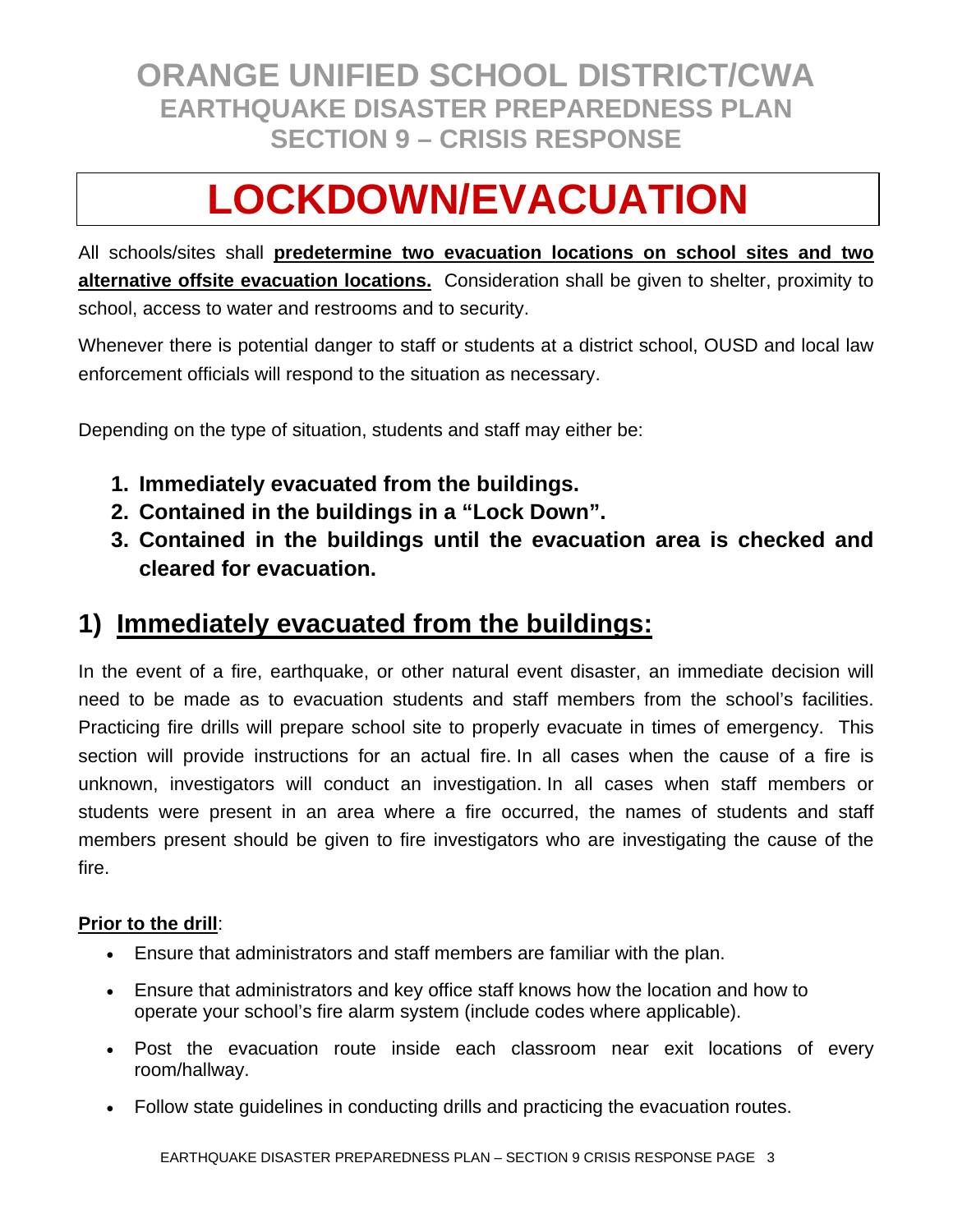- Locate areas on campus where hazardous or flammable materials and/or chemicals are stored, and have these areas secured and marked.
- Have fire detection/fire extinguishing equipment periodically checked for effectiveness and conduct fire safety inspections for potential fire hazards.
- Make certain that there is no obstruction to access or visibility to the fire extinguisher.
- Operating instructions on nameplate is legible and facing outward.
- Safety seals and tamper indicators are not broken.
- Fullness is determined by weighing or "hefting" (shaking) the fire extinguisher.
- The fire extinguisher is examined for obvious damage.
- Pressure gauge is in operable range or position.

#### **During the drill**:

- Evacuate everyone from the school/facility.
- Designate office staff to coordinate communication at fire site. Ones staff member will meet the arriving fire units to give directions to the fire if there are not visible signs of it upon their arrival. Additionally, that staff member will need a school radio so the fire department's Officer-In-Command (OIC) can communicate with the principal or others as needed.
- Notify Superintendent's Office and request additional personnel at school, if needed.
- Implement School Site Incident Command System Procedures (Section 7).

#### **Following the drill**:

• Complete the fire drill document following each drill. Elementary Education and Secondary Education have separate forms. The forms are to be turned in to the Offices of the Executive Directors at the end of the year (this is a mandated cost claim). Make certain your forms are properly dated, the school is identified and are signed by a school administrator.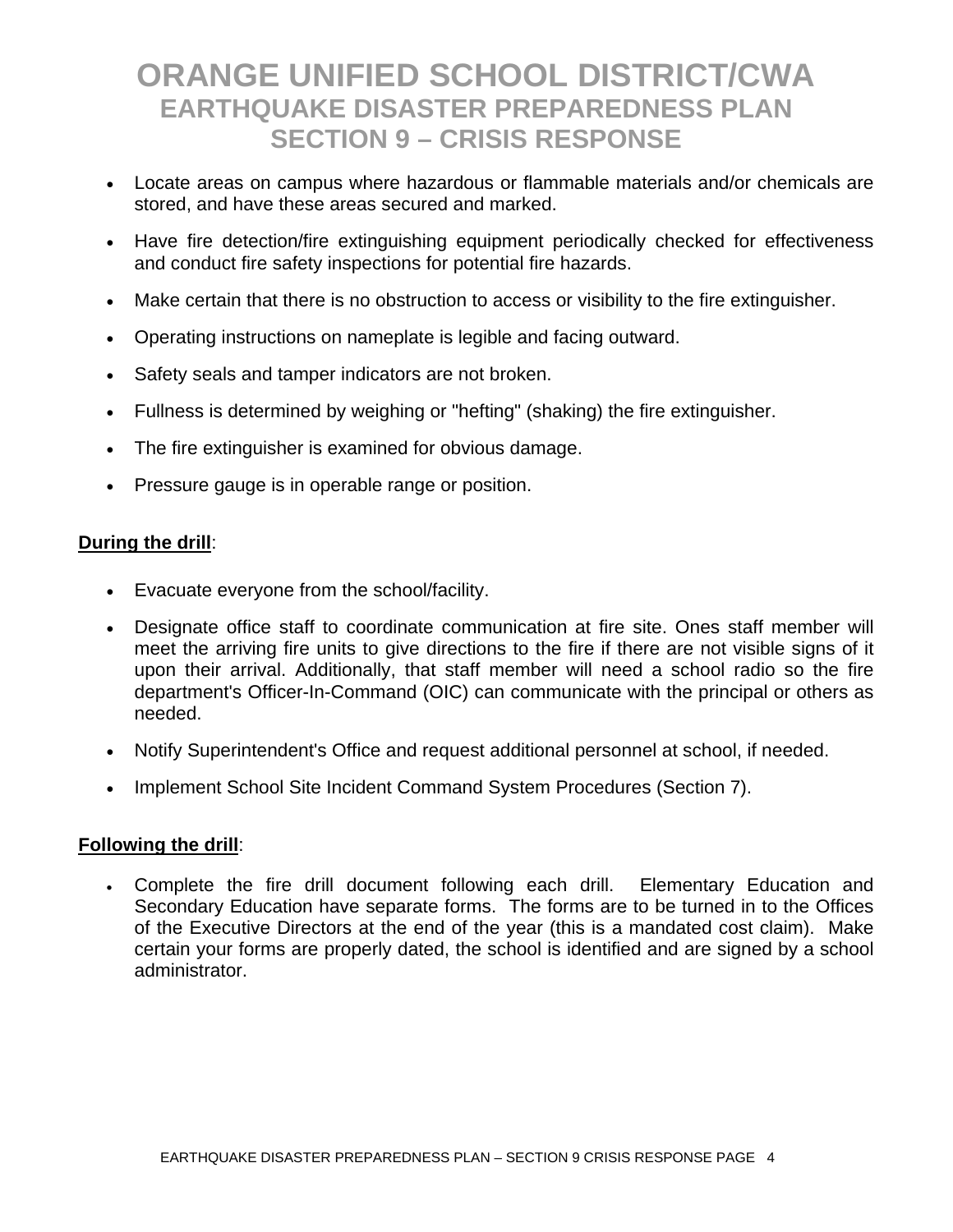#### **2) Contained in the buildings in a "Lock Down":**

There are several basic types of situations that might lead to a lockdown. On-campus lockdown events include bomb or weapon threats. Other situations include potentially dangerous situations immediately outside the school campus, such as severe weather or large-scale police action in nearby neighborhoods.

Locking down the school has been determined to minimize risk to students and staff, helps quickly account for every student, and allows security and school personnel to safely and efficiently move through the school.

This procedure is used when there is an immediate and imminent threat to the school building population. School staff and students are secured in the rooms they are currently in and no one is allowed to leave until the situation has been curtailed. This allows the school to secure the students and staff in place and remove any innocent bystanders from immediate danger. Lock down is most commonly used when building has an intruder.

Prior to a lock down:

- Make certain that all school site staff members know the lockdown procedures (including substitutes).
- Make certain the staff members have keys to lock the doors of their rooms?
- Ask teachers to mentally arranged their classrooms in advance, using "line of sight" as guidance.
- The administration needs to establish procedures for ensuring that all students and staff are accounted for during a lockdown.
- Eliminate confusion by initiating a lock down by calling for a "Lockdown". Do not use any code that could be misunderstood.
- Practice implementing lockdown procedure school wide.

#### **LOCKDOWN PROCEDURES:**

- Remain calm
- Lock all doors and windows to your classroom.
- Close all shades and curtains.
- Do not admit anyone into the classroom once the door is locked.
- If possible, pre-designated teachers/staff should sweep adjoining classrooms and restrooms for students.
- Instruct students to get on the floor against the walls that cannot be seen from the doors or windows.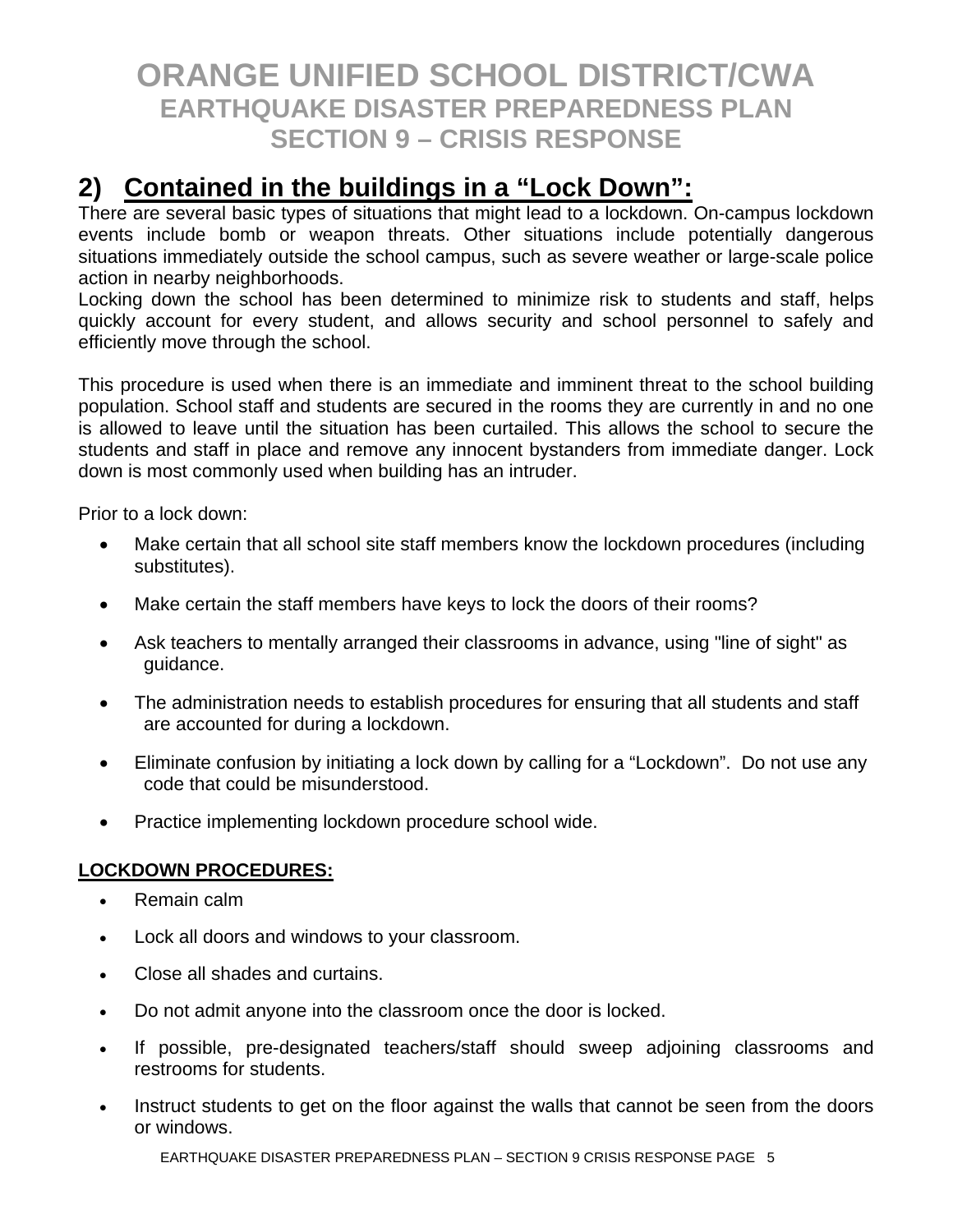- If outside, take students to designated safe areas.
- Do not call the office unless it is an emergency.
- Do not leave the classroom, unless it is no longer safe to remain in that location.
- Do not use cellular phones.
- Stay in lockdown until an administrator gives the "all clear" signal.

#### **3) Contained in the buildings until the evacuation area is checked and cleared for evacuation:**

Schools are facing crisis response scenarios that have never existed before. In Israel and other countries, terrorist are attempting to cause greater damage through secondary explosions. They will plant a bomb in the area most likely used for evacuation. They will then set off a bomb somewhere else on campus. After the students/staff have evacuated to the area the second bomb is ignited attempting to cause maximum casualty. There have also been school shooting where the shooters have first pulled a fire alarm, waited until the students have evacuated the building, and when they were outside they opened fire with their rifles.

The district will be implementing new procedures, in a time of emergency dictating an evacuation, unless there is an earthquake or other event major event, such as fire with smoke potentially threatening students, the school administration/staff will (1) walk the evacuation routes and eventually reach the evacuation area; (2) make a visual inspection for possible bombs, unknown persons, anything unusual; (3) **they will confirm that the evacuation routes and area have been checked and are cleared for evacuation** and they the school will proceed with an orderly evacuation.

Emergency drills need to include the process of checking evacuation areas as part of the on site school wide evacuation drills.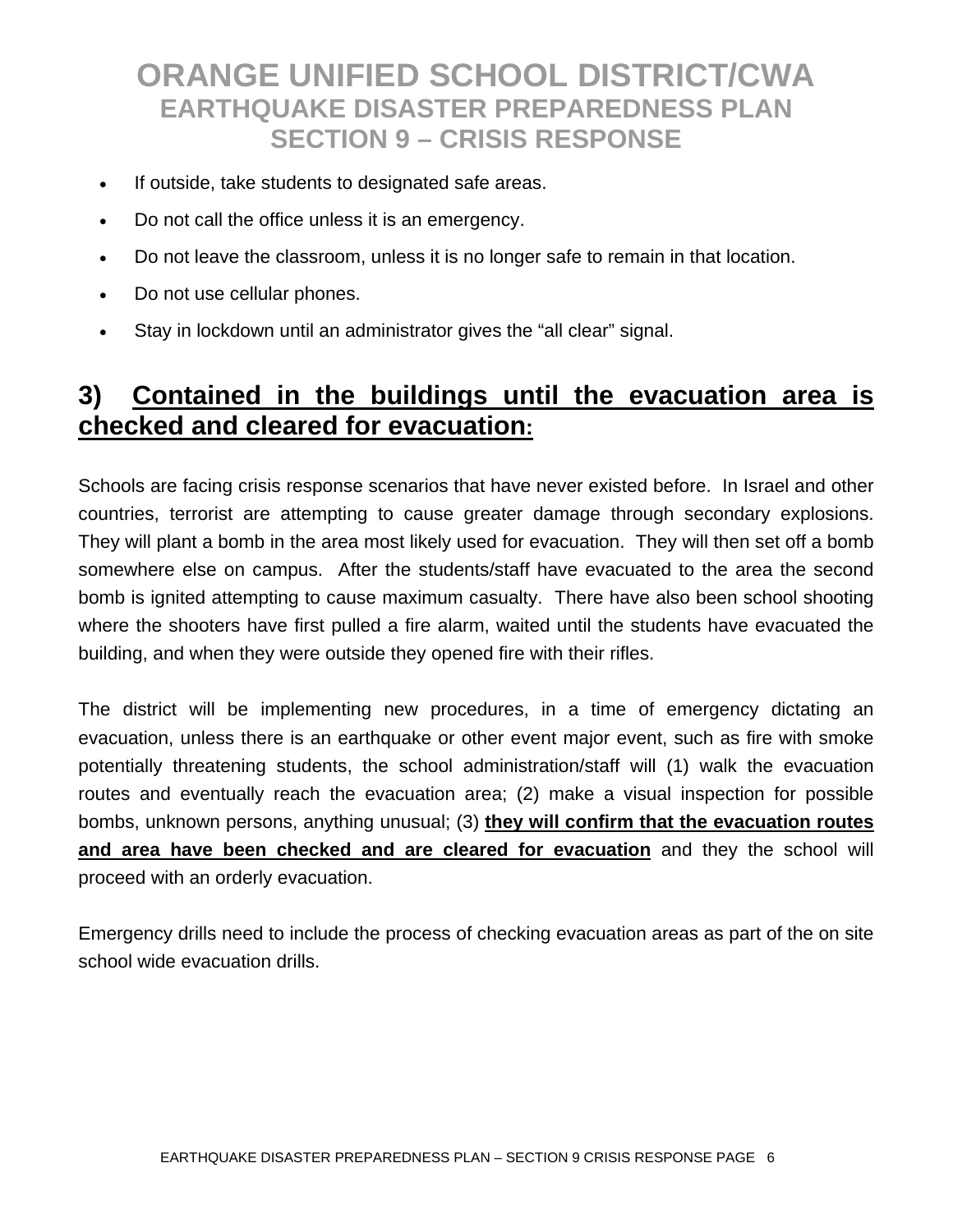#### **ORANGE UNIFIED SCHOOL DISTRICT/CWA**

|           | <b>EMERGENCY OPERATIONS PLAN - ASSESSMENT CHECKLIST</b> |                                                                                                                                                                             |  |  |
|-----------|---------------------------------------------------------|-----------------------------------------------------------------------------------------------------------------------------------------------------------------------------|--|--|
|           | <b>Check if</b>                                         | action<br>following<br><b>Immediately</b><br>review,<br>communicate<br>take<br>the<br>and<br>to                                                                             |  |  |
|           | <b>Applies:</b>                                         | information/status assessment at the onset of an emergency situation.                                                                                                       |  |  |
| 1.        |                                                         | Have all the members of the OUSD Cabinet been contacted?                                                                                                                    |  |  |
| 2.        |                                                         | Is the EOC being activated? If so, have all team members been contacted?                                                                                                    |  |  |
| 3.        |                                                         | Is it possible to communicate normally or is an alternative system needed?                                                                                                  |  |  |
| 4.        |                                                         | Is there direct communication with the school/site? Status report needed. Obtain                                                                                            |  |  |
|           |                                                         | school phone directory with confidential phone numbers (CWA & Maintenance)                                                                                                  |  |  |
| 5.        |                                                         | Is the school on lockdown/evacuation or other?                                                                                                                              |  |  |
| 6.        |                                                         | Is the school on any special bell schedule/calendar?                                                                                                                        |  |  |
| 7.        |                                                         | Does the school site have the emergency card information in place? This is important                                                                                        |  |  |
|           |                                                         | for the student release team to keep accurate records for release.                                                                                                          |  |  |
| 8.        |                                                         | Is there an immediate need for the crisis psychological response team, individual                                                                                           |  |  |
|           |                                                         | psychologist or school nurses? If the incident involved specific students, pull up district                                                                                 |  |  |
|           |                                                         | student records and review ALL screens to gather information on each student.                                                                                               |  |  |
| 9.        |                                                         | Is this emergency situation multi-jurisdictional? What agencies are involved?                                                                                               |  |  |
| 10.       |                                                         | Does the EOC have the phone numbers of key individuals in each of the multi-                                                                                                |  |  |
|           |                                                         | jurisdiction & is an emergency situational phone/email listing being maintained?                                                                                            |  |  |
| 11.       |                                                         | If local EOC's (Orange, Anaheim, O.C.D.E., etc.) are activated, does OUSD have a                                                                                            |  |  |
|           |                                                         | person in route to the EOC for direct contact?                                                                                                                              |  |  |
| 12.       |                                                         | If there are multi-agency debriefings, does OUSD have a person in directly in place? If                                                                                     |  |  |
| 13.       |                                                         | it is a brush fire, etc., the debriefing would be at the main fire camp.                                                                                                    |  |  |
| 14.       |                                                         | Has transportation been contacted? Make contact and discuss status.                                                                                                         |  |  |
|           |                                                         | Has food services been contacted? Is there enough water on hand?                                                                                                            |  |  |
| 15<br>16. |                                                         | Has maintenance and operations been contacted? Gas and utilities – on or off?                                                                                               |  |  |
|           |                                                         | Has information services been contacted? If so, can the district's website's home page                                                                                      |  |  |
|           |                                                         | become the #1 source of emergency information from OUSD to parents, the public and                                                                                          |  |  |
|           |                                                         | others. The website needs to be clearly stated at the onset as the #1 source of<br>communication and updated regularly (hourly, if possible). The PIO will need to initiate |  |  |
|           |                                                         | and be in charge of all out-going information.                                                                                                                              |  |  |
| 17.       |                                                         | Anticipate the press. There will be a need for the PIO to communicate and keep                                                                                              |  |  |
|           |                                                         | communications central - district office only. The press has a right to be on the street,                                                                                   |  |  |
|           |                                                         | but not on campus and they cannot interfere with your site's operations.                                                                                                    |  |  |
| 18.       |                                                         | Child Care - Is there an impact on child care now or will there be an impact later?                                                                                         |  |  |
| 19.       |                                                         | Are there medically fragile students involved?                                                                                                                              |  |  |
| 20.       |                                                         | Are there any students on field trips or athletic competition who will be impacted?                                                                                         |  |  |
| 21.       |                                                         | Are there any main roads where traffic is closed/diverted or congested?                                                                                                     |  |  |
| 22.       |                                                         | Will any school gymnasium be needed by the Red Cross for shelters?                                                                                                          |  |  |
| 23.       |                                                         | Can the school use the automated phone system to communicate with parents?                                                                                                  |  |  |
| 24.       |                                                         | If evacuation/end of day busing occurs, has the district identified all students,                                                                                           |  |  |
|           |                                                         | elementary, middle and high school that may need to remain in school/shelter?                                                                                               |  |  |
| 25.       |                                                         | Are EOC Logs being maintained?                                                                                                                                              |  |  |

**In the event of any questions, contact CWA at (714) 628-4078 or via the district's radio system.**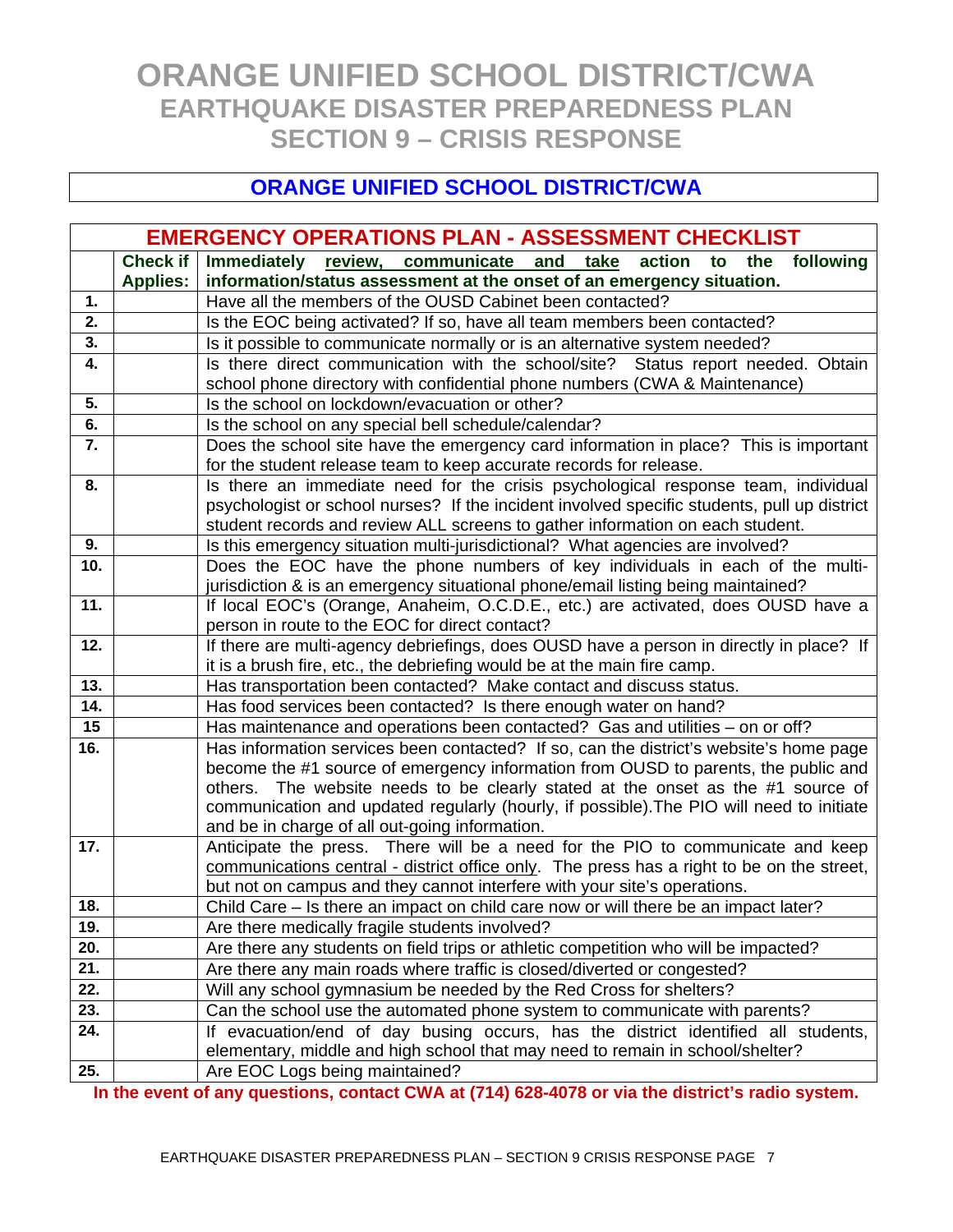# **ACCIDENTS**

If an accident, such as an auto wreck, happens near campus, or if a student or staff member is seriously injured on campus:

- If help has not been summoned, **call 9-9-1-1. Identify your school site and exact location.**
- If appropriate, send a calm individual to help. An employee trained in first aid may be needed.
- If the injured person is a student on staff member, call the parents, spouse or other individual named on the injured's emergency card.
- If the emergency contact cannot be reached, call that contact's supervisor at his/her place of employment.
- Notify the Superintendent, Assistant Superintendent, or CWA.
- Evaluate the seriousness and the impact of the accident to determine if your school psychologist or the Psychological Services Crisis Team should be involved.
- Consider the needs of students and staff who may have observed the accident.
- Implement day one guidelines and long term follow up as necessary.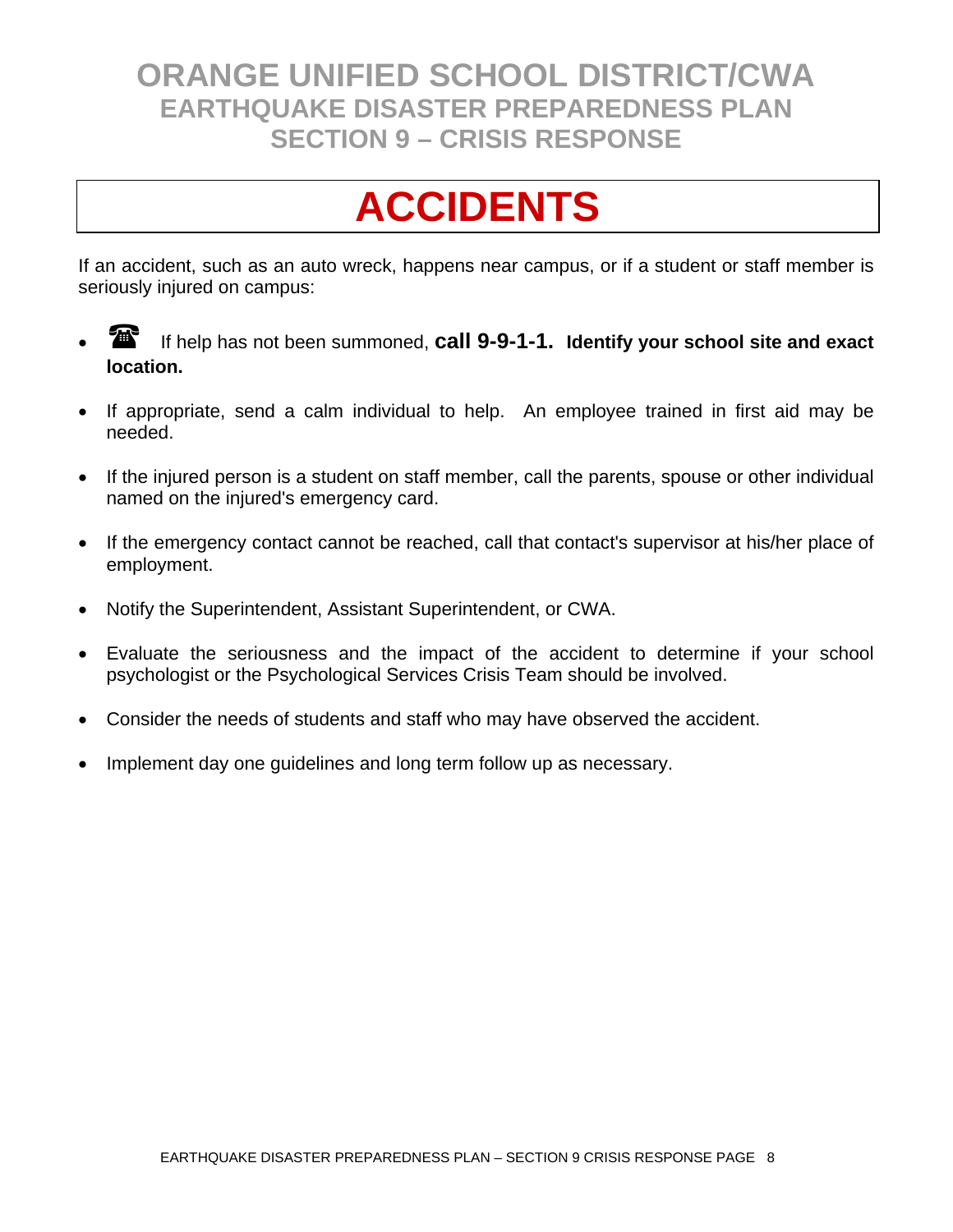# **ARMED STUDENT(S)**

#### **Teachers and Classified Staff**

Any staff member **must** report to the Principal if a student is suspected of having a weapon on campus.

- **Do not** contact the student! Wait for the Police.
- **Do not** attempt to retrieve the weapon! Wait for the Police.
- **Do not** restrain or discipline the student! **STAY CALM!** Wait for the Police.
- If the student is in class and the weapon is concealed, the staff member should quietly send a note in an envelope to the school office, using a messenger. Include as much information as possible:
	- The name of the student
	- Exact location of student in class
	- Type of weapon suspected
	- **Location of weapon**
	- Room number
	- Number of students in class
	- **•** Demeanor of student and any other useful information
- Administrative/Office Staff call **9-9-1-1**. **Identify your school site and exact location.**
- Allow class or passing periods to occur as normal until Police arrive; do not alarm other students. Pull the student's schedule.
- Allow Police to handle situation as they see fit. Police will generally try to isolate the student from others and apprehended him or her. Be prepared to implement **lock down** procedures.
- After the situation is resolved, consider the impact on other students. Involve your school psychologist or "Psychological Services Crisis Team" as appropriate.
- Notify the Superintendent, Assistant Superintendent, or CWA.
- Determine whether the student(s) has/have an IEP or 504 plan..
- Implement day one guidelines and long-term follow-up as necessary.

#### **If student draws weapon, see "Hostage Situation" procedure.**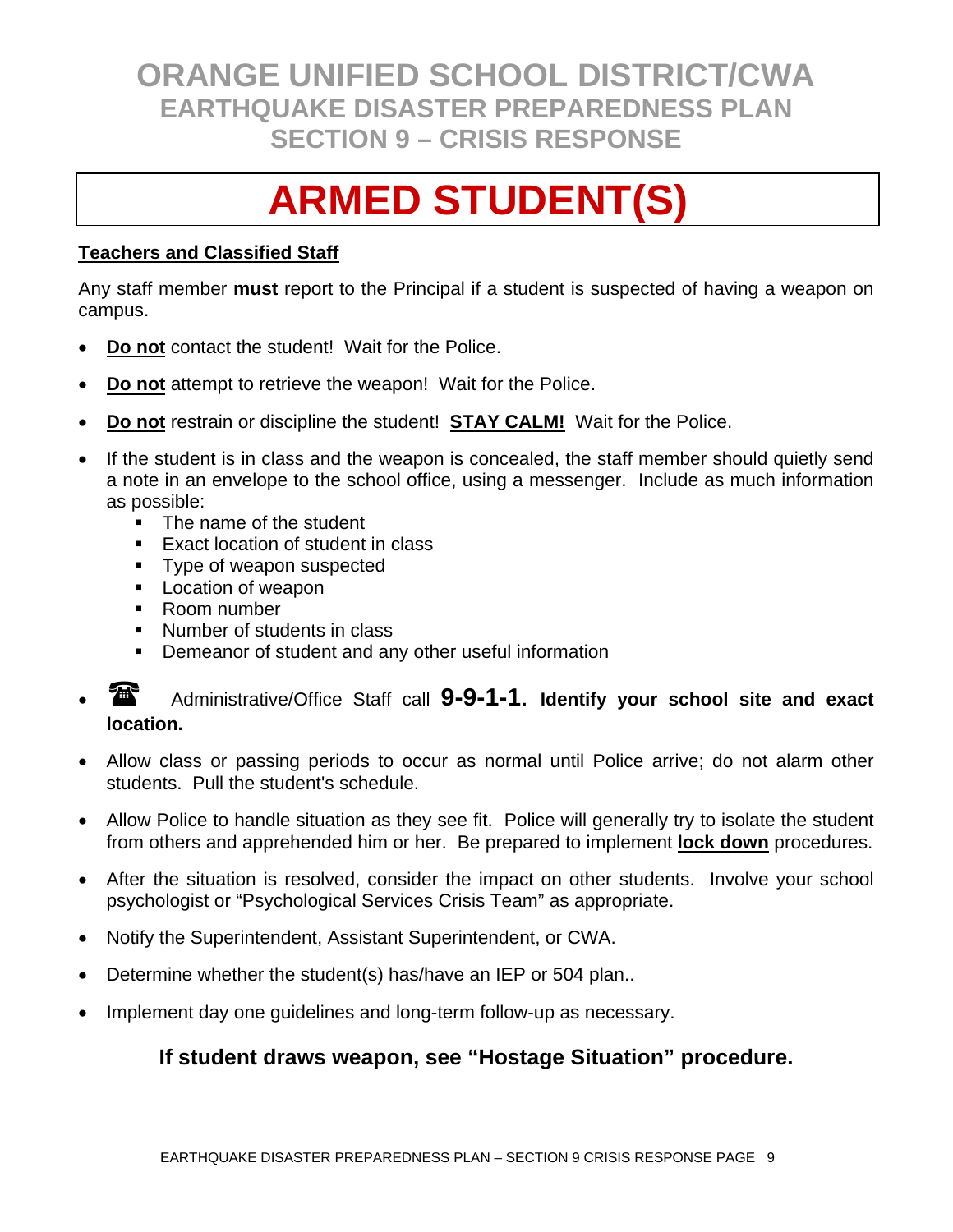# **POSSIBLE ARMED STUDENT(S) REPORTED LATER BY INDEPENDENT SOURCE**

Whenever it is reported, after the dismissal of students from school or reported on the following day, that a student was in possession of a firearm, other weapon, or a dangerous object:

- Verify and evaluate the information reported and the source of information.
	- Determine if the report is that of a rumor or prank;
	- Determine if the information is being reported anonymously;
	- **•** Determine if the information is being reported by a known, reliable source who wishes to remain anonymous;
	- **Determine if the reporting party is a known, reliable source with a direct link to a witness,** victim or other source.
- If a firearm is being reported and the source of information is known and reliable, report the information to the police department immediately by calling **9-9-1-1**. **Identify your school site and exact location.** Refer to your "Crisis Response Section" "Armed Student".
- Please keep in mind that all firearm violations mandate (1) Police contact, (2) an immediate suspension, and (3) an expulsion recommendation. Contact CWA to assist your site at the onset of the suspension/expulsion investigation process.
- If more than one school is involved in the report, contact the other school's administration immediately.
- If a firearm is being reported by an anonymous source or as part of a rumor, investigate the matter. Should information exist to substantiate the report, contact the "Watch Commander" at the police department. As stated above, keep in mind that all reported information is to be categorized as unsubstantiated allegations until verified by information gathered.
- For all other weapons and dangerous objects reported by a known and reliable source, the school site administration/staff shall investigate the matter. Should information exist to substantiate the report, police contact shall be made.
- The decision to proceed or not proceed with an Investigation based on unreliable or anonymous sources shall be determined by the school site administration.
- School district standards necessary to permit the searching of a student for a weapon or other dangerous objects requires: (1) reasonable suspicion; and (2) a violation of an education/penal code.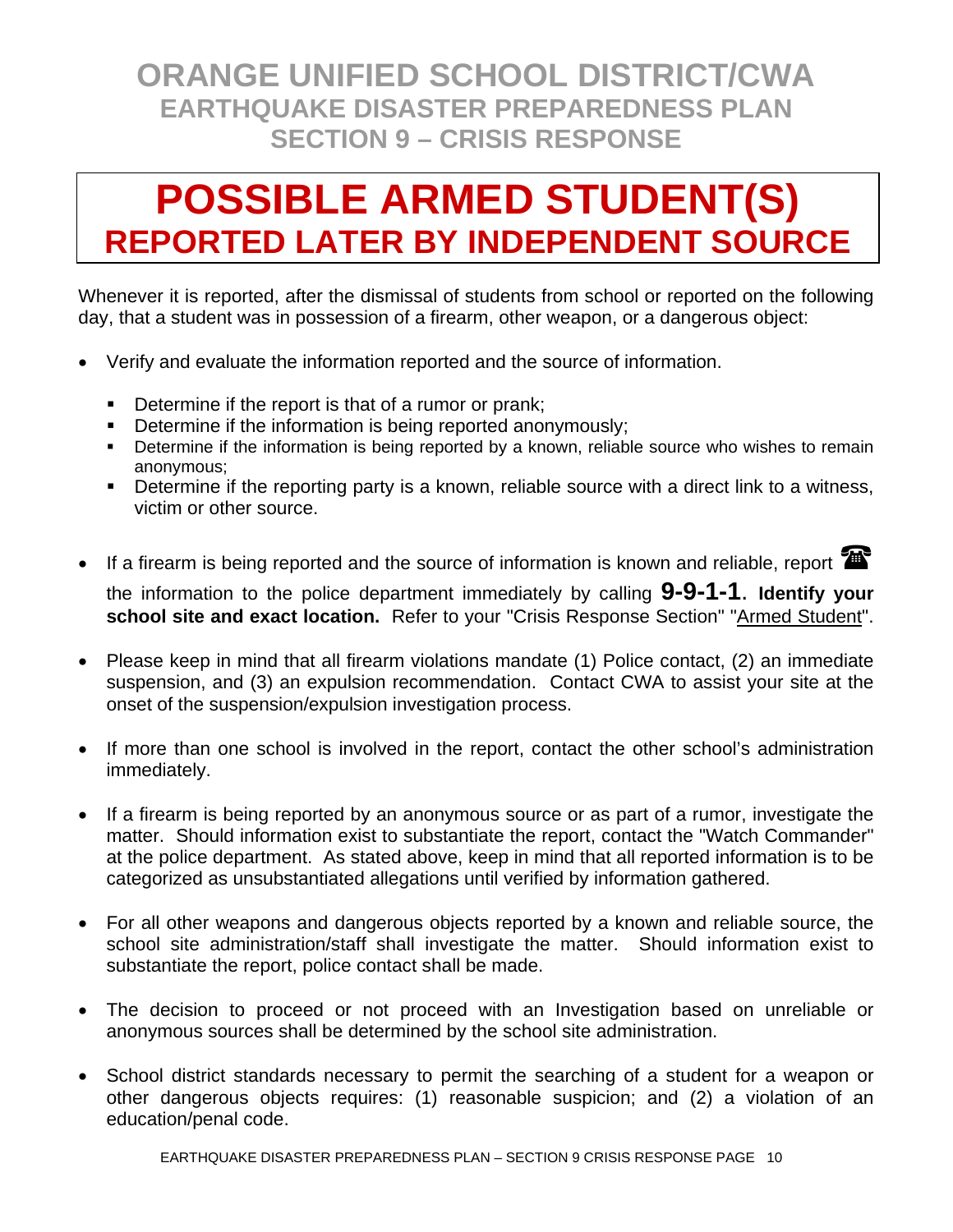- Searches are best conducted when (1) the student has been removed from class personally and is not given any opportunity to dispose of property, (2) the student brings all belongings, (3) the person conducting the search is of the same gender, and (4) the search is witnessed by a second adult. Under no conditions is a strip search permitted.
- If allegations are unsubstantiated, address the rumors. Attempt to nip rumors in the bud. Share as much as you can without violating student confidentiality. Parents want to know that situations are safe and feedback is important.
- In all weapon violations, it is essential that the reasons and motivations for the violation be investigated. This is a cause and effect relationship. The weapon is the effect. An effective resolution of the incident will discover and address the underlying causes resulting in the violation.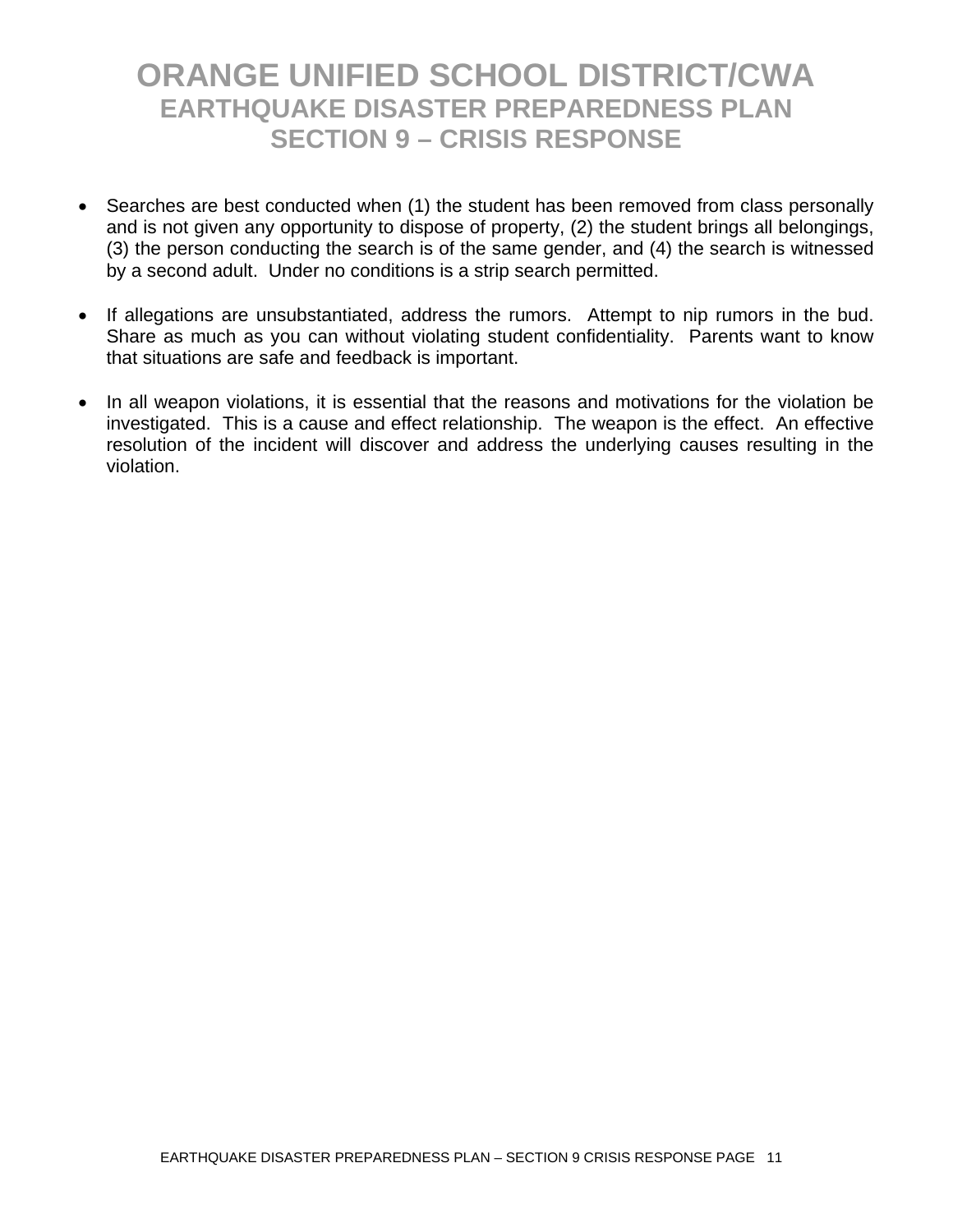# **BOMB THREAT**

- Any person receiving a telephoned bomb threat should:
	- **Immediately refer to the "Bomb Threat Checklist."**
	- Keep the caller on the line as long as possible.
	- Ask him/her to repeat the message.
	- If the caller does not indicate the location of the bomb or the time of the possible detonation, ask him/her for this information.
	- If possible, have more than one person listen in on the call.
	- Alert the principal/site administrator.
	- Keep the matter confidential.
	- **Immediately complete the "Bomb Threat Checklist."**
- If the bomb threat is presented in a written form, preserve the evidence and crime scene. Advice staff to lock down the room or area and permit no one except law enforcement to enter.
- If the bomb threat is presented on E-mail or on a website, print out a hard paper copy and copy the website file onto a disk as soon as possible. Information on websites can be deleted in minutes and this may be your only chance to gather the evidence.
- **<sup>22</sup>** Don't take any chances -- call 9-9-1-1 for every threat. Identify your school site **and exact location.**
- Turn off all radios. **Do not** use on-campus radios or walkie-talkies. These may activate some types of bombs.
- According to the Bureau of Alcohol, Tobacco and Firearms (http://www.atf.treas.gov/), Two logical explanations for reporting a bomb threat are:
	- The caller has definite knowledge or believes that an explosive or incendiary bomb has been or will be placed and he/she wants to minimize personal injury or property damage. The caller may be the person who placed the device or someone who has become aware of such information.
	- The caller wants to create an atmosphere of anxiety and panic, which will in turn, result in a disruption of the normal activities at the facility where the device is reportedly placed.
- Additional information:
	- Five percent (5%) of all bomb explosions from 1991-1995 targeted "Educational Facilities" from pre-school to major universities.
	- Bottle bombs were most prevalent and pipe bombs were second.

EARTHQUAKE DISASTER PREPAREDNESS PLAN – SECTION 9 CRISIS RESPONSE PAGE 12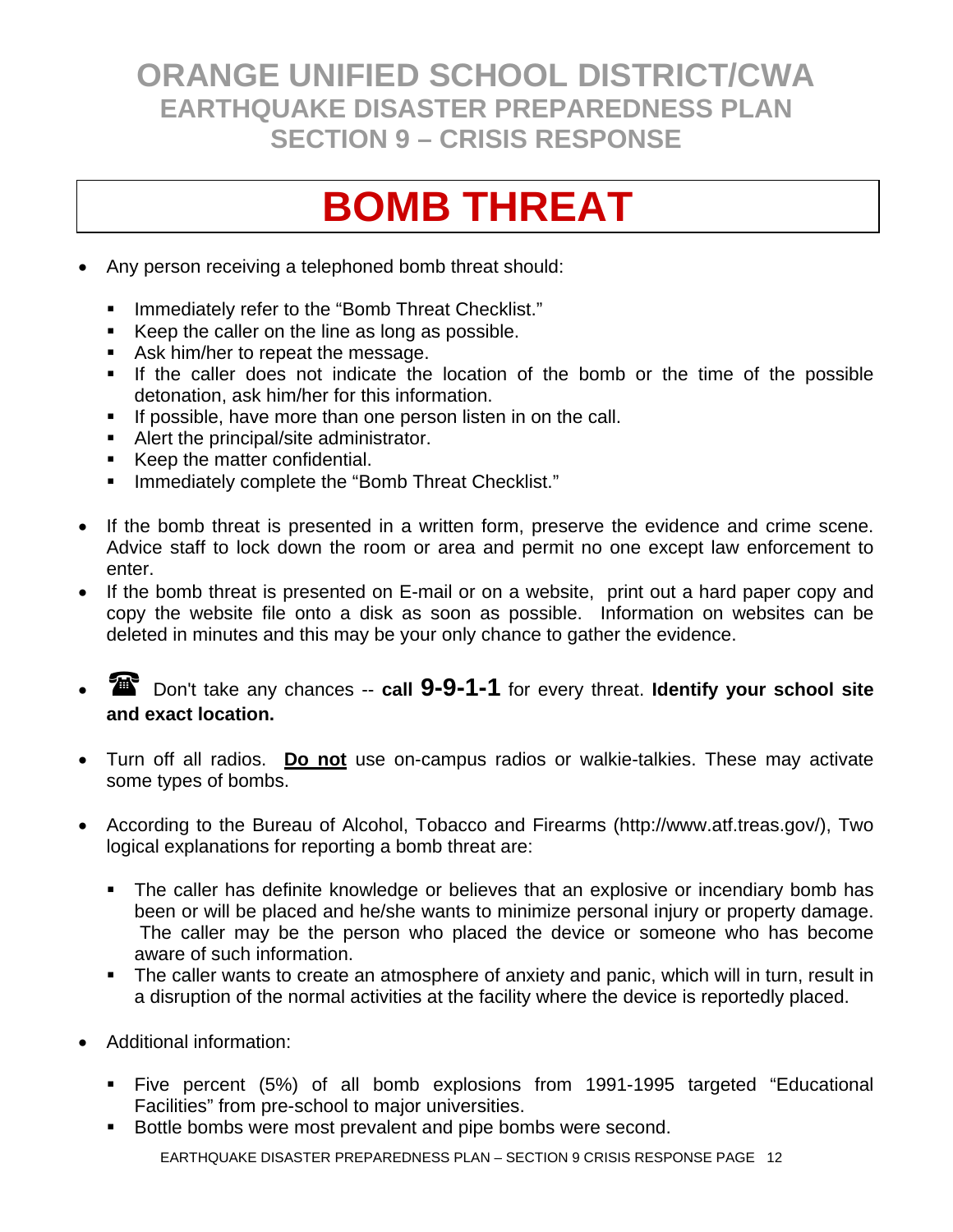- The most common reason for bombing was revenge and vandalism was second.
- Statistics reflect that the vast majority of bomb explosions have been outside buildings, vehicles, parking lots, mail boxes, phone booths, vending machines and trash cans.
- A smaller percentage of bomb explosions targeted the inside of buildings, building roofs, restrooms, lockers, machinery, and storage rooms.
- The most serious of all decisions to be made by the administration is whether to evacuate the building. Essentially, there are three alternatives when faced with a bomb threat:
	- **Ignore the threat.**
	- **Evacuate immediately.**
	- Search and evacuate if warranted.
		- ♦ **Ignoring** the threat completely can result in difficulties. While a statistical argument can be made that very few bomb threats are real, it can not be overlooked that bombs have been located in connection with threats. If staff members learn that bomb threats have been received and ignored, it could result in morale problems and have long-term adverse effects. Also, there is the possibility that if the bomb threat caller feels that he/she is being ignored, he/she may go beyond the threat and actually plant a bomb.
		- ♦ **Evacuating immediately** on every bomb threat is an alternative that on face value appears to be the preferred approach. However, the negative factors inherent in this approach must be considered. If the bomb threat caller knows that you will evacuate each time a call is made, he/she can continually call and force your site's business to a standstill. Also, a bomber wishing to cause personal injuries could place a bomb near an exit normally used to evacuate and then call in the threat.
		- ♦ **Initiating a search** after a threat is received and evacuating a building after a suspicious package or device is found is the third, and perhaps **the most desired,** approach. If a device is found, the evacuation can be accomplished expeditiously while at the same time avoiding the potential danger areas of the bomb.
- If a suspicious device is found, immediately establish a "danger zone" and evacuate all students and staff, away from threatened buildings, using fire drill procedures. Wait for police arrival.
	- Be prepared to report the location and an accurate description of the object.
	- **If Identify the danger area, and block it off with a clear zone of at least 300 feet, including** floors below and above the object.
	- If possible, check to see that all doors and windows are open to minimize primary damage from the blast and secondary damage from fragmentation.
	- Do not permit re-entry into the building until the device has been removed or disarmed, and the building is declared safe for re-entry.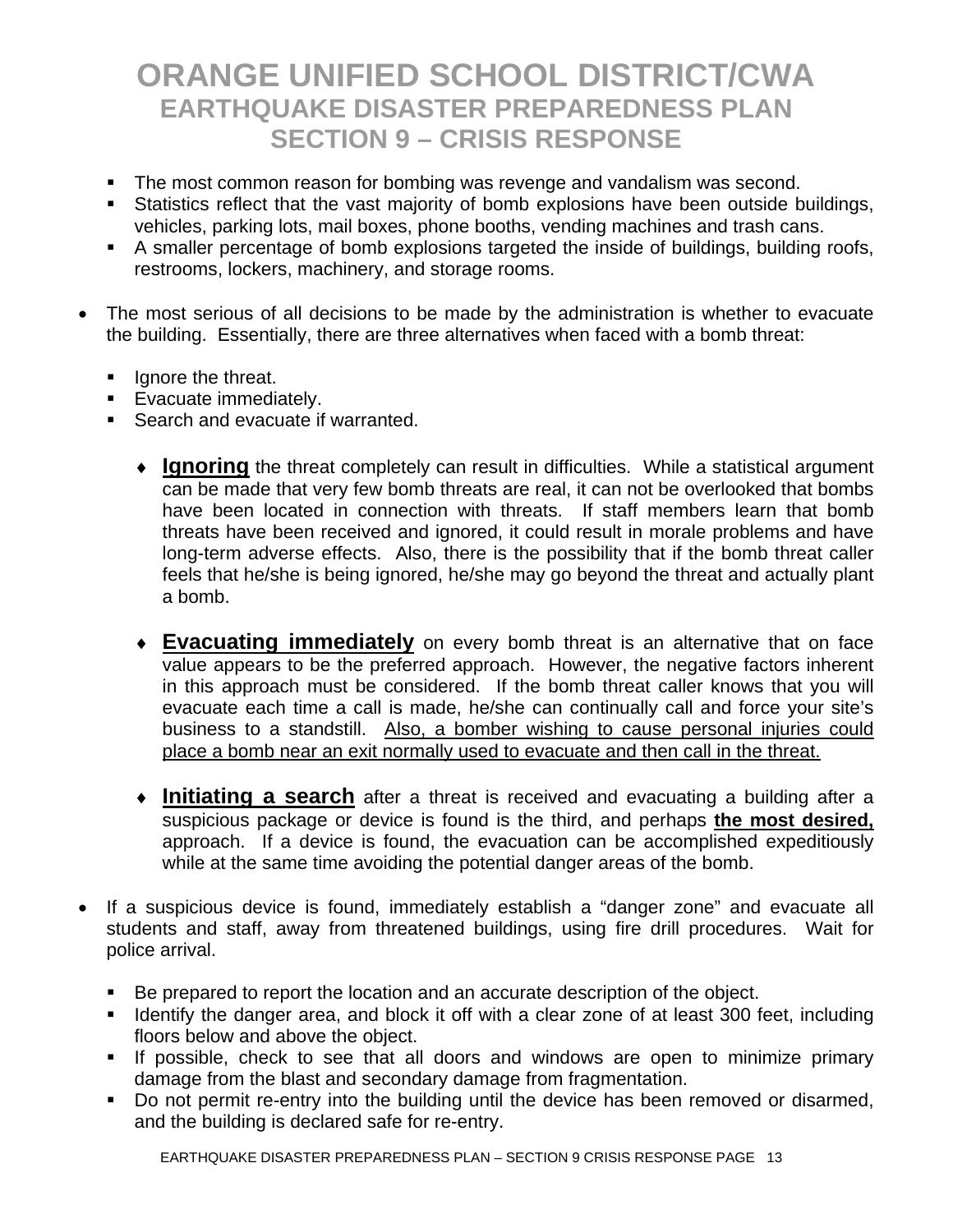- If you receive a non-specific vague bomb threat, gather your school site's search team and immediately initiate a search. Make certain to include in your search, trash cans, parking lots, toilets, and the evacuation routes. If no suspicious device is found, review the elements of the actual bomb threat. Confer with local law enforcement and/or CWA to determine whether or not to evacuate.
- If you receive a detailed credible bomb threat or a credible bomb threat identifying a specific location or individual, engage local law enforcement and/or CWA immediately for assistance in determining whether or not to evacuate. If the area is evacuated, school personnel shall **not** search for the bomb or enter the targeted area unless requested to do so by the police or fire department. Whether or not evacuation has occurred, remain in position to provide assistance to the police department if requested.
- Expect the police department to examine rooms and to ask staff members if they have seen any objects that are out of place or are in places where they do not normally belong. Please remember that regular staff members are most familiar with the campus and its belongings. Anticipate being called upon by the police department for additional information or assistance. Remember, one of your roles is to preserve a potential crime scene.
- Custodian should turn off power supplies, electricity and gas lines to threatened building.
- Notify the Superintendent, Assistant Superintendent, or CWA.
- Any witnesses should be identified and gathered for Police questioning.
- Consider the impact on students and staff. Involve your school psychologist or the Psychological Services Crisis Team as needed.
- Implement day one guidelines and long-term follow-up procedures as necessary.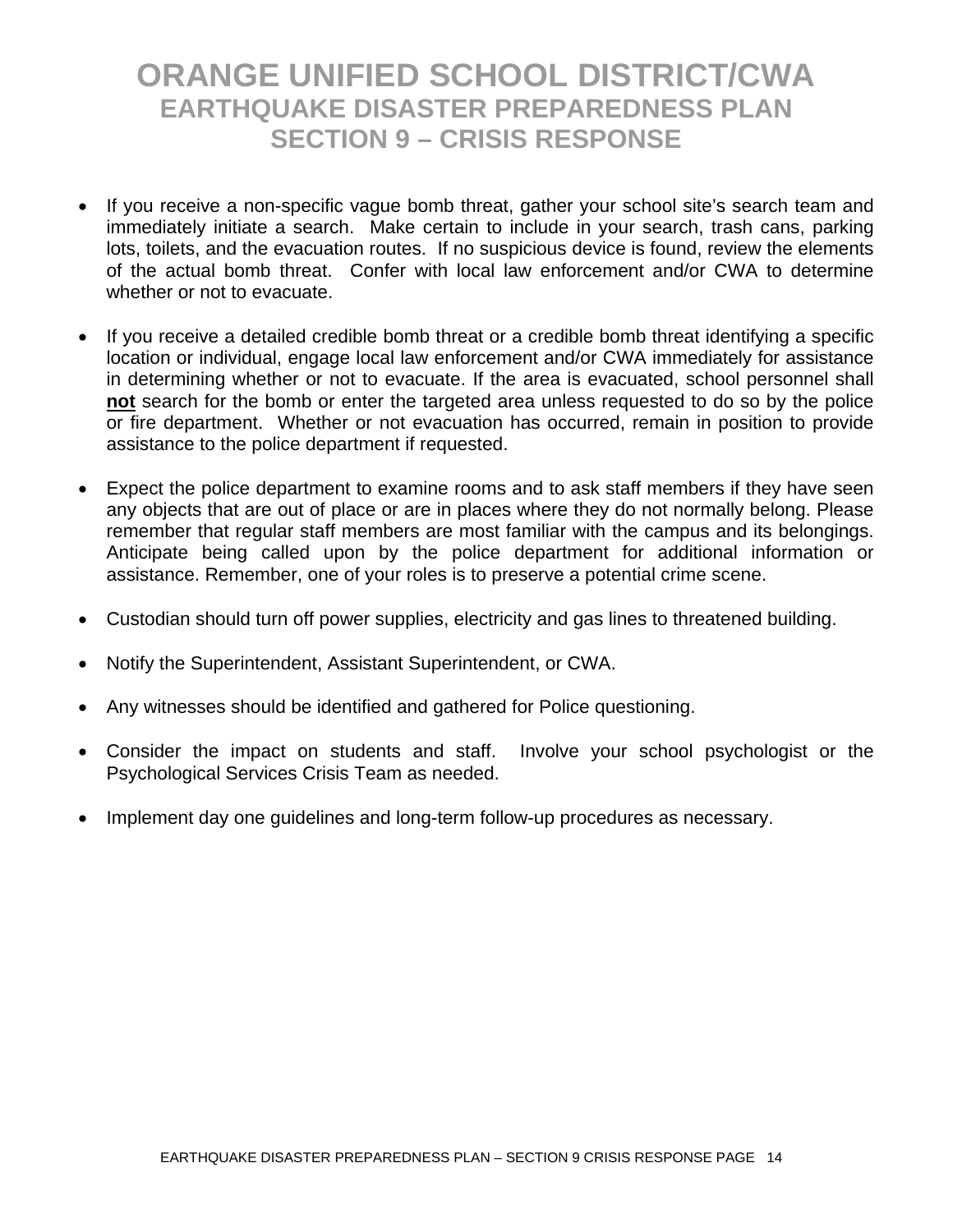# **EARTHQUAKES**

#### **DURING THE QUAKE:**

- At first sign of shaking, adults should give the **DROP** command.
- If students and staff are **Indoors**, all should:
	- Get under a desk or table. Otherwise, stand next to an inside wall or under an inside doorway. Stay away from computers, televisions, stacks of books, file cabinets, and other heavy objects.
	- Get as far away from the window(s) as possible. Drop to knees with back to the window(s) and knees together.
	- **Clasp one hand firmly behind head, covering neck.**
	- **Wrap other arm around a table or chair leg.**
	- Bury your face in your arms, protecting head.
	- Close eyes tightly
	- **Stay until the earthquake is over.**
- If students and staff are **outdoors**, staff should:
	- Direct students away from buildings, trees, poles and wires.
	- Call **DROP** command -- students and staff should cover as much skin surface as possible, close eyes and cover ears.
- If earthquake occurs while students are on a **bus**:
	- **Driver should pull to the side of road, away from buildings, poles, wires, and bridges, then** issue **DROP** command.
	- **Driver should set brakes and turn off the ignition.**
	- After earthquake, driver should proceed with route, watching for hazards.
	- **Driver shall radio or otherwise contact, Transportation Department & check in.**
- If students are **on the way** to or from school, instruct them to:
	- Stay in the open away from buildings, signs, trees and wires.
	- Do **not** run.
	- **After the quake, continue home or to school.**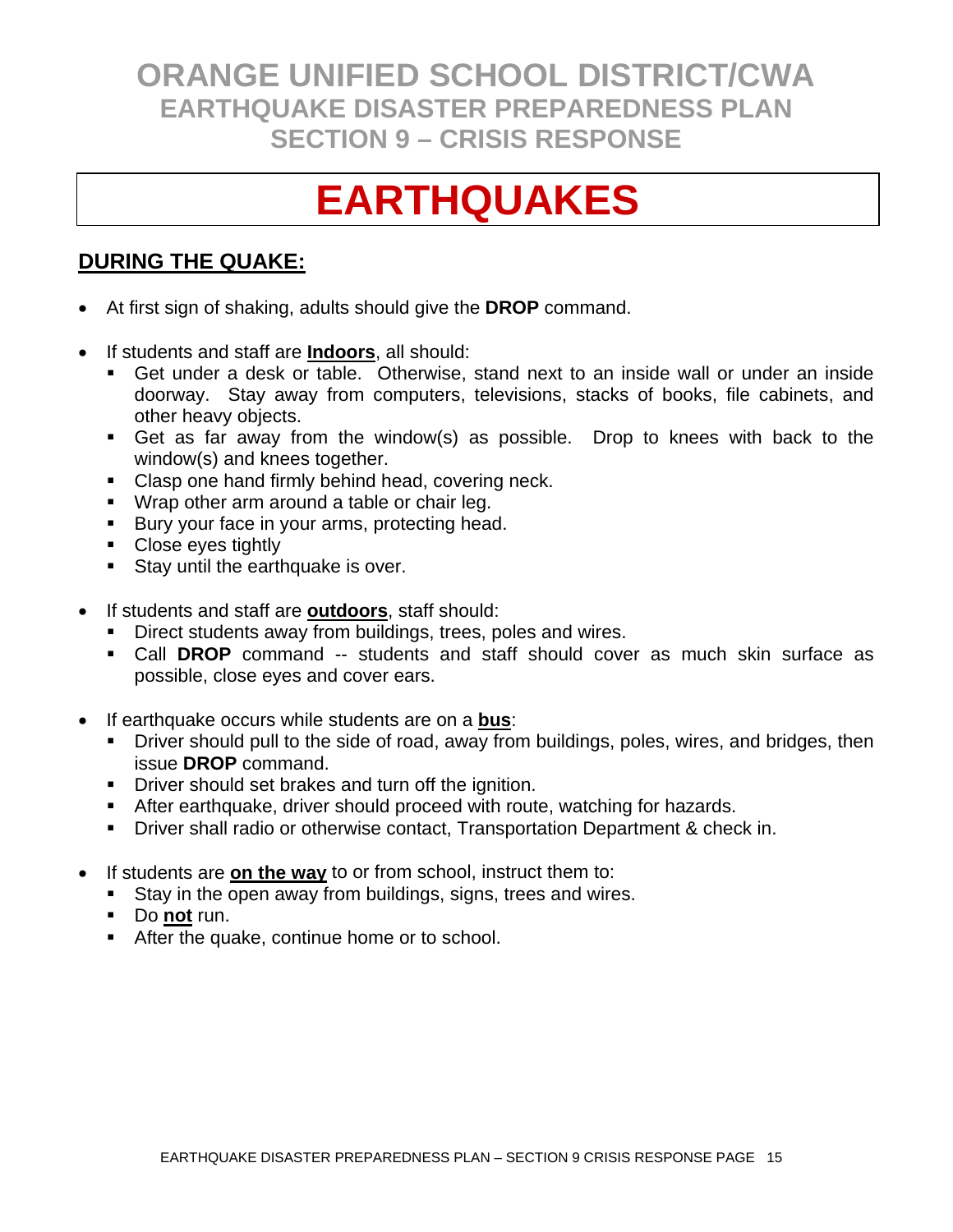#### **FOLLOWING THE QUAKE:**

#### **ANTICIPATE AFTER SHOCKS**

- Evacuate all students and staff in an orderly manner using pre-planned evacuation routes.
- All teachers should take roll and note missing students or staff.
- Students should remain outdoors, in evacuation area, until buildings are declared safe.
- Consider the impact on students. Involve the Psychological Services Crisis Team as appropriate.
- Contact the district Emergency Operations Center during any citywide disaster.
- Be prepared to operate without Police or Fire assistance for an unknown time.
- Implement day one guidelines and long-term follow-up procedures as necessary.

#### **PSYCHOLOGICAL FIRST AID AFTER THE QUAKE**

In natural disasters like earthquakes, the first concern is with physical safety. Once safety needs have been assured, attention can and should be given to the emotional trauma. In many cases students (and staff) will be concerned and anxious about the welfare and safety of family and loved ones. It is important for crisis team members to recognize and acknowledge the fear and anxiety everyone is experiencing but may not be expressing. Students will need to be reassured and feel secure. Adults may be experiencing very similar feelings of fear and anxiety and should be encouraged to share these fears with students while continuing to model appropriate behavior.

Providing opportunities to share these fears and feelings begins the process in helping victims gain control and mastery over the experience. Encouraging victims to take action also helps to lessen the feeling of helplessness and loss of control. If the individual appears immobile, the crisis team member should assist by directing and/or requesting the individual to take a specific action.

#### **The Following Suggestions Will Assist School Personnel in Dealing With Children's Reactions to an Earthquake**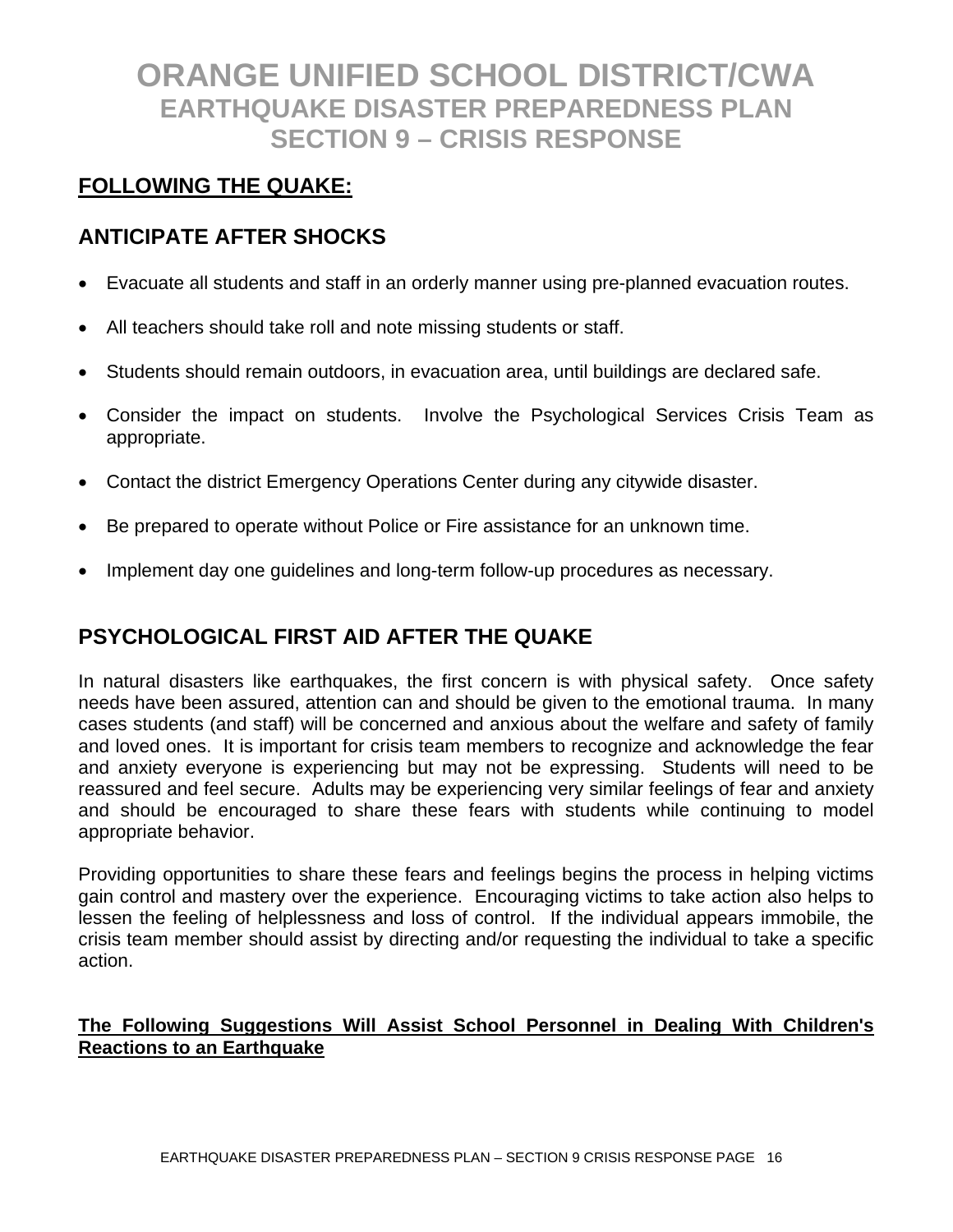#### **Children and adults need facts.**

Give a realistic orientation of what an earthquake is, how and when it happens. Prepare students that aftershocks will occur. Remind students that only certain areas may have been affected.

#### **Children and adults need opportunities to share feelings and experiences.**

Students and adults need opportunities to talk and share their feelings and experiences; talking helps diminish anxieties. Adults need to admit their own feelings so children will have "permission" to share theirs. This is especially true with older boys. Drawing what the earthquake looks like and describing the picture may help elicit unexpressed feelings.

#### **Children need to be together with adults and family members.**

Children are not as fearful of their own personal safety as they are of being separated from their parents and not knowing if they are safe or will see them again. Let students know that parents will contact or come to them as soon as they are able. In the meantime, assure students they will be cared for. Implement a buddy system with classmates. DO NOT LEAVE CHILDREN ALONE.

#### **Children need to be engaged in activities.**

Activities are important to help gain some control over the situation. Encourage students to straighten up the room, rearrange tables, etc., for greater safety during aftershocks. Use classroom materials, recreational games to structure time.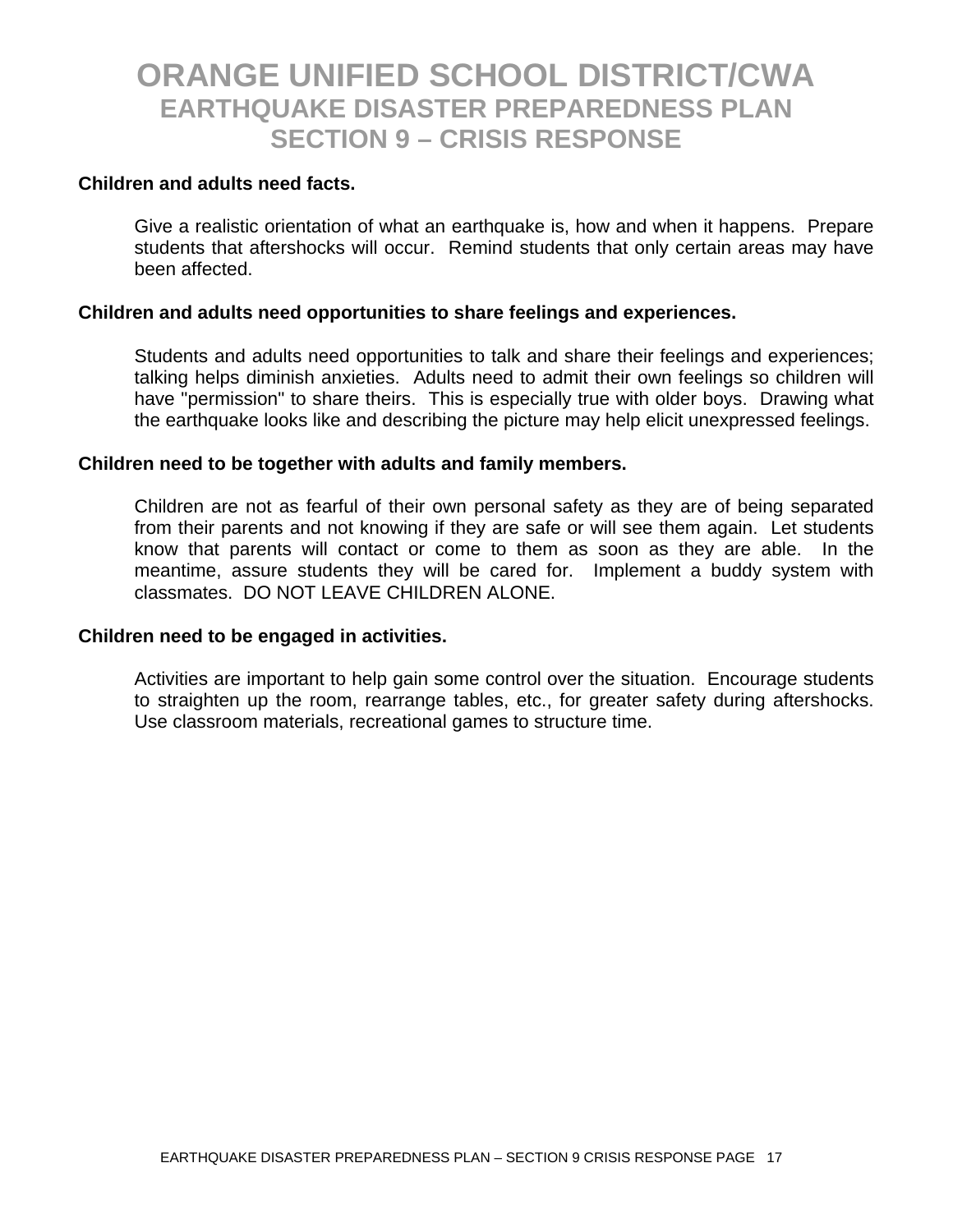# **FIRE AND/OR EXPLOSIONS**

- **Call 9-9-1-1. Identify your school site and exact location.**
- Note: If an explosion has occurred, Police will enter the area to investigate before Fire personnel take action.
- Treat injured as much as possible while awaiting Police or Fire.
- Evacuate all students and staff away from threatened buildings using fire drill. Maintain control of students and take roll.
- If smoke is in the immediate vicinity, instruct students to "Stay low and Exit," crawling to avoid breathing fumes.
- If no escape is possible, close as many doors as possible between you and the fire. Stuff cracks and openings with wet cloth and avoid fanning flames. Lay on floor to avoid smoke. Wait for help.
- If anyone is injured or trapped, assign a Search and Rescue team while waiting for Police and Fire personnel.
- Custodian should turn off power supplies, electricity and gas lines.
- Notify the Superintendent, Assistant Superintendent, or CWA.
- If possible, tape off necessary area around explosion or fire to preserve Police investigation. Have staff stand guard.
- Any witnesses should be gathered for Police questioning.
- If fire is serious, students may be moved by bus to an alternate location. Call the Transportation Department. Follow school-wide evacuation information.
- Involve Psychological Services Crisis Team.
- Implement day one guidelines and long-term follow-up procedures as necessary.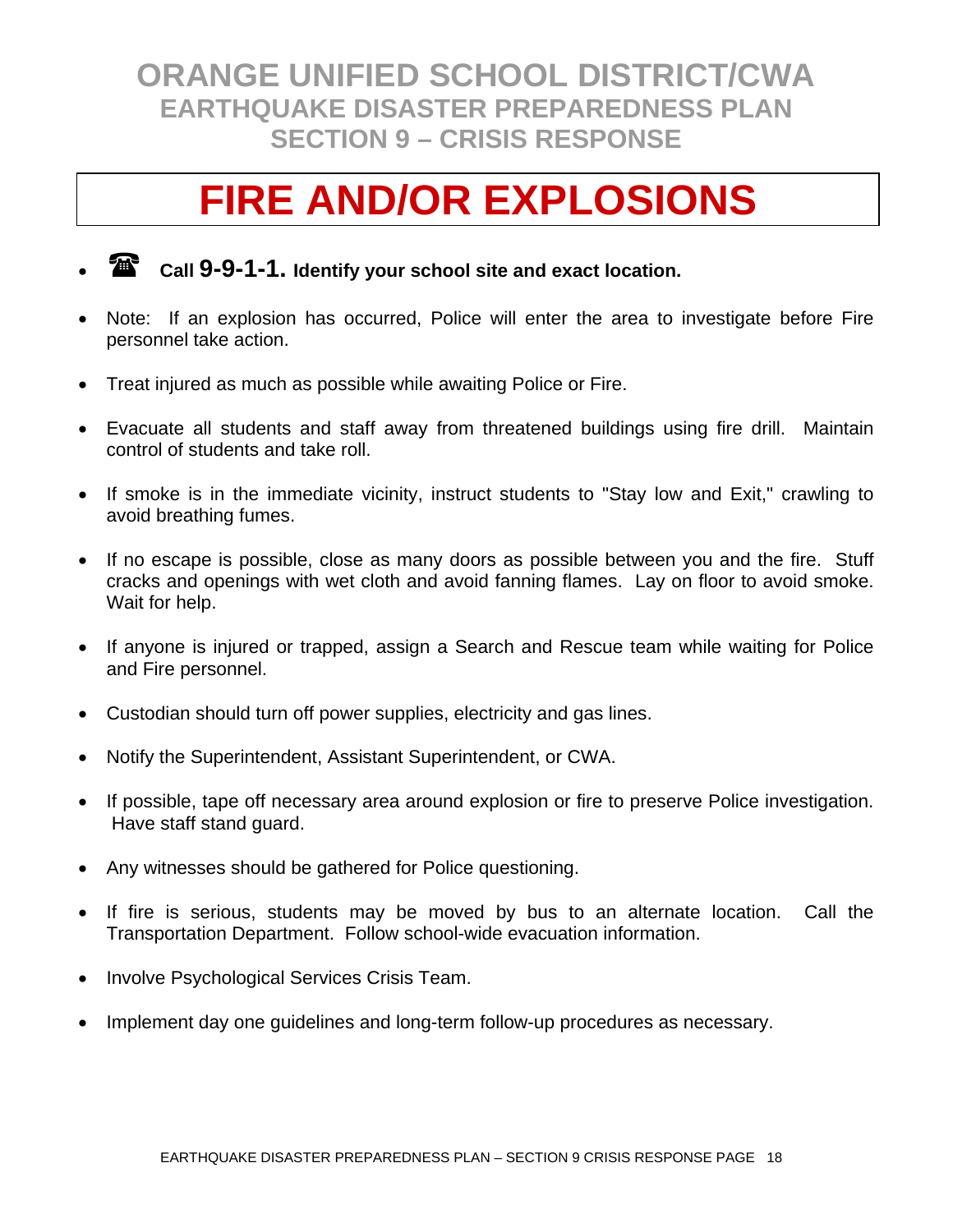# **FIRE - BRUSH FIRES**

#### **BE FAMILIAR WITH AND READY TO IMPLEMENT THE DISTRICT'S "FIRE AND EXPLOSION" CRISIS RESPONSE PLAN.**

#### • **Call 9-9-1-1. Identify your school site and exact location.**

- In addition to Silverado Elementary School, there are several schools in the Orange Unified School District that may be immediately impacted by either a direct brush fire or by the smoke from a brush fire. It is imperative that a plan of action be in place, practiced, and implemented, when necessary.
- School's classrooms are a relatively low risk of brush fire due to fire resistant construction as well as the wide buffer area of non-combustible vegetation and asphalt surrounding most school sites. Although the following plan targets Silverado Elementary School, the elements of this plan are applicable to all school sites located next to open fields or other fire danger.

## **PRE-PLANNING**

#### **There are several steps that can be taken by the district and school sites to prepare for the dangers of a brush fire:**

- Unless otherwise directed by local authorities, El Modena High School shall be identified as the evacuation site for students attending Silverado Elementary School. For all other schools, anticipate the local high school to be designated as the evacuation site.
- O.U.S.D. currently maintains on file an operational aid agreement with the Saddleback Unified School District. In an emergency situation where Santiago Canyon Road is inaccessible from the north, but not from the south, the Saddleback School District will provide assistance in the form of transportation to evacuate students from Silverado Elementary School to El Modena High School.
- In the event that time does not permit a bus evacuation, it may be necessary to transport students by "employees and other volunteers" vehicles. There is a Board Policy on transporting students in private vehicles and E3541.1 is the district form to be used for this purpose. Staff members are encouraged to complete the form and to have it on file at the school site.
- Staff members are to carry their employee identification card. The cards will be important during an evacuation.
- It is anticipated that the Highway Patrol will secure the roads in and out of the canyon area. An employee identification card will affirm the employee's role during an evacuation using private vehicles. In addition, the employee's identification card will establish the employee's status at the El Modena High School evacuation site. Remember, during an emergency of this kind, all staff members become "civil defense workers".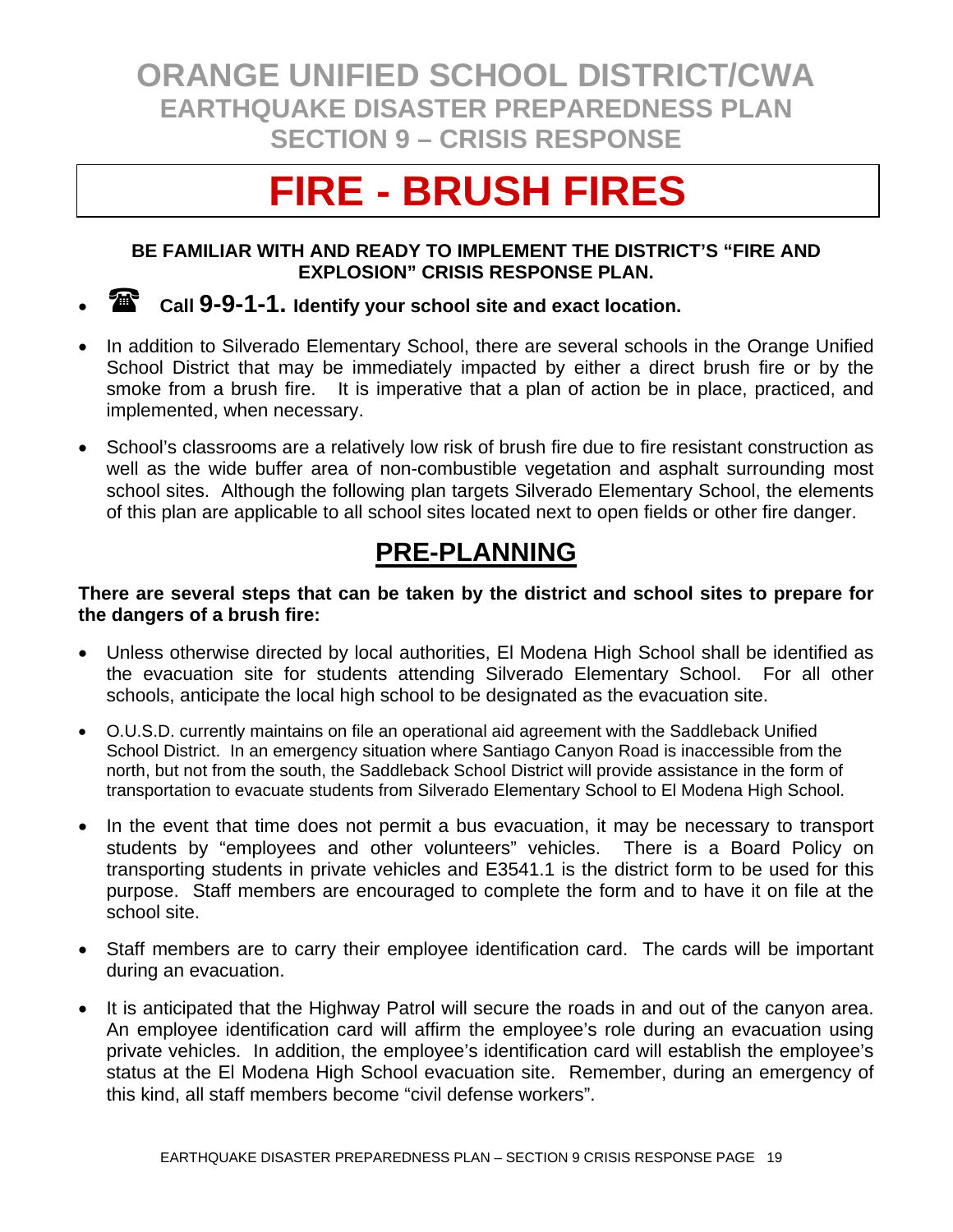• The Orange Unified School District's plan shall include evacuation assistance for children in the pre-school located within close proximity to Silverado Elementary School.

#### **BRUSH FIRE PLAN: SHELTER IN PLACE OR EVACUATE**

It is anticipated that the fire department will direct the school staff to take one of two actions:

- Shelter in place.
- Evacuate

#### **1. If the fire danger is immediate take action to sheltered in place as follows:**

- Direct all students with their teachers to go inside classrooms in the main buildings. Take roll and account for all students and staff members.
- Gather the school's set of emergency cards and teacher roll sheets and bring to a main classroom for security.
- Close all windows and doors.
- Leave the lights on.
- The fire department suggests that rooms with heavy drapes shall have the drapes closed.
- Turn off all air conditioners and any fans that could blow smoke into building.
- The O.C.F.A. will identify Silverado Elementary School as a high priority and will assign a fire engine to the area directly between the fire and the school. It is anticipated similar action will occur in other jurisdictions.
- Without endangering yourself, contact the district's EOC with your emergency radio or your telephone and describe your status.
- If time permits, without endangering oneself, conduct a perimeter inspection of the facilities. Look for anything that could ignite or explode in the path of the fire and if possible, separate the hazard away from the school buildings.
- Keep students calm and remain inside of the building.
- EARTHQUAKE DISASTER PREPAREDNESS PLAN SECTION 9 CRISIS RESPONSE PAGE 20 • Eventually the fire line will pass. Remain inside and do not open the doors.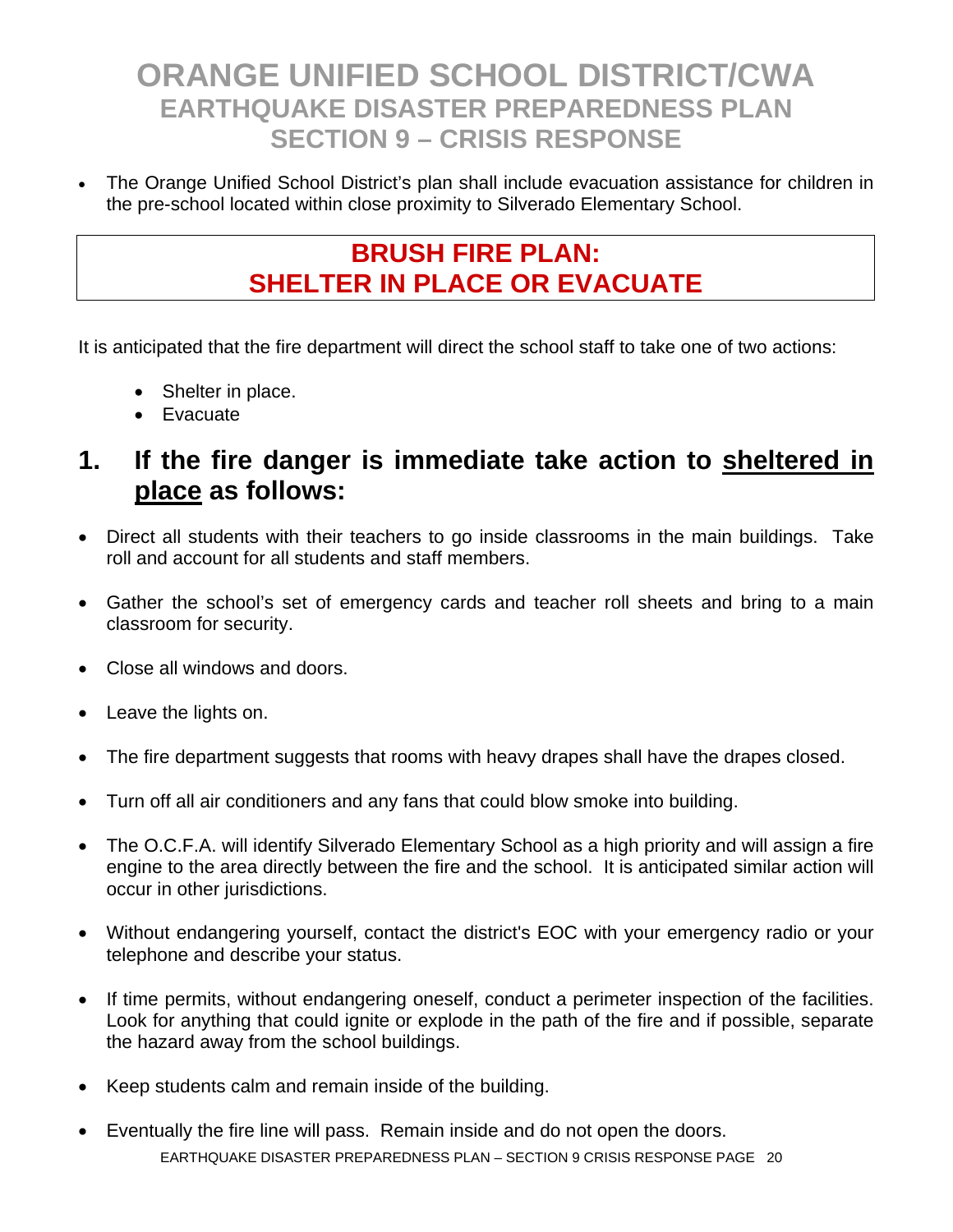- Provide first aid to any students in need.
- If at all possible, everyone will remain in the classrooms until the fire department advises that it is safe to exit the building or until they are notified by radio with instructions.

### **2. If directed by the fire department or district's EOC to EVACUATE immediately, take action as follows:**

- Begin your action by following the steps previously stated to **shelter in place.** Begin by directing all students with their teachers to go inside classrooms in the main buildings. Take roll and account for all students and staff members. Follow the remaining steps as listed above.
- Once the students are secured, immediately use the Emergency Radio to contact the District's EOC or if possible, call the EOC at 628-4060 and remain on the line (DO NOT HANG UP).
- The District's EOC will immediately contact the County EOC and Fire Department.
- Gather emergency cards, class rosters, first aid kits, and any prescribed student medicine.
- Directions will be given to the district regarding the **method of evacuation (school bus, private vehicle, or other as directed)** and the evacuation route.
- All staff members are to follow the orders of the Highway Patrol and local law enforcement officers.
- If the brush fire changes direction and turns toward the school, wait until instructions from the fire department or district's EOC before evacuation. Remain in **"shelter in place".**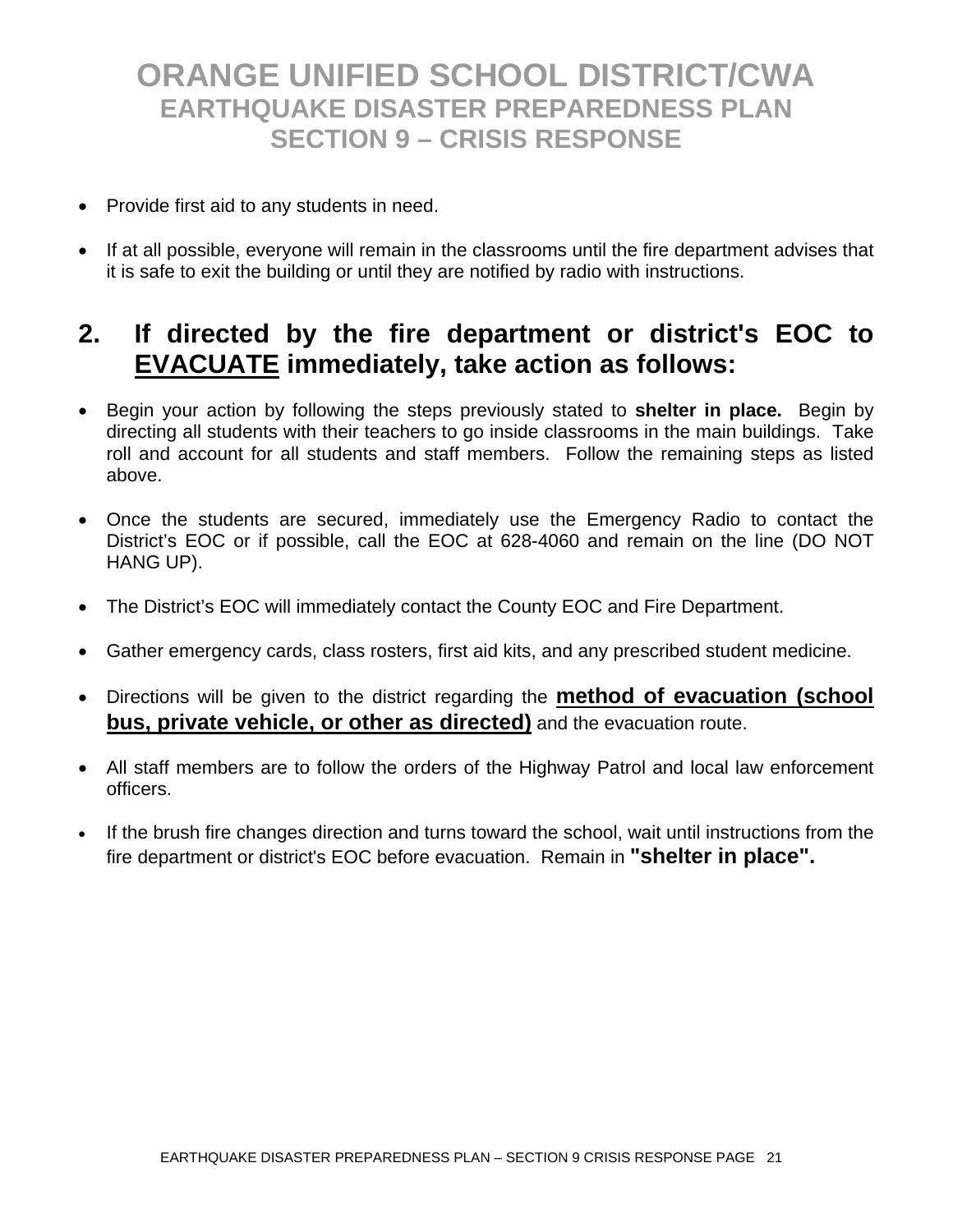# **DISTRICT EOC BRUSH FIRE OPERATIONS:**

- **Call 9-9-1-1. Contact all schools in area and get status report and immediate needs (Ask specifically about any immediate emergency health issues). Inform sites to prepare to shut off utilities.**
- **Call 9-9-1-1. Contact Orange County Emergency Operations Center. Get status report, identify key individuals (schools, Red Cross, and Fire). Obtain phone numbers, cell phone numbers, fax numbers and email addresses.**
- **<sup>28</sup>** Call 9-9-1-1. Contact all multi-agencies involved. Get status report, identify **key individuals with each agency (schools, Obtain phone numbers, cell phone numbers, fax numbers and email addresses.**
- **If any schools are in danger, initiate evacuation, shut off gas. Call 9-9-1-1. Contact all multi-agencies involved. Get status report, identify key individuals with each agency. Obtain phone numbers, cell phone numbers, fax numbers and email addresses.**
- **REFER to the OUSD EMERGENCY OPERATIONS PLAN ASSESSMENT CHECKLIST: GO DOWN THE LIST, CHECK WHAT APPLIES AND TAKE ACTION.**
- **Call "Information Services", activate the district's website and the main source of information outgoing from OUSD to the staff, parents, public and media. The PIO is to initiate and control all out-going information. Make certain to place a time and date on the website. Attempt to update hourly. If no update, change the time hourly. The website is to remain active until the fire is under control and the EOC id deactivated.**
- **Call transportation and keep current fire/evacuation status communicated.**
- **Call maintenance and operations. Order gas to be turned off at all school sites in danger. Discuss the need to shut off electricity and water. Confer with the fire authorities regarding this decision.**
- **Contact all school sites and restrict all athletics to non-strenuous indoor activities. No running, etc. Do not rely on the tape from AQMD. It may be old and AQMD is not open everyday!**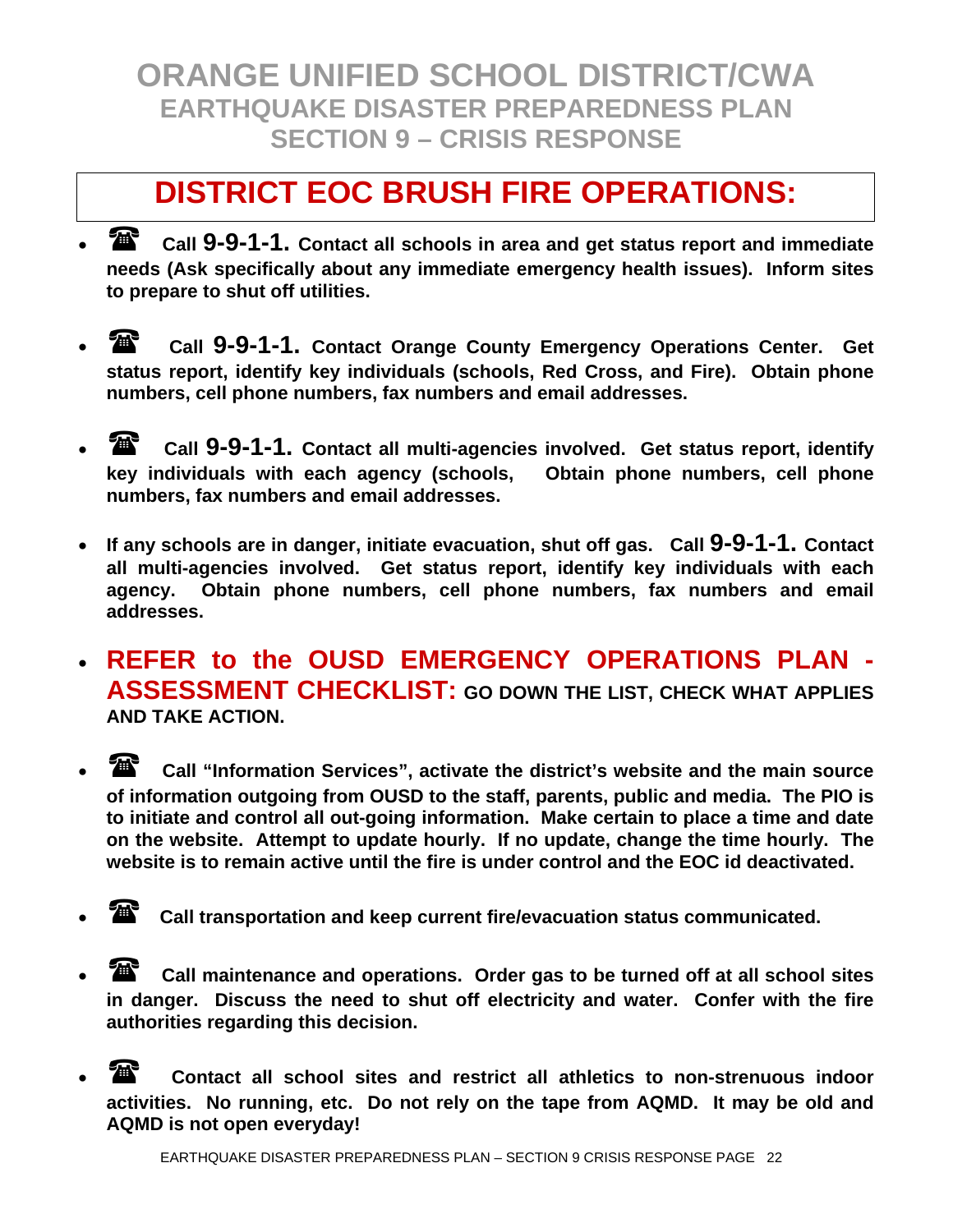- **Contact the head of Athletics and cancel competition in the district while the air is impacted from the fire. Do not debate the quality of the air. The air is impacted by a brush fire and is unhealthy for strenuous competition.**
- **Set up a map of the district. Identify the location and extent of the fire based on the briefings. Keep a log describing the fire (size, location and direction). Use a white board or poster paper to record the fire, concerns and action taken though out the event. Have an ample supply of pens, paper, etc.**
- **There is a high probability that the fire will extend for several days. Identify key EOC members and maintenance/operations staff to serve as the main emergency contacts over night. If the fire extend through the evening, make certain that a staff member attends the morning briefing at the fire camp.**
- **Anticipate "CONTROLLED BACK FIRES". The fire department will set controlled back fires to halt the spread of the fire. They will appear to be close to our facilities and the smoke will evident and different from the main fire. If this occurs, contact the fire department to confirm the backfires.**
- **If possible, record local news broadcast to ensure accuracy of information. If information is inaccurate, the PIO/designee should contact the newsroom and correct. The record will be useful during debriefing.**
- **Write down and maintain an ongoing list of comments, thoughts, suggestions pertaining to the district's response. Once deactivation occurs, debriefing can take place and the district's response can be updated with revised protocol. This response plan needs to be reviewed constantly and improved with each event.**
- **One the fire is over and the situation returns towards normalcy, deactivate the EOC, notify all parties and prepare thank you letters to the multi-jurisdiction teams.**
- **If possible, record local news broadcast to ensure accuracy of information. If information is inaccurate, the PIO/designee should contact the newsroom and correct. The record will be useful during debriefing.**
- **Assist the business office with any information necessary to make a claim to CDE for loss ADA due to the fire.**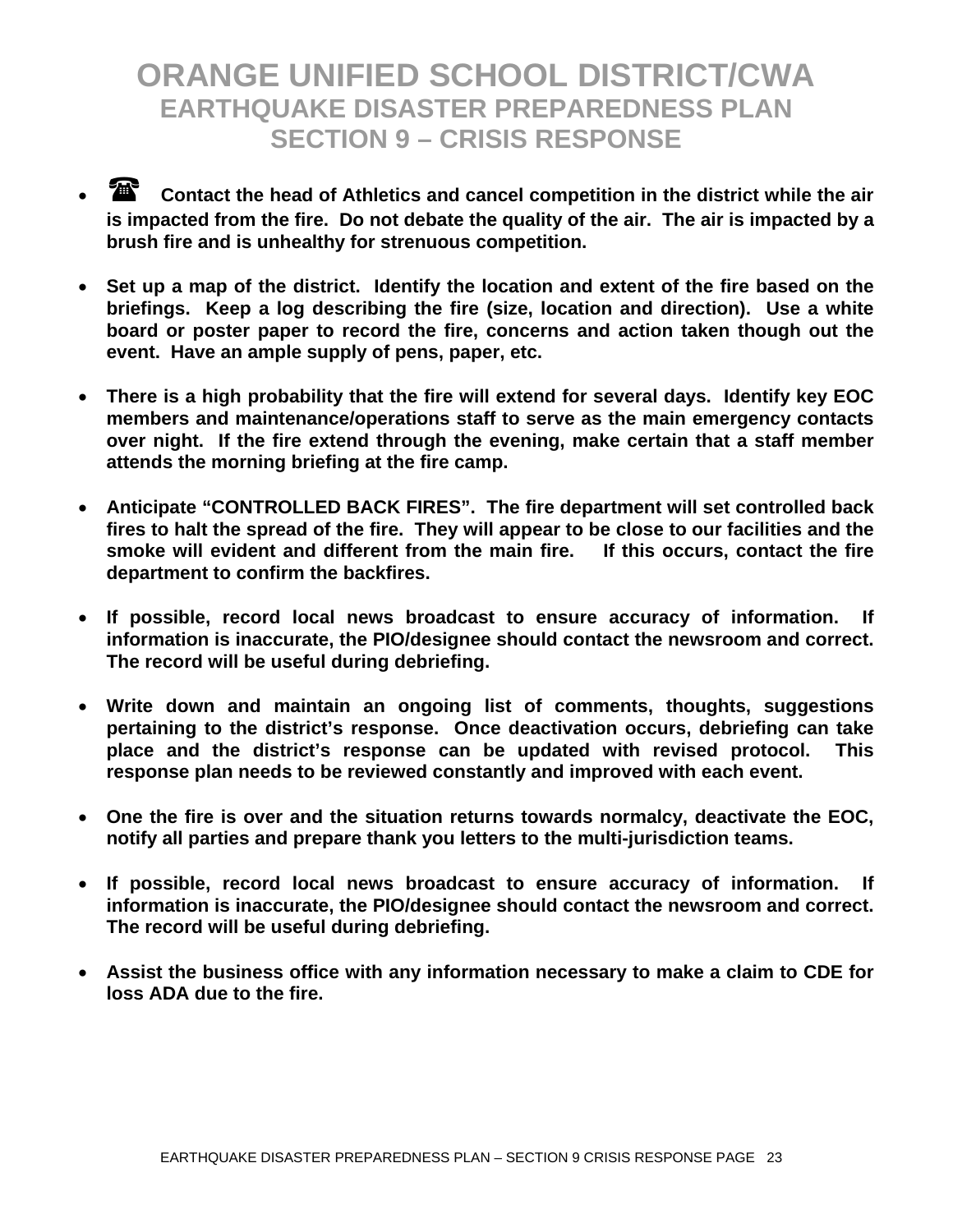#### **FIRE DRILLS - BRUSH FIRES**

#### **It is important the students and staff prepare for the possibility of implementing the "Brush Fire – Shelter in Place" procedures.**

- At the beginning of each semester of the school year, the students and staff will conduct a fire drill practicing their response to a "Brush Fire – Shelter in Place". The principal shall evaluate the drills and take any necessary action for improving emergency response.
- Conduct fire drills on a regular basis in compliance with the law.

### **IMPORTANT PHONE NUMBERS**

| <b>Silverado Elementary School</b>    | $(714)$ 997-6000 |
|---------------------------------------|------------------|
| O.U.S.D. Emergency Command Center     | $(714)$ 628-4060 |
| <b>Orange County Fire Authorities</b> | (714) 649-0190   |
| OUSD/CWA                              | (714) 628-4078   |
| <b>Wildfire Defense Section</b>       | (714) 765-4072   |
| O.U.S.D. Main Line                    | (714) 997-6100   |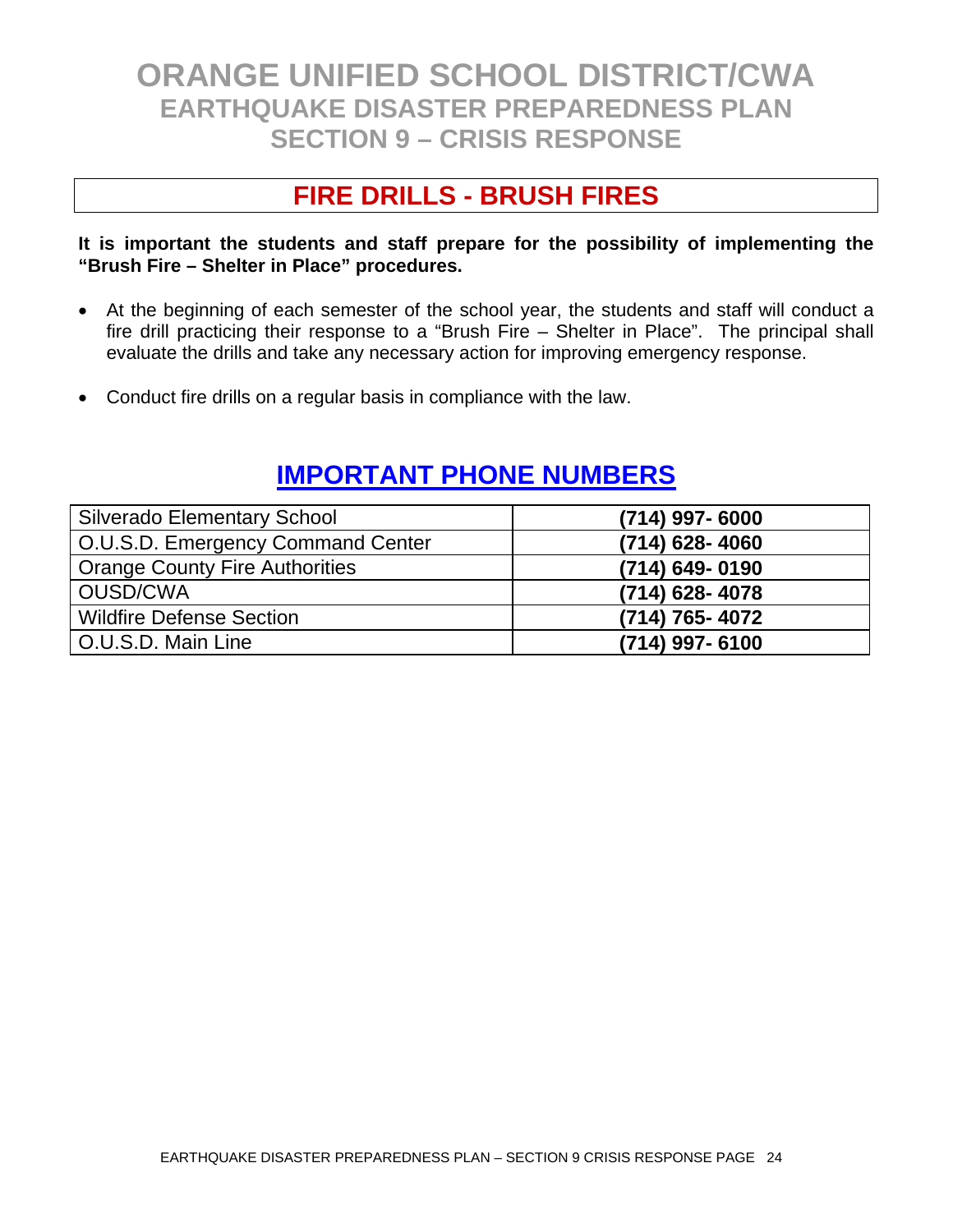# **FIRE - VEHICLE**

According to the fire authorities, there are two courses of action to take when a fire occurs in a car or truck:

- **Take action to extinguish** a fire that is just beginning or is small in scope.
- **Call 9-9-1-1. Identify your school site and exact location.**

Respond as follows:

- 1. **Take action to extinguish** a fire that is just beginning or is small in scope and without endangering yourself.
	- Make a visual inspection of the vehicles inside. **Look for children, adults, or any animals inside the vehicle.**
	- If children, adults, or animals are in car, obtain object to break locked vehicle's window and complete rescue (fire extinguisher may be used for this purpose).
	- Obtain the **nearest fire extinguisher** and ask any staff members to call 9-911.
	- If car is unlocked, pull the hood release lever inside the vehicle.
	- Go to the front of the vehicle and **carefully open hood**. Suddenly opening hood may increase the danger from fire and explosion.
	- **Be careful of all hydraulic parts and exploding air bags.** Hydraulic parts, such as shock absorbers, tend to explode during a fire and you may be injured from the shooting parts. In addition, fires tend to set off emergency air bags, which can potentially cause injury depending on the direction of the force.
	- Extinguish fire with fire extinguisher.
	- **Keep student's away from the fire.**
	- Monitor the fire area and wait for help to arrive.
	- If you have received any injuries, ask for relief and seek first aid assistance from the school's staff.

## 2. **<sup>2</sup> Call 9-9-1-1.** Identify your school site and exact location.

- Treat anyone injured as much as possible while waiting for police or fire personnel.
- If appropriate, evacuate all students and staff away from threatened buildings using fire drill. Maintain control of students and take roll.
- If smoke is in the immediate vicinity, instruct students to "Stay low and Exit," crawling to avoid breathing fumes.
- Any witnesses should be gathered for Police questioning.
- Notify the Superintendent, Assistant Superintendent, or CWA and implement day one guidelines and long-term follow-up procedures as necessary.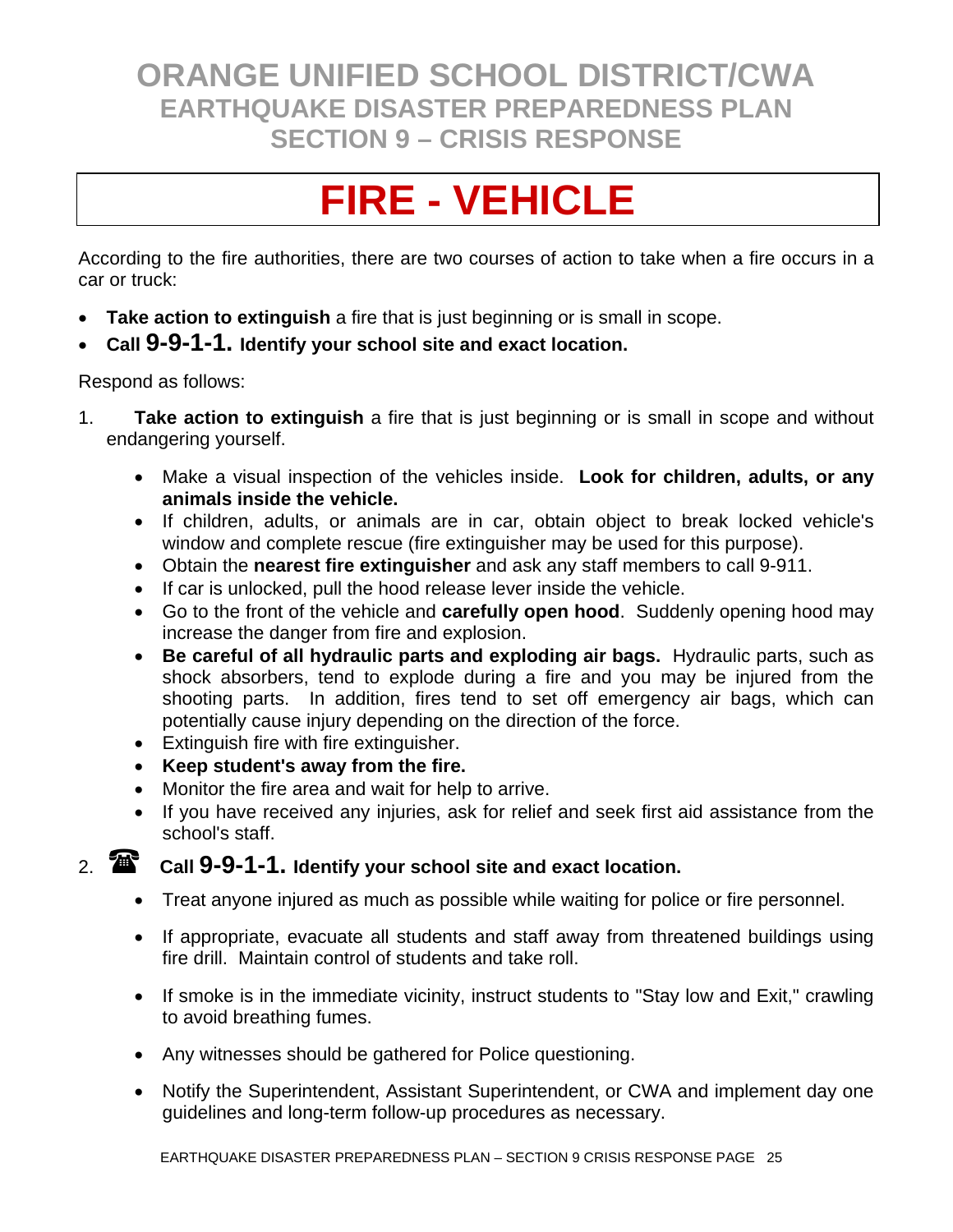# **FLOOD**

A flood **watch** means conditions are favorable for flooding. Make staff aware but take no action.

A flood **warning** means rising water threatens to close roads, wash out bridges and inundate property. Move to shelter on higher ground.

#### **BEFORE THE FLOOD:**

- Schools in flood-prone areas should store sandbags, plywood, plastic sheeting and lumber to protect windows and make repairs.
- Always keep emergency supplies available.
- Keep a battery-operated radio and flashlights in working order.
- Map out two or three alternative evacuation routes or pick-up locations for parents. Notify parents of these alternatives each September.
- Learn your community's flood evacuation route and the location of high ground.
- Know different routes into the school and which ones may flood.

#### **DURING OR AFTER HEAVY RAINS:**

- If there is the possibility of a flash flood, evacuate students and staff to a designated area of high ground. Stay out of flood waters.
- Listen to radio or television for weather information and instruction.
- Turn off utilities. Disconnect electrical appliances, being careful not to touch any electrical equipment if the floor is wet or under water.
- Notify the Superintendent, Assistant Superintendent, or CWA. The district will establish an Emergency Operation Center during any citywide disaster.
- If evacuation is necessary, notify the Transportation Department.
- If driving, be alert for washed-out roadways and bridges. Roads that parallel streams or other drainage channels may be swept away or covered by water and debris.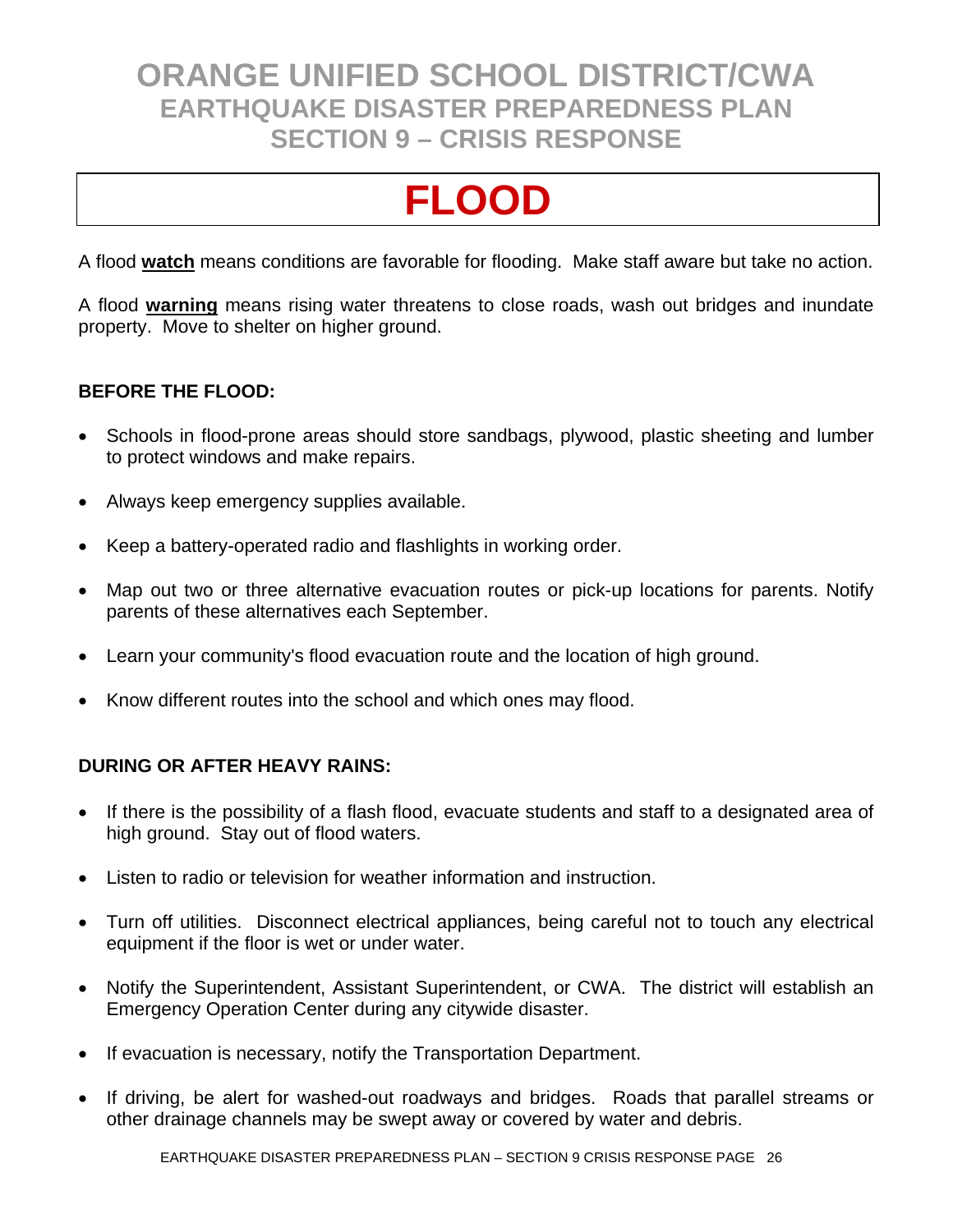- Report broken utility lines to authorities.
- Locate usable doors and windows.
- Remember that water sources may become contaminated. Listen to the radio for advice on using tap water for drinking and cooking.
- Have an expert check all water-damaged equipment before using.
- Pump out flooded areas gradually to minimize structural damage.

#### **Additional information on flooding is located in the "Supplemental Information" section.**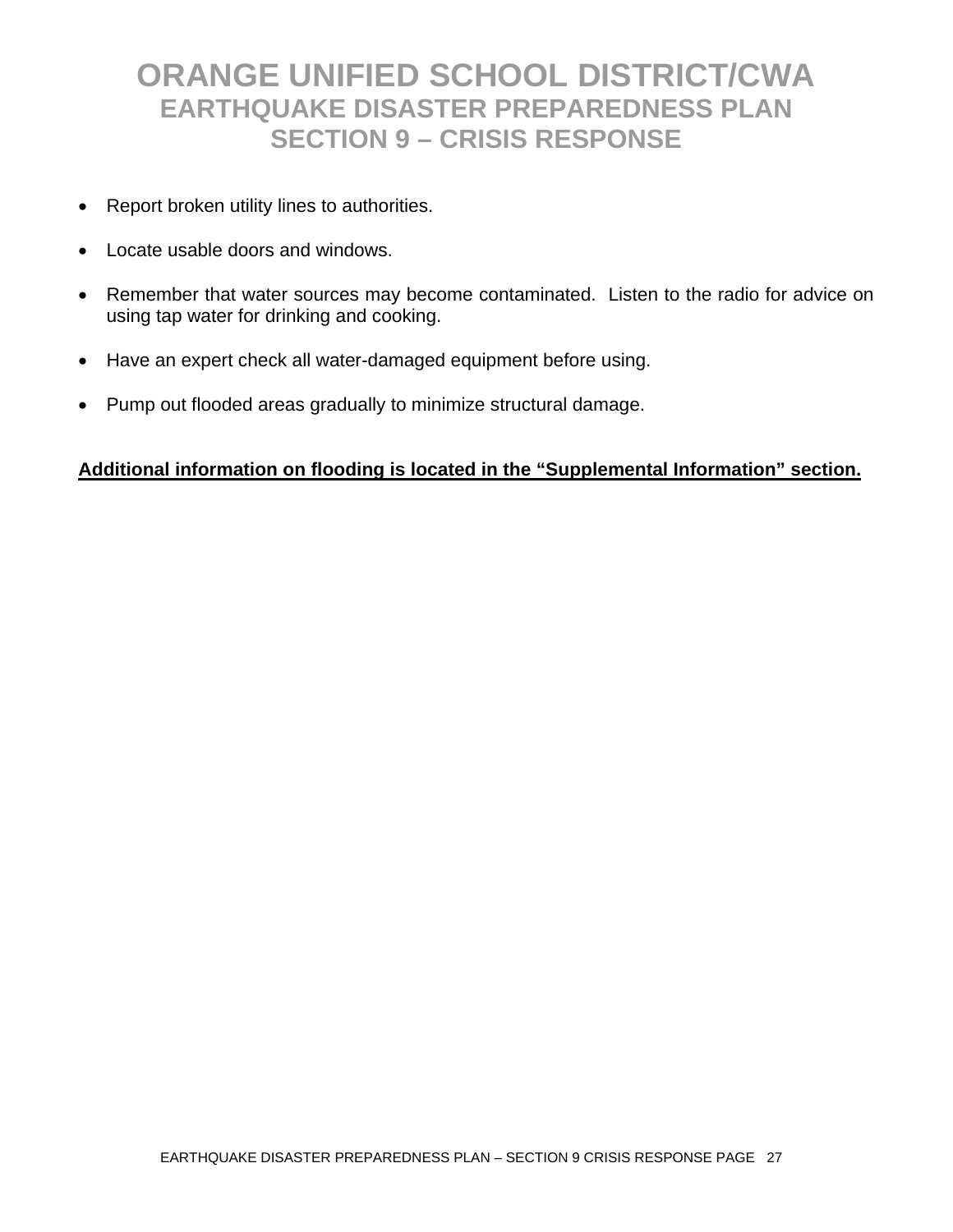# **GANG FIGHT**

- Staff should **not** try to break up the fight! Wait for the Police.
- **Call 9-9-1-1**. Stay on the phone with Police until they arrive. Relay as much information as possible. **Identify your school site and exact location.**
	- Who and how many are involved
	- Specific location of occurrence
	- **Number of wounded, if any**
	- **Weapons involved**
	- Any background knowledge of trouble or participants
- Treat injured as much as possible.
- Evacuate other students from the area, if possible. If students are in class, consider if a **lock down** should be implemented to contain students in the classroom.
- If fight happens during class, ring the bell code to instruct students and staff to stay indoors.
- Preserve the fight area as a crime scene.
- Gather witnesses in one room for Police questioning, but do **not** allow them to discuss the incident! Witness collaboration could jeopardize court proceedings.
- Notify the Superintendent, Assistant Superintendent, or CWA.
- Consider impact on students. Involve your school psychologist or the Psychological Services Crisis Team as appropriate.
- Attempt to calm students. Allow Police to handle the investigation.
- Call Police with any rumors of fights.
- Implement day one guidelines and long-term follow-up procedures as necessary.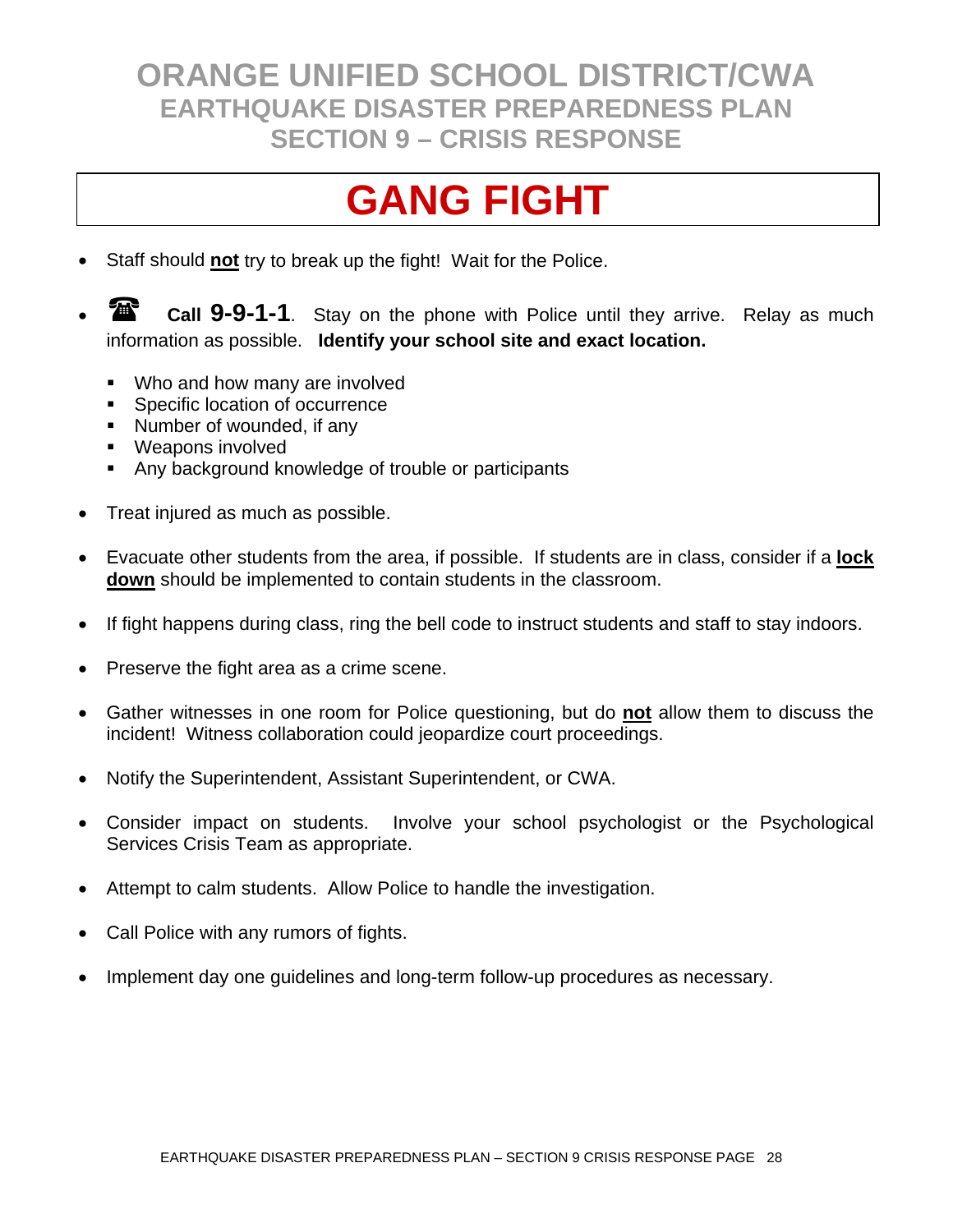# **HAZARDOUS MATERIAL SPILL**

If there is a local hazardous material spill, you will likely be notified by local Police or Fire officials, warning sirens or horns, radio or television. If you witness a hazardous materials accident, spill or leak,

- **Call 9-9-1-1**, not the Police business office. **Identify your school site and exact location.**
- Evacuate danger areas. Move cross wind, never up or down wind. Check wind direction by looking at movement of trees or flag.
- To avoid fumes, ensure that all students are in a school building away from danger area. Evacuate all students from the area.
- For all other students out of danger in classrooms, consider if a **lock down** should be implemented to contain those students in their classrooms.
- Custodian should turn off all air conditioning and heating vents.
- Close all windows and doors. Seal gaps under doorways and windows with wet cloth, such as towels and thick tape.
- Close as many internal doors as possible.
- If local authorities warn of an explosion, close all shades and drapes. Instruct students to stay away from windows.
- Notify the Superintendent, Assistant Superintendent, or CWA. The district will set up an Emergency Operations Center during any citywide disaster.
- If you suspect that gas or vapors have entered the building, take shallow breaths through a cloth or towel. Evacuate if possible.
- Keep telephone lines clear for emergency calls.
- Do not release students or staff until the area is cleared by Police or Fire officials. Release students only to parents or their designee.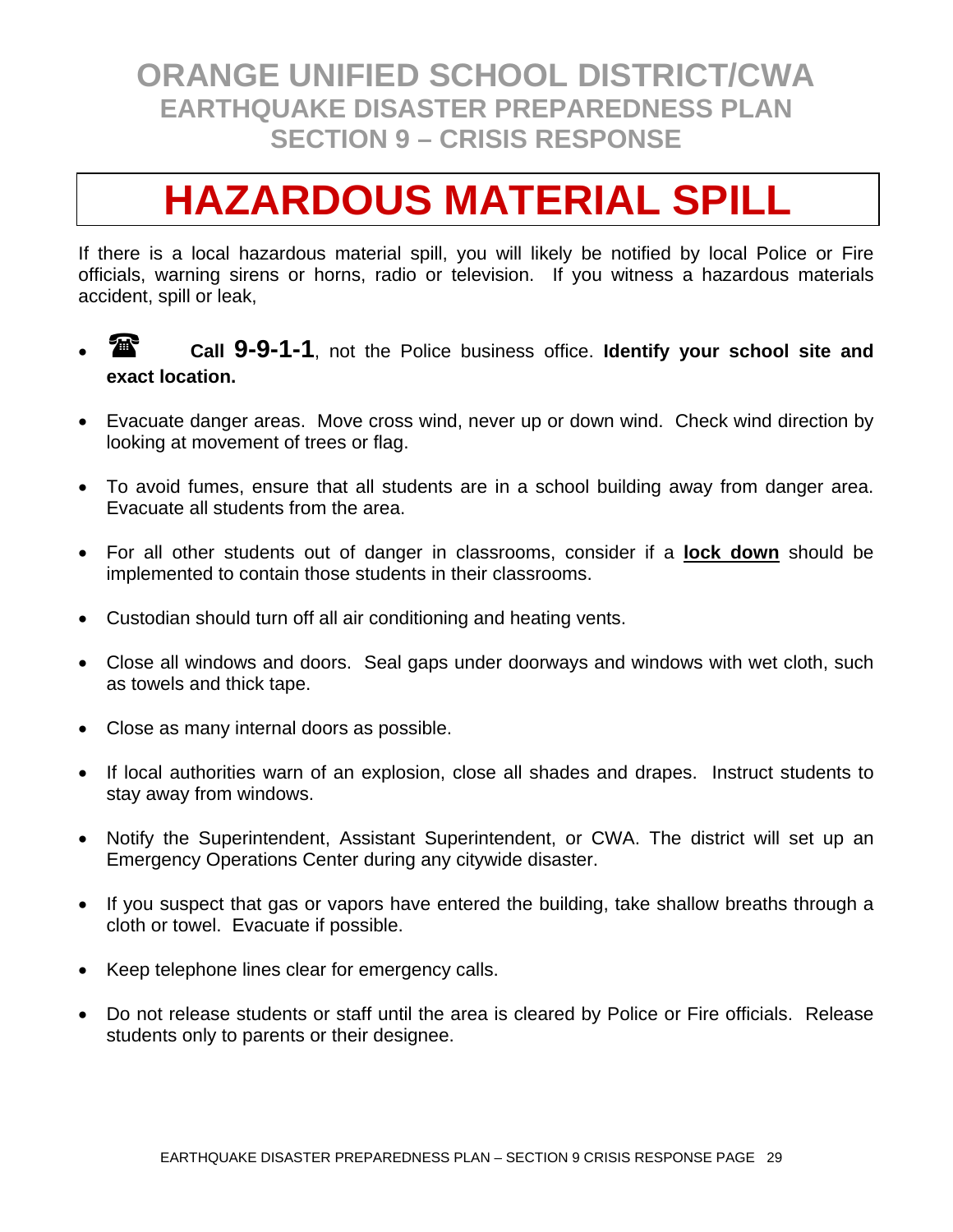#### **Types of Hazardous Materials**:

Corrosives:

Corrosives are substances that cause visible destruction or permanent changes of the skin tissue on contact. They are especially dangerous to the eyes and respiratory tract.

- Wash your eyes for 15 to 20 minutes if they are affected. Eyelids must be open; do not rub the injured area.
- Get under a shower; remove all clothing; wash with soap.
- Flammables:

Liquids with a flash point below 100 degrees (f), and gases that burn readily.

- **Evacuate.**
- **Turn off the main electricity and gas jets.**
- Toxics:

Poisonous substances.

- Wash hands.
- **Discard contaminated clothing or objects.**
- **Use the appropriate antidotes.**
- Reactives:

Substances which can undergo a chemical or other change that may result in an explosion, burning and corrosive or toxic conditions.

- Close all doors.
- **Exacuate the danger area.**
- Follow decontamination instructions from local fire or health authorities.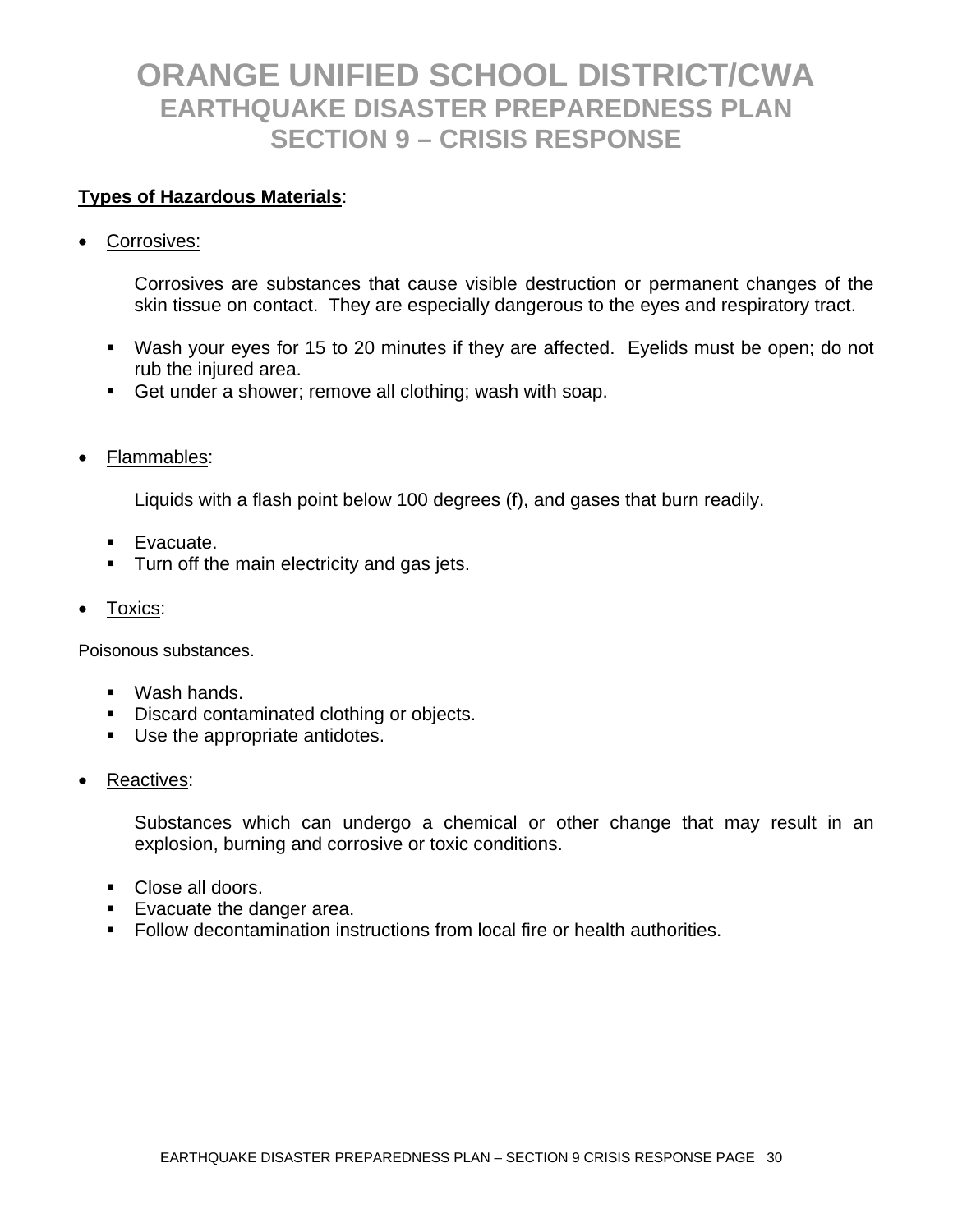# **HOMICIDE**

#### **<sup>2</sup> Call 9-9-1-1.** Identify your school site and exact location.

- Treat any injuries as needed before Police arrive.
- As Police are in transit, relay as much information as possible:
	- Is suspect still on-campus? Where did he/she go?
	- **Specific location of occurrence**
	- **Number of wounded**
	- **Type and location of weapon**
	- Any background knowledge of suspect
	- Write down and provide the names of all possible witnesses and/or the description of all potential witnesses.
- Secure crime scene with tape, signs and staff member "guards" to protect Police investigation. Have these same guards stay with crime scene until Police arrive.
- Wait for Police clarifications and instructions.
- If safe, evacuate students from the area. If students are in class, consider if a **lock down** should be implemented to contain students in the classroom.

#### • **Do not disrupt the crime scene**.

- Gather witnesses in one room but do not allow them to talk with each other (to protect investigation).
- Notify the Superintendent, Assistant Superintendent, or CWA.
- Call the Psychological Services Crisis Team.
- Implement day one guidelines and long-term follow-up procedures as necessary.

#### **SPECIAL CONSIDERATIONS IN THE EVENT OF A HOMICIDAL DEATH**

#### **Fear is the Primary Experience of Survivors**:

- **Fear for their own lives**
- Fear for those they protect their students, children, or friends
- **Fear for the lives of those who protect them their parents and loved ones**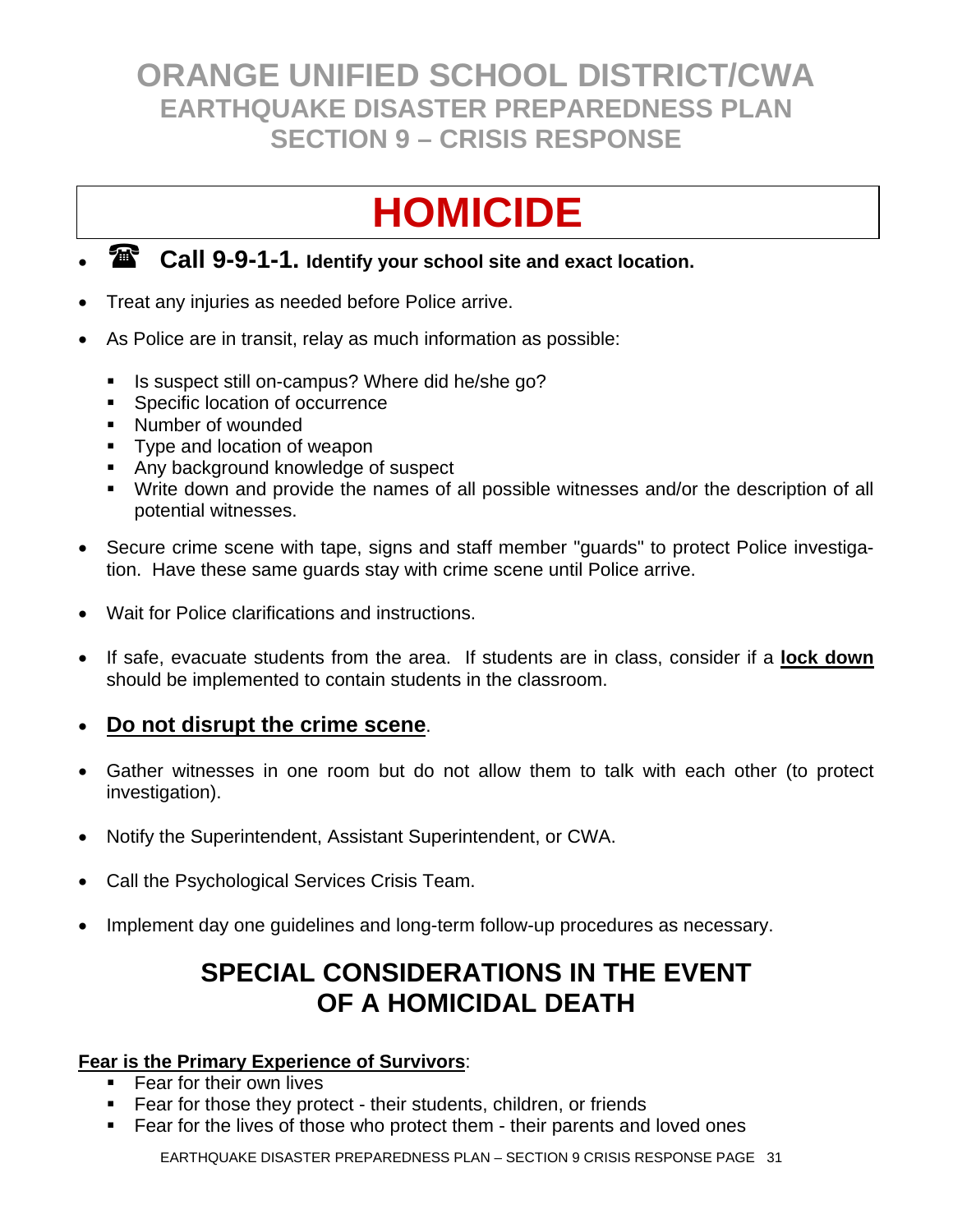#### **Suggest Ways To Strengthen Security**:

- Carpools
- Neighborhood watches
- **Extra security police**
- Buddy systems walking home or to the car
- Whistles
- **Walkie-talkies on the playground**

#### **Safety**

Teach the students about the structures we already have in place to ensure our safety:

- Police
- **Judicial system**
- **Locks for the doors and windows of their school and their homes**
- **Emergency phone service (9-1-1)**
- **School crisis team and student assistance team**

Do not promise a student that he or she is safe, but state you care and your intention is to create an environment as safe as you can make it. Then follow through.

#### **The Violent Crime Crisis is Extended**

The school community is under pressure during an extended time which may include the murder, apprehension of the criminal, and the trial.

#### **Anger and Revenge**

It is important to address feelings of intense anger and revenge, and to discuss acceptable outlets for these feelings.

#### **Support All Survivors**

The family and friends of the murderer may be in the school. They grieve, too. Make sure they also receive appropriate support and resources.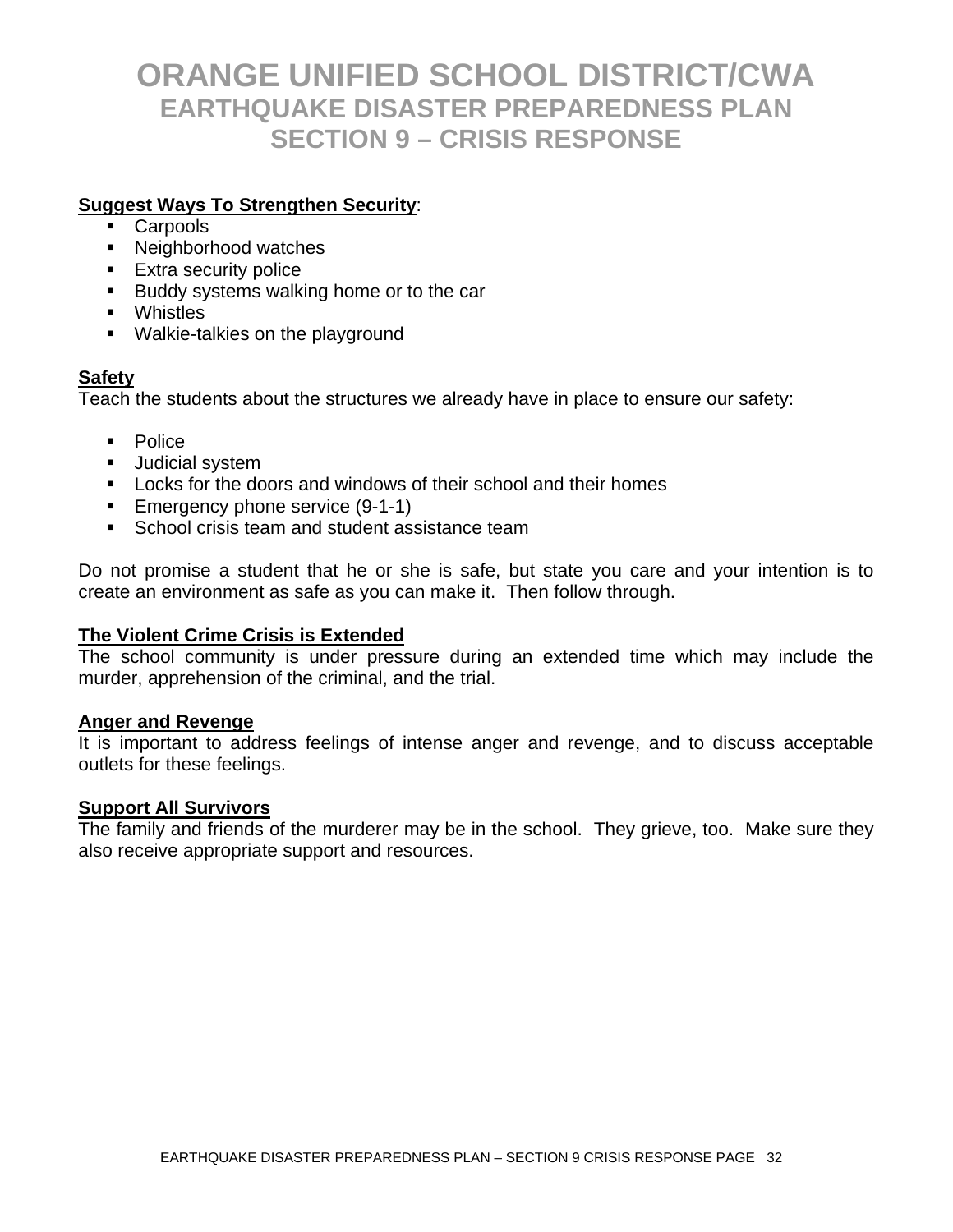# **HOSTAGE SITUATION**

**General Principles:**

# **Do not use words such as "hostage", "captives", or "negotiate"**

**Stay Calm** 

**No Confrontation** 

**No Challenges** 

**No Heroics**

#### **INFORMATION FOR THE TEACHER PRIOR TO A HOSTAGE SITUATION**

#### **IF A CLASSROOM IS TAKEN HOSTAGE:**

- Obey the suspect's commands. Don't argue or fight.
- Go into a rest mode. Be passive-tend to display more restful/sleepy behavior as opposed to being active.
- Try to calm the suspect and listen to complaints or demands.
- Once again, do not use words such as "hostage", "captives", or "negotiate."
- Keep the students calm and don't allow them to agitate the suspect.
- Ask permission of the suspect in all matters.
- Make an effort to establish rapport with suspect. Provide your first name. Find out his/her first name and use first names, including the student's first name, throughout the conversation. If you do not know first names, refer to the hostage(s) as boys, girls, men, women and students. (This will help personalize hostage(s) as people rather than objects.)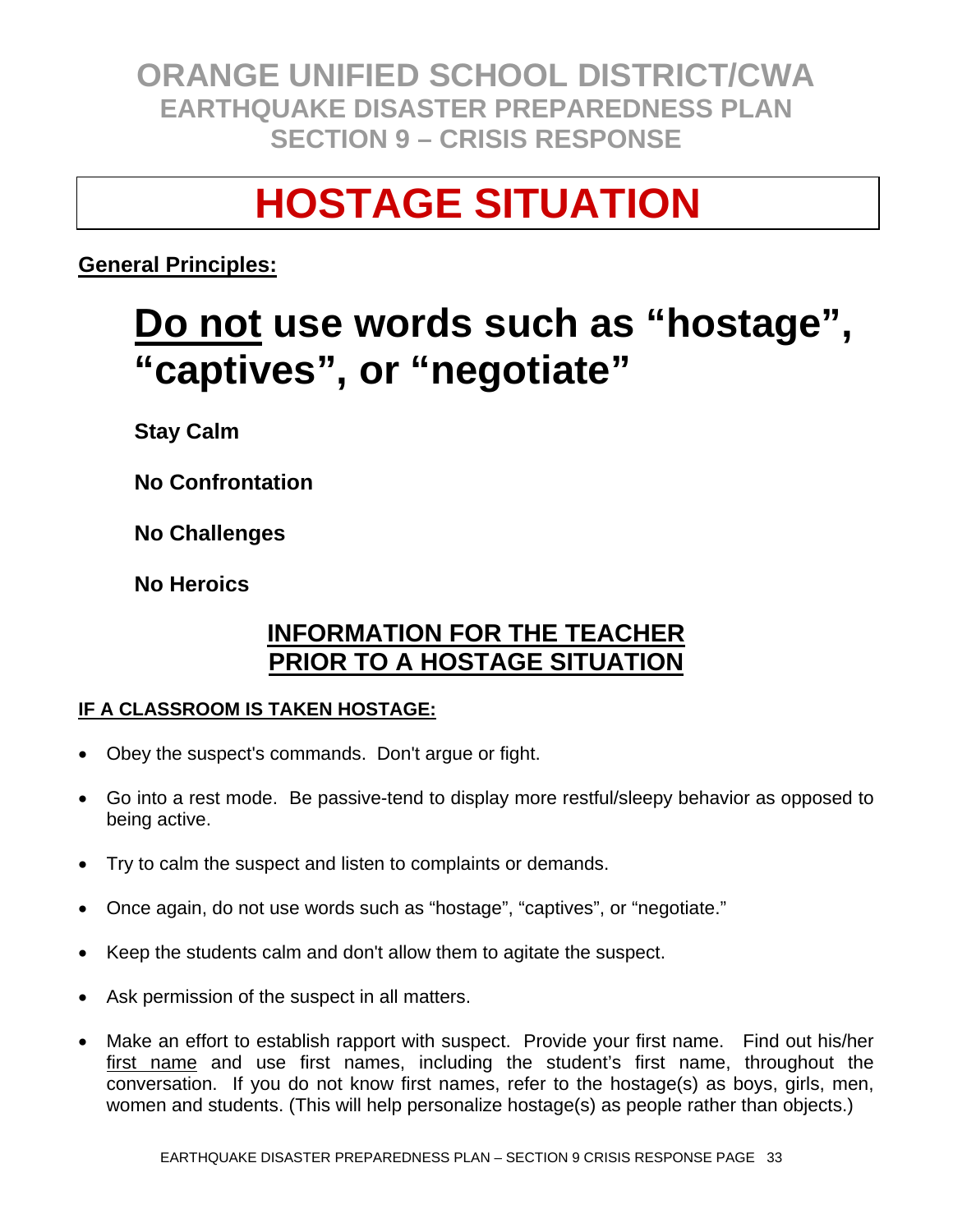- Encourage suspect to release everyone.
- KEEP ALL RADIOS, TELEVISION SETS, AND COMPUTERS TURNED OFF. If possible and without increasing risk to yourself, minimize any possibility that the suspect can hear or see "NEWS REPORTS." This could escalate the situation and keeping these devices off may help the situation.
- Be calm and patient and wait for help. Keep in mind that the average hostage incident lasts approximately from six (6) to eight (8) hours and the average barricade incident last approximately three (3) hours. "TIME IS ON YOUR SIDE."
- Based on the situation and the age of the suspect, anticipate at the point of rescue that all "possible suspects" in the room will be handcuffed by the police department. The police will then make a positive identification of the suspect and release the victims.

#### **OFFICE STAFF INSTRUCTIONS**

*<b>WHEN YOU ARE NOT IN DANGER,* 

### • **IMMEDIATELY CALL 9-9-1-1**.

- **Identify your school site and exact location.**
- **DO NOT HANG UP STAY ON THE PHONE WITH THE POLICE DEPARTMENT AND REPORT:** 
	- **Number of assailants**
	- Name(s) of the assailants (if known)
	- Description of assailant(s) **approximate:**
		- o Male or Female
		- o Age
		- o Race
		- o Height
		- o Weight
		- o Hair
		- o Built
		- o Description of clothing
		- o Color of clothing
		- o Anything special or unusual
			- Scars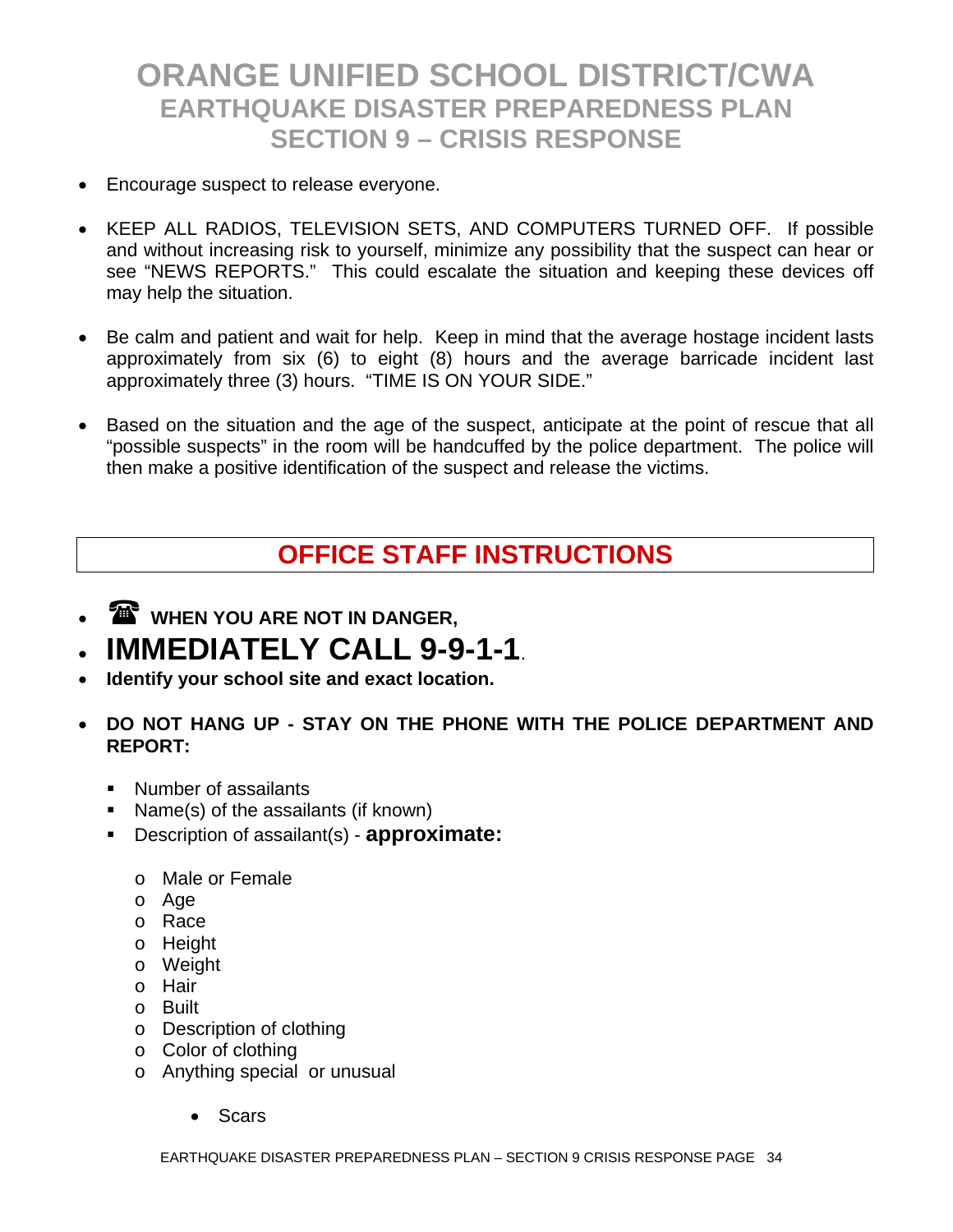- Tattoos
- Burns
- Birthmarks
- Pierced body parts
- Any identifying marks
- o Identify the exact location of assailant (s.) Be specific and include North, East, South, or West in your directions.
- o Approximate number of students and staff in classroom or hostage area.
- o Description of all weapon(s), dangerous object(s) and any visible ammunition. LOOK FOR MULTIPLE WEAPONS AND REPORT ALL WEAPONS.
	- $\blacksquare$  Rifle
	- **Shotgun**
	- **Handgun** 
		- Revolver
		- Automatic
	- **Ammunition Describe type, amount, and type of container (backpack,** ammunition box, cardboard box, etc.)
	- Knife Describe type and length
	- **Explosive Device Give specific description**
- o Any shots fired? Describe sound and number of shots fired.
- o Any injuries and emergency medical needs. Describe exact location of victims and description of their condition.
- o Any demands the assailant has made.
- o If the "Hostage Situation" is on one side of the campus, the police will want to enter the campus from the other side. Tell the police department exactly where the "Hostage Situation" is located and advise the police department what you consider to be the best "other side" entrance for police response.
- o Any other background information: past problems with the assailant, demeanor, possible motive, vendettas against staff, etc.

#### **While Waiting for Police**

- **DO NOT MAKE CONTACT WITH THE SUSPECT. THE POLICE DEPARTMENT HAS TRAINED CRISIS NEGOTIATORS AND THEY ARE THE ONES WHO NEED TO MAKE THE FIRST CONTACT WITH THE SUSPECT.**
- Seal off the hostage area to protect people and to preserve evidence.
- If you can communicate safely to classrooms, **ask all staff members to lock their doors, secure their rooms, and place the student under desk in a "DUCK COVER AND HOLD" position.** Do not sound general alarms as people may panic and rush into dangerous areas.
- EARTHQUAKE DISASTER PREPAREDNESS PLAN SECTION 9 CRISIS RESPONSE PAGE 35 **Call for a LOCKDOWN.** Keep other, uninvolved students, in their classrooms.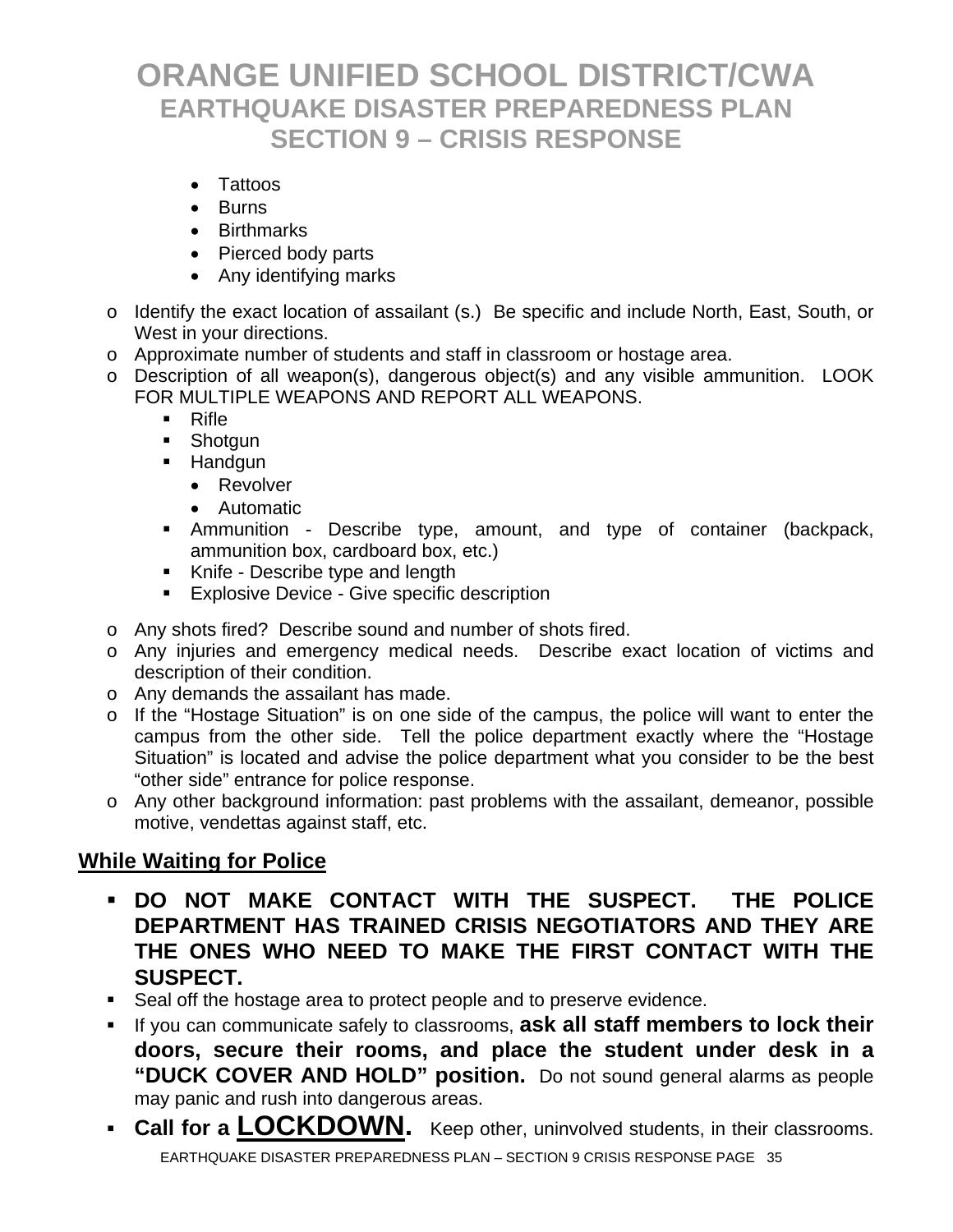#### **Do not evacuate until instructed to do so by the Police.**

- Gather roll sheets/teacher rosters.
- CALL Maintenance and Operations AT 997-**<sup>6396</sup>** or 997-**6378** AND DESCRIBE THE SITUATION.

#### • **Maintenance and Operations Shall Immediately:**

- Dispatch to assist the police department:
	- o Electronic technicians for the school sites' telephones, intercom, cable TV and internet.
	- o Transportation Buses shall be prepared for evacuation and should anticipate being moved to a designated location within a few blocks from the "Hostage Situation" where the police department will direct the evacuation.
	- o Custodians familiar with the school's site layout.
	- o Locksmith Buildings and Gates
- **Provide the Police Department detailed blueprints showing electrical lines, plumbing, phones, air** conditioning and heating ducts, gas lines, attic access and roof access for all buildings and a detailed location of doors and windows, and the types of locks used.
- Notify the Superintendent's Office at **628-4040** who will contact:
	- <sup>o</sup> Psychological Services Crisis Team **628-4065 or 628-4080.**
	- <sup>o</sup> CWA **628-4078, 628-4073 or 628-4078** to set up the district's EOC
	- o **1** Information Center **628-4100** (teacher and class rosters)
	- **THE** Cabinet Members
	- $T<sup>2</sup>$  The Board of Education

#### • **When the Police arrive, provide them with:**

- A detailed map of the school
- **Teacher/classroom rosters**
- **Information on any chemical equipment (such as cleaners) that may be in the room with** the suspect.
- **Full access to the campus.**
- **If the suspect is known, gather school records and personal information. School records** on hostage(s) may also be helpful.
- A room either at the school site or a similar school site that would replicate the hostage classroom. If possible, an individual (staff member, student, parent, or custodian who is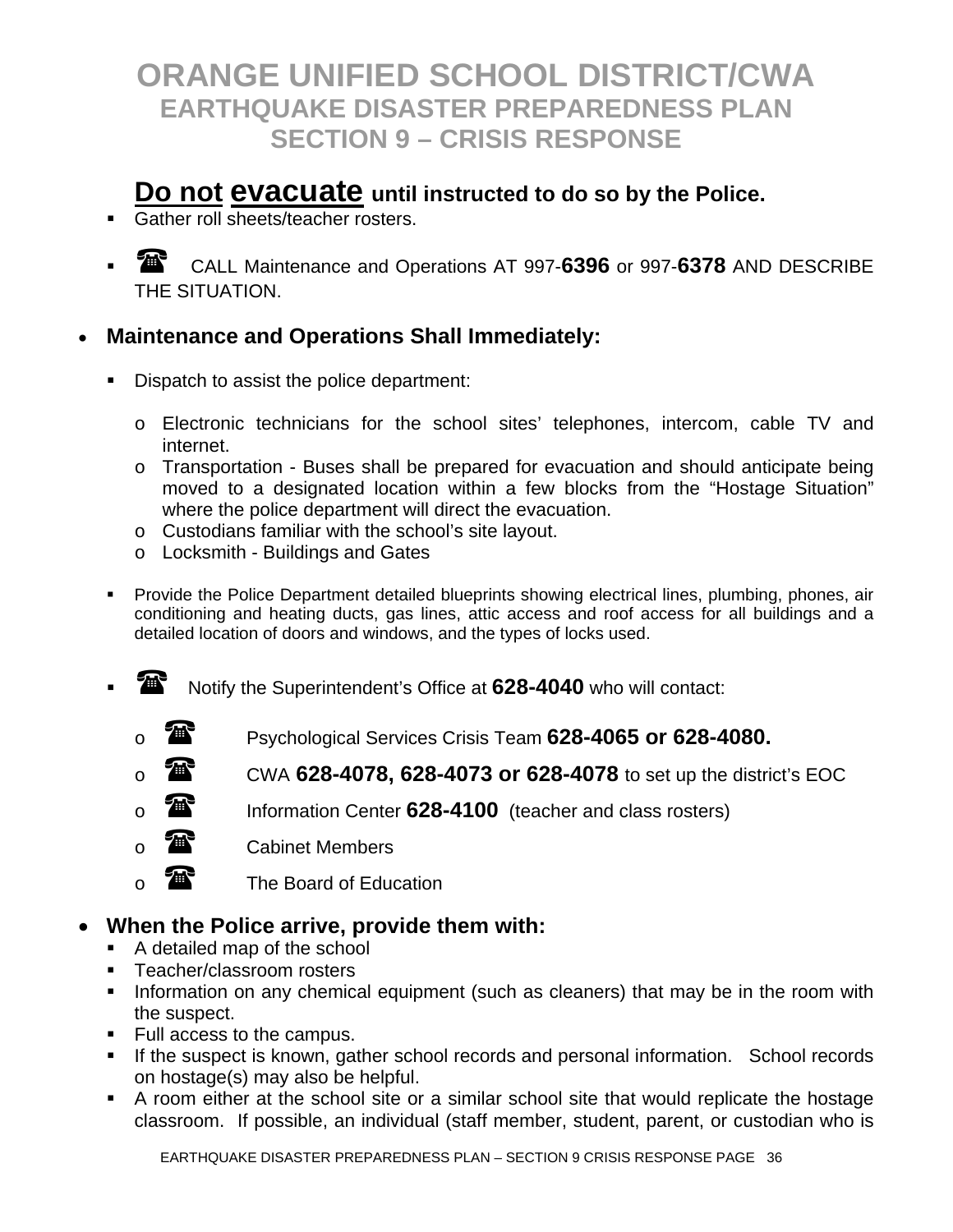familiar with the hostage room.

#### **Once the Police arrive, anticipate the following:**

- **THE POLICE DEPARTMENT WILL BE IN CHARGE.**
- The Police **"First Responders"** will be patrol officers/motorcycle officers. They will establish a perimeter outside of the suspect's/hostage location.
- As quickly as possible the "**SWAT" team** and the **"Crisis Negotiation"** team will arrive.
- The **"Crisis Negotiation"** team will conduct **ALL DIALOGUE** with the suspect.
- The **"SWAT**" team and the **"First Response**" team will establish an inner perimeter and an outer perimeter. The area between the inner and outer perimeters will be a **"NO WALK**" area.
- The Police Department will coordinate their efforts with the fire department regarding medical needs and potential medical needs.
- The Police will establish a room at either the school site or at a local area for the parents and family of victims.
- Anticipate the arrival of O.U.S.D.'s "Crisis Response Team" of psychologist.
- The Police will work with the district to develop press releases. The press releases will be through the Police Department.
- Directions and control of the press will be through the Police Department.
- The Police will take charge of evacuating students and will direct the buses.
- The district will coordinate its efforts with the Police Department to establish the "Student" Assembly Area" and the Student Release Area."
- The Police Department will need assistance in identifying witnesses. Gather the witnesses in a location, but do not allow them to talk with each other (to protect the investigation.)

#### **AFTER THE SITUATION IS RESOLVED:**

- The Police Department will debrief with the district's EOC and deactivate the EOC.
- Meet with the Psychological Services Crisis Team.

Implement day one guidelines and long-term follow-up procedures as necessary.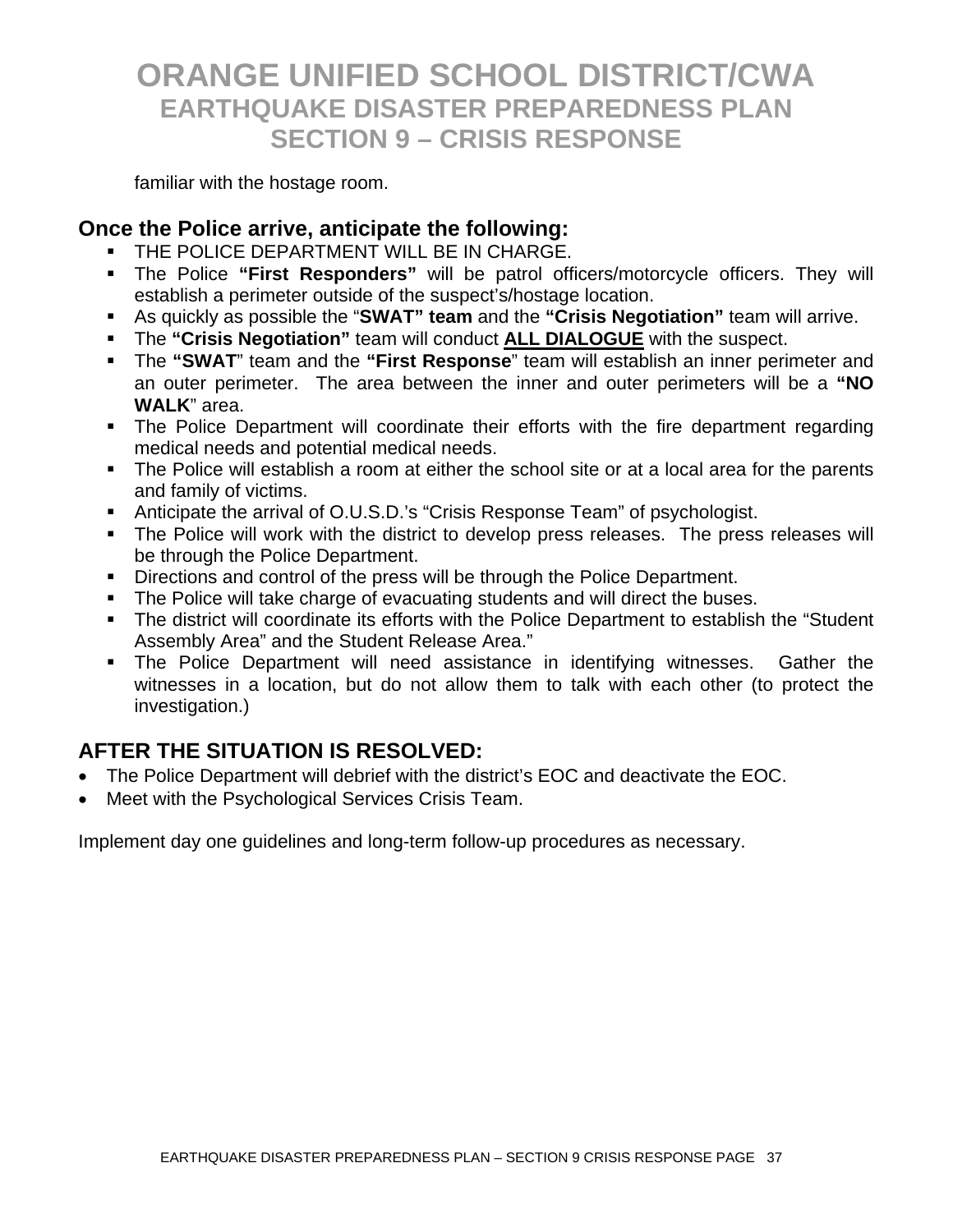# **KIDNAPPING/CHILD STEALING**

Kidnapping/Child Stealing is when a student is removed from the school by a non-custodial parent or other person without the custodial parent's permission and knowledge.

#### **If A KIDNAPPING OCCURS:**

- If there is any possibility that the kidnapper is still on campus/site, immediately call for a **LOCKDOWN** to contain students in the classroom.
- Check the school records to determine if there may be a legal custody issue.
- Call the student's legal parent or guardian.
- **1 Call 9-9-1-1**. Be able to state where and when student was last seen, give a description of clothing and the names of close friends. **Identify your school site and exact location.**
- Notify the Superintendent, Assistant Superintendent, or CWA.

#### **TO PREVENT KIDNAPPING:**

- Make sure school office personnel have a list of students who are not to be released to anyone except a specific parent or guardian.
- Flag this status on the emergency cards for these students.
- Before releasing a child to anyone except the parent or guardian on the list, have the school secretary check with the custodial parent for approval. The time and date of the phone approval should be documented.
- When a parent telephones a request that a child be released from school, confirm the identity of the caller (by a return call to the parent) before the child is permitted to leave the school. If there is any doubt, write the message and phone number down, and make a return call after cross-checking the phone number with those in the child's folder or emergency card.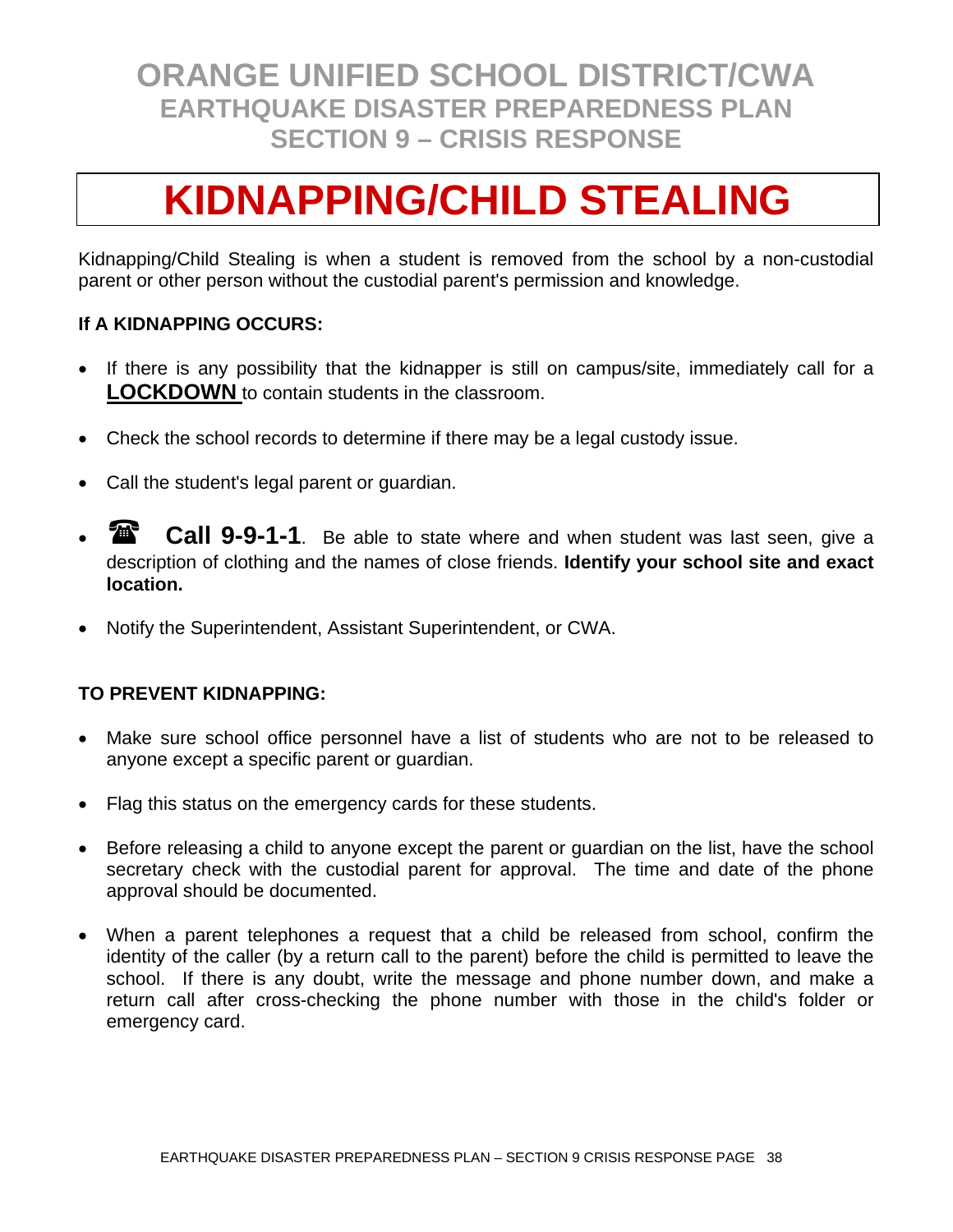# **MISSING CHILD**

#### **IF A CHILD IS MISSING DURING THE SCHOOL DAY:**

- Obtain directory information of the student, including picture.
- Immediately search the campus.
- Identify and confer with classmates/friends as to last contact and obtain as much information as possible.
- Drive around the area surrounding the campus and search for the missing student.
- If the child resides close to the school site, visit the students home to see if the child has gone home
- <sup>22</sup> Contact local police and report the student as missing. Maintain communication with law enforcement.
- **Contact CWA and the Grade Level Executive Director.**
- **•** Contact the parent/guardian(s) immediately
- If the student rides the school bus, go to the bus at the end of the day to see if the student returns to ride the bus.
- Maintain communication though out the situation with law enforcement and the district office.
- Maintain communication with the parents. Record accurate phone numbers and communicate throughout the evening with the parents.
- If/when the student is located, contact law enforcement, CWA and grade level executive director.

#### **IF A CHILD IS MISSING AFTER THE SCHOOL DAY:**

- Obtain directory information of the student, including picture.
- $\bullet$  Contact local police and report the student as missing. Maintain communication with law enforcement.
- Immediately search the campus.
- If possible identify and confer with classmates/friends as to last contact and obtain as much information as possible.
- Drive around the area surrounding the campus and search for the missing student.
- If the child resides close to the school site, visit the students home to see if the child has gone home
- <sup>2</sup> Contact CWA and the Grade Level Executive Director.
- **The Contact the parent/guardian(s) immediately**
- Maintain communication though out the situation with law enforcement and the district office.
- Maintain communication with the parents. Record accurate phone numbers and communicate throughout the evening with the parents.
- If/when the student is located, contact law enforcement, CWA and grade level executive director.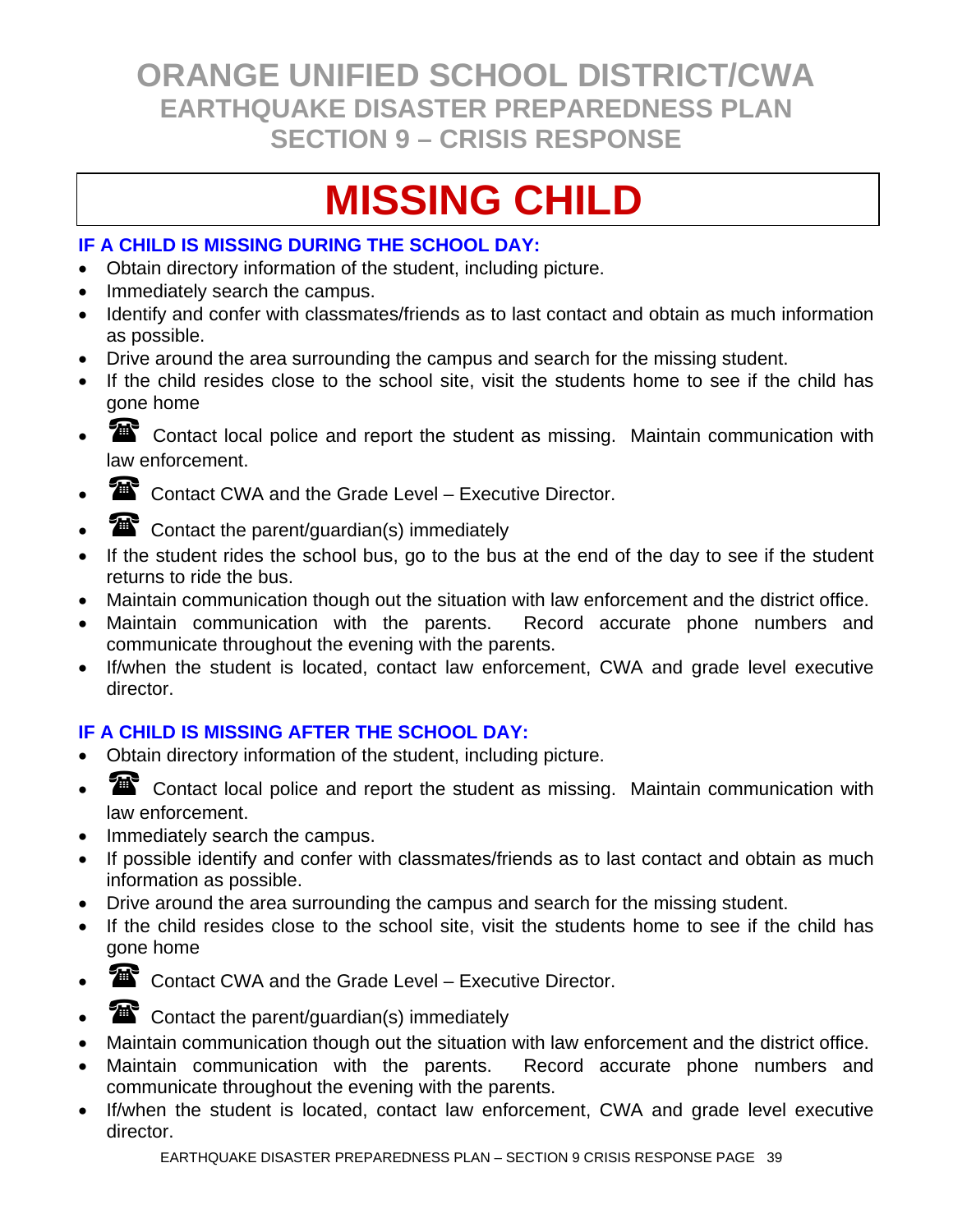#### **ACTION TO BE TAKEN PRIOR TO A FIELD TRIP:**

- Make certain all students have a signed parent permission slip.
- Establish a field trip schedule and communicate to all students to include location/time of departure, loading and return to campus.
- Create a master list of all students participating on the field trip and bring emergency cards/contact information.
- If the students are of special need, take a set of pictures of the students off of the EAGLE AERIES Directory Screen.
- If students are young or are of special needs, provide students with a specific information sheet for the students to have in their pockets that provides information on where to go if lost. Inform the students to go to a park official. Parks, such as Disneyland, Knott's Berry Farm or Universal Studios, have a location identified for lost persons. This is the best location for lost students to go to for reuniting with the main group. The advisor supervising the event needs to periodically check with the lost and found area to identify if any students need to be reunited.
- Be careful as to establishing locations for loading such as a fountain or large tree, as there may be several fountains and large trees.
- Provide map information with specific identifiable locations to attendees.
- If the students are of an older age, ask them to bring a watch or other device where they can keep track of the time.
- If the students are older, establish and communicate consequences for students who fail to keep track of time and fail to reach departure location on time.

#### **IF A CHILD IS MISSING DURING A FIELD TRIP:**

- If students become lost and do not report to lost and found, identify the student(s).
- Obtain directory information of the student, including picture.
- Confer with classmates/friends as to last contact and obtain as much information as possible.
- Contact park officials immediately.
- **T** Call the police.
- **EX** Contact CWA and the grade level executive director.
- Identify a small group of individuals to immediately search the area (set a time limit of 15-20 minutes to reconvene.
- **<sup>18</sup>** Call the parents/guardian
- **18** Contact transportation and provide information regarding the situation.
- Maintain communication though out the situation with law enforcement and the district office.
- Maintain communication with the parents. Record accurate phone numbers and communicate throughout the evening with the parents.
- If/when the student is located, contact law enforcement, CWA and grade level executive director.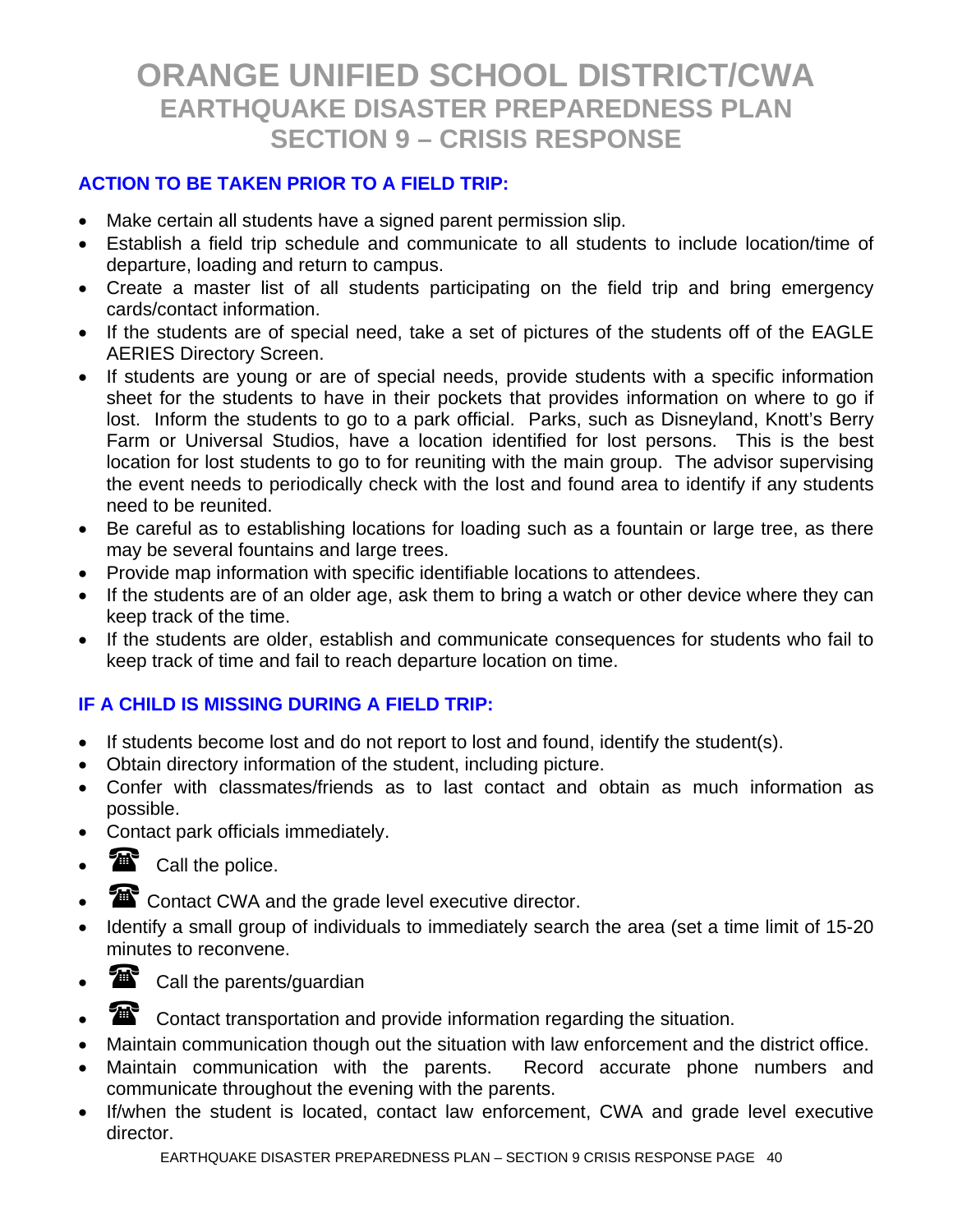# **MOUNTAIN LION**

### **SIGHTING:**

- $\mathbf{\widehat{m}}$   $\mathbf{C}$ all 9-9-1-1
- If you are involved in a face-to-face encounter with, or an attack by, a mountain lion, contact the California Department of Fish and Game 24 hour dispatch center at (916) 445-0045. The threat to public safety will be assessed and any appropriate action will be taken. Also report any sightings of dead or injured mountain lions.
- For specific information, go to http://www.dfg.ca.gov/lion/

**FACTS:** The status of the mountain lion in California evolved from that of "bountied predator" between 1907 and 1963, meaning monetary incentives were offered for every mountain lion killed, to "game mammal" in 1969, to "special protected mammal" in 1990. The change in legal status reflected growing public appreciation and concern for mountain lions. Like any wildlife, mountain lions can be dangerous.

Physical appearance: The mountain lion, commonly known as cougar, panther or puma, is tawny-colored with black-tipped ears and tail. Although smaller than the jaguar, it is one of North America's largest cats. Adult males may be more than 8 feet long, from nose to end of tail, and generally weigh between 130 and 150 pounds. Adult females can be 7 feet long and weigh between 65 and 90 pounds. Mountain lion kittens, or cubs, are covered with blackish-brown spots and have dark rings around their tails. The markings fade as they mature.

**Behavior:** Mountain lions are very powerful and normally prey upon large animals, such as deer, bighorn sheep and elk. However, they can survive preying on small animals as well. They usually hunt alone, at night. They prefer to ambush their prey, often from behind. They usually kill with a powerful bite below the base of the skull, breaking the neck. They often cover the carcass with dirt, leaves or snow and may come back to feed on it over the course of a few days. Their generally secretive and solitary nature is what makes it possible for humans to live in mountain lion country without ever seeing a mountain lion.

**Home Range:** An adult male's home range often spans over 100 square miles. Females generally use smaller areas--about twenty to sixty square miles. Along the western slope of the Sierra Nevada, where competition for habitat is intense, as many as ten adult lions occupy the same 100 square mile area.

**WHEN MOUNTAIN LIONS MEET PEOPLE:** Generally, mountain lions are calm, quiet and elusive. They are most commonly found in areas with plentiful prey and adequate cover. Such conditions exist in mountain subdivisions, urban fringes and open spaces. Consequently, the number of mountain lion/human interactions has increased. This increase likely is due to a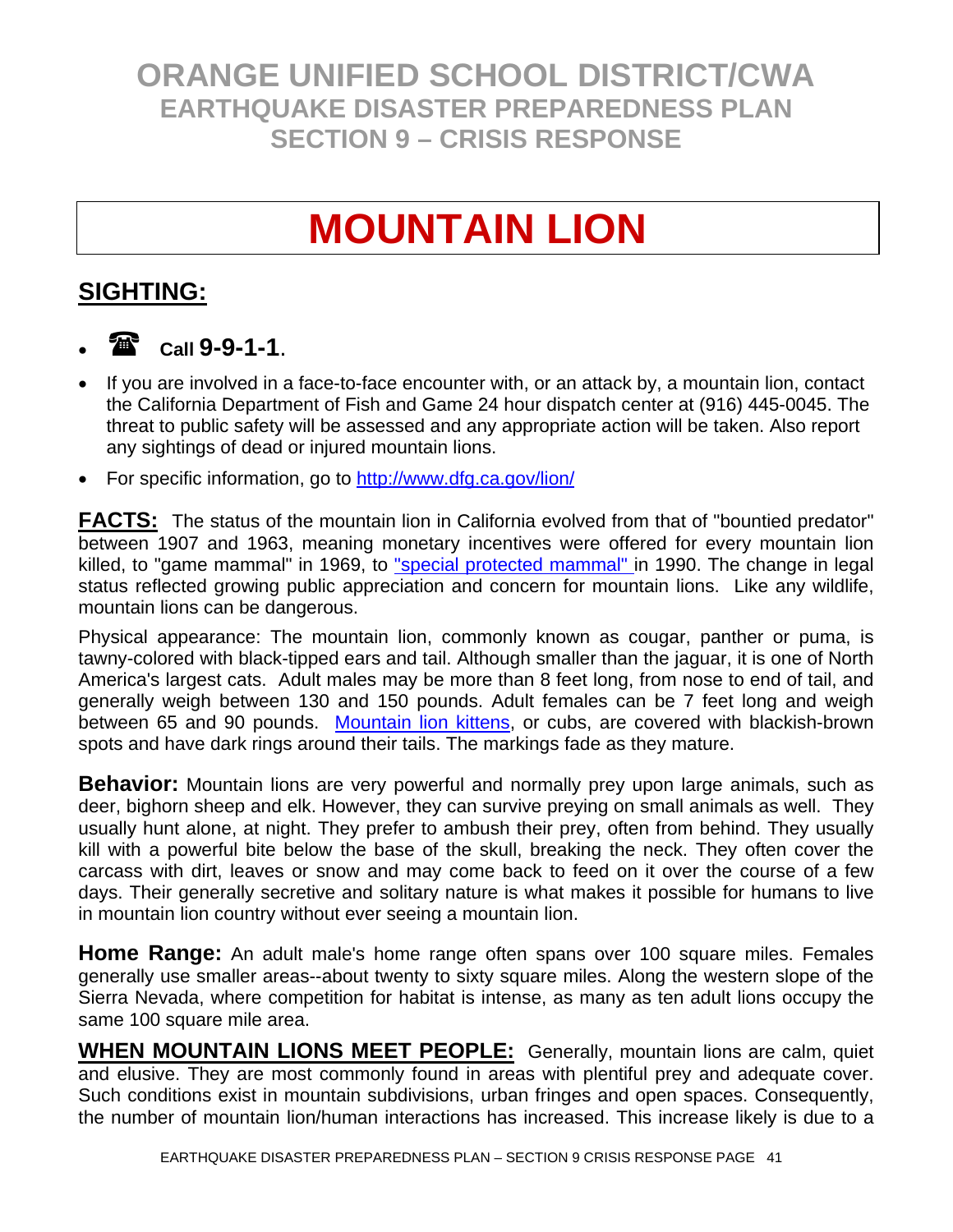variety of reasons: more people moving into mountain lion habitat, an increase in prey populations, an increase in mountain lion numbers and expanded range, more people using hiking and running trails in mountain lion habitat, and a greater awareness of the presence of mountain lions.

Even so, the potential for being killed or injured by a mountain lion is quite low compared to many other natural hazards. There is a far greater risk, for example, of being struck by lightning than of being attacked by a mountain lion. Now that people and mountain lions occupy so much of the same geographical areas in California, encounters are expected to increase. If you live in mountain lion habitat, here's what you can do to reduce your chances of encountering a mountain lion.

- **DON'T FEED WILDLIFE**: By feeding wildlife in your area, you will inadvertently attract mountain lions, which prey upon them.
- **DEER-PROOF YOUR LANDSCAPE**: Avoid using plants that deer prefer to eat; if your landscaping attracts deer, mountain lions may be close by. The California Department of Fish and Game has a brochure entitled "Gardening To Discourage Deer Damage" available at most Department offices.
- **LANDSCAPE FOR SAFETY**: Remove dense and/or low-lying vegetation that would provide good hiding places for mountain lions, especially around children's play areas; make it difficult for mountain lions to approach unseen.
- **INSTALL OUTDOOR LIGHTING**: Keep the perimeter well lit at night--especially along walkways--to keep any approaching mountain lions visible.
- **KEEP PETS SECURE**: Roaming pets are easy prey for hungry mountain lions.
- **KEEP LIVESTOCK SECURE**: Where practical, place livestock in enclosed sheds and barns at night, and be sure to secure all outbuildings.
- **KEEP CHILDREN SAFE:** Keep a close watch on children whenever they play outdoors. Make sure children are inside before dusk and not outside before dawn. Talk with children about mountain lions and teach them what to do if they encounter one.

#### • **WHAT SHOULD YOU DO IF YOU ENCOUNTER A MOUNTAIN LION?**

There's been very little research on how to avoid mountain lion attacks. But mountain lion attacks that have occurred are being analyzed in the hope that some crucial questions can be answered: Did the victim do something to inadvertently provoke an attack? What should a person who is approached by a mountain lion do--or not do? The following suggestions are based on studies of mountain lion behavior and analysis of attacks by mountain lions, tigers and leopards:

• **DO NOT HIKE ALONE**: Go in groups, with adults supervising children.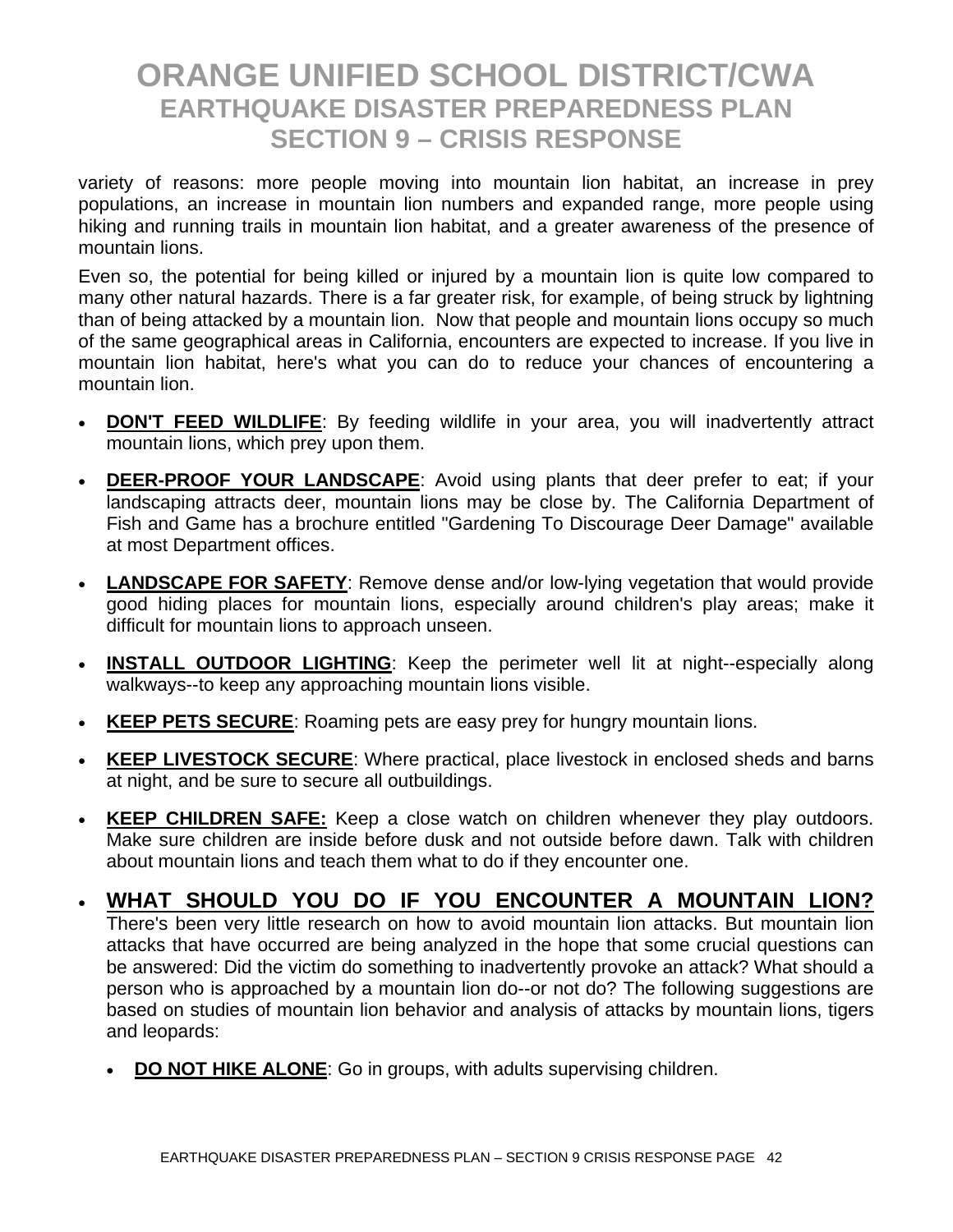- **KEEP CHILDREN CLOSE TO YOU**: Observations of captured wild mountain lions reveal that the animals seem especially drawn to children. Keep children within your sight at all times.
- **DO NOT APPROACH A LION:** Most mountain lions will try to avoid a confrontation. Give them a way to escape.
- **DO NOT RUN FROM A LION**: Running may stimulate a mountain lion's instinct to chase. Instead, stand and face the animal. Make eye contact. If you have small children with you, pick them up if possible so they don't panic and run. Although it may be awkward, pick them up without bending over or turning away from the mountain lion.
- **DO NOT CROUCH DOWN OR BEND OVER:** In Nepal, a researcher studying tigers and leopards watched the big cats kill cattle and domestic water buffalo while ignoring humans standing nearby. He surmised that a human standing up is just not the right shape for a cat's prey. On the other hand, a person squatting or bending over looks a lot like a four-legged prey animal. If you're in mountain lion country, avoid squatting, crouching or bending over, even when picking up children.
- **DO ALL YOU CAN TO APPEAR LARGER**: Raise your arms. Open your jacket if you are wearing one. Again, pick up small children. Throw stones, branches, or whatever you can reach without crouching or turning your back. Wave your arms slowly and speak firmly in a loud voice. The idea is to convince the mountain lion that you are not prey and that you may be a danger to it.
- **FIGHT BACK IF ATTACKED**: A hiker in Southern California used a rock to fend off a mountain lion that was attacking his son. Others have fought back successfully with sticks, caps, jackets, garden tools and their bare hands. Since a mountain lion usually tries to bite the head or neck, try to remain standing and face the attacking animal.

#### **IMMEDIATELY REPORT ALL ENCOUNTERS OR ATTACKS**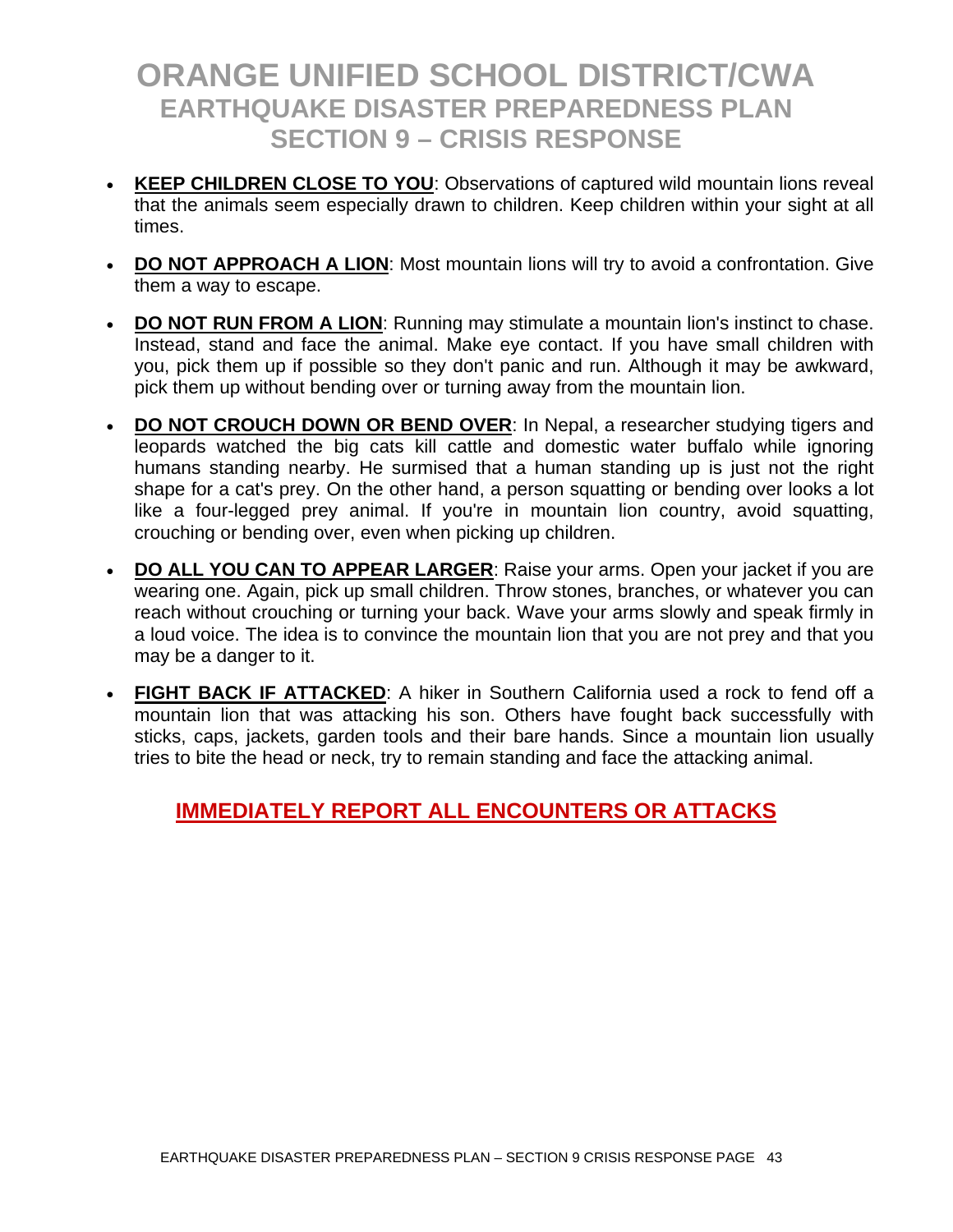# **PLANE CRASH**

- **Call 9-9-1-1**. Treat injured until Police arrive. **Identify your school site and exact location.**
- If **no** buildings are endangered, ring bell code to instruct students to stay inside classrooms.
- If buildings are damaged, evacuate all students and staff away from wreckage using fire drill. Evacuate to a site uphill and upwind if possible. Maintain control of students and take roll.
- If any students or staff are injured or trapped, assign a Search and Rescue Team to work until Police or Fire personnel arrive.
- Custodian should turn off power supplies, electricity and gas lines in affected buildings.
- Notify the Superintendent, Assistant Superintendent, or CWA.
- If possible, tape off area around entire wreckage to protect investigation. Have staff stand guard, if safe.
- If the wreck is serious, students may be moved by bus to an alternate location. Consider impact on students and involve the school psychologist or the Psychological Services Crisis Team as appropriate.
- Implement day one guidelines and long-term follow-up procedures as necessary.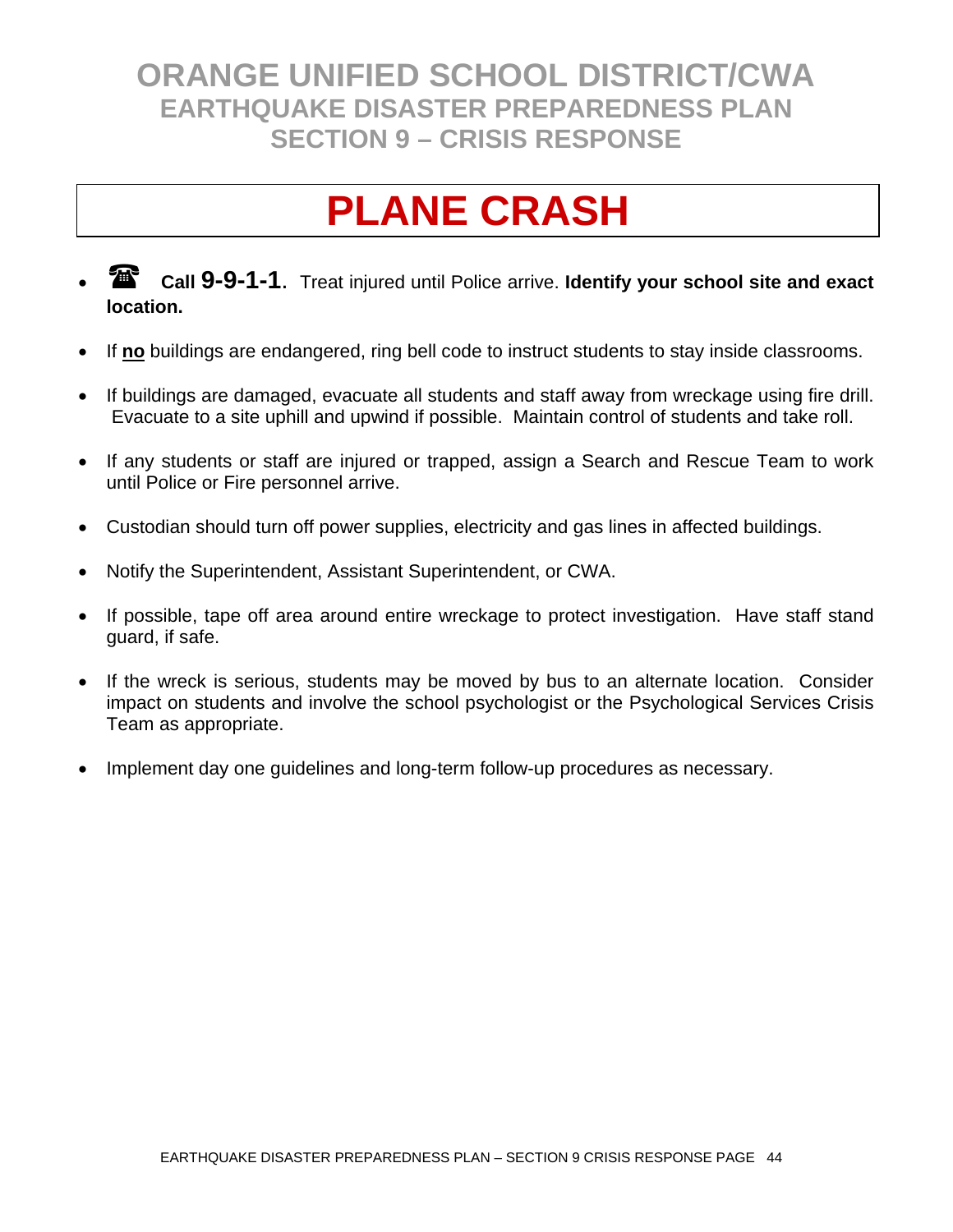# **RAPE**

If a person is assaulted or raped on school grounds:

- Offer the victim care and first aid. **IT IS IMPORTANT TO MAKE THE VICTIM FEEL SAFE, BUT YOU MUST ALSO CONSIDER THE VICTIM TO BE A CRIME SCENE AND YOU MUST TAKE ACTION TO AVOID DESTROYING ANY EVIDENCE. DO NOT PERMIT THE VICTIM TO USE THE RESTROOM OR TO CLEAN THEIRSELF UNTIL INSTRUCTED TO DO SO BY THE POLICE.**
- **<sup>22</sup> Call 9-9-1-1**. Have ready as much information on the assailant as possible. **Identify your school site and exact location.**
- Call Child Protective Services if the victim is a student.
- Locate the student's or staff member's emergency information card and notify the parent, spouse or another emergency contact.
- Notify the Superintendent, Assistant Superintendent, or CWA.
- If a staff member talks to the victim prior to the police arriving on the scene, restrict the conversation to immediate medical needs. If discussion occurs on the situation, speak only in general terms. **DO NOT DISCUSS THE SPECIFICS** of the case. It is better in court that the initial specific statements about the crime are recorded by the police department and are not heard second hand with you as the witness.
- After the police interview the victim, ask the school psychologist to talk with the victim. If the psychologist is not immediately available, contact the psychological services department. In the meantime, designate a staff member closest to the victim to talk to her/him.
- Protect the **"PRIVACY" and "Rights of Confidentiality"** of the student and family. Take steps to protect the victim's identify. Ask all involved not to share information with others. Keep any records in a confidential file.
- The Police will work with the district to develop press releases. The press releases will be through the Police Department.
- Provide the victim with possible counseling support or possible contacts for follow-up community resources.
- Accompany the victim to the hospital, if appropriate.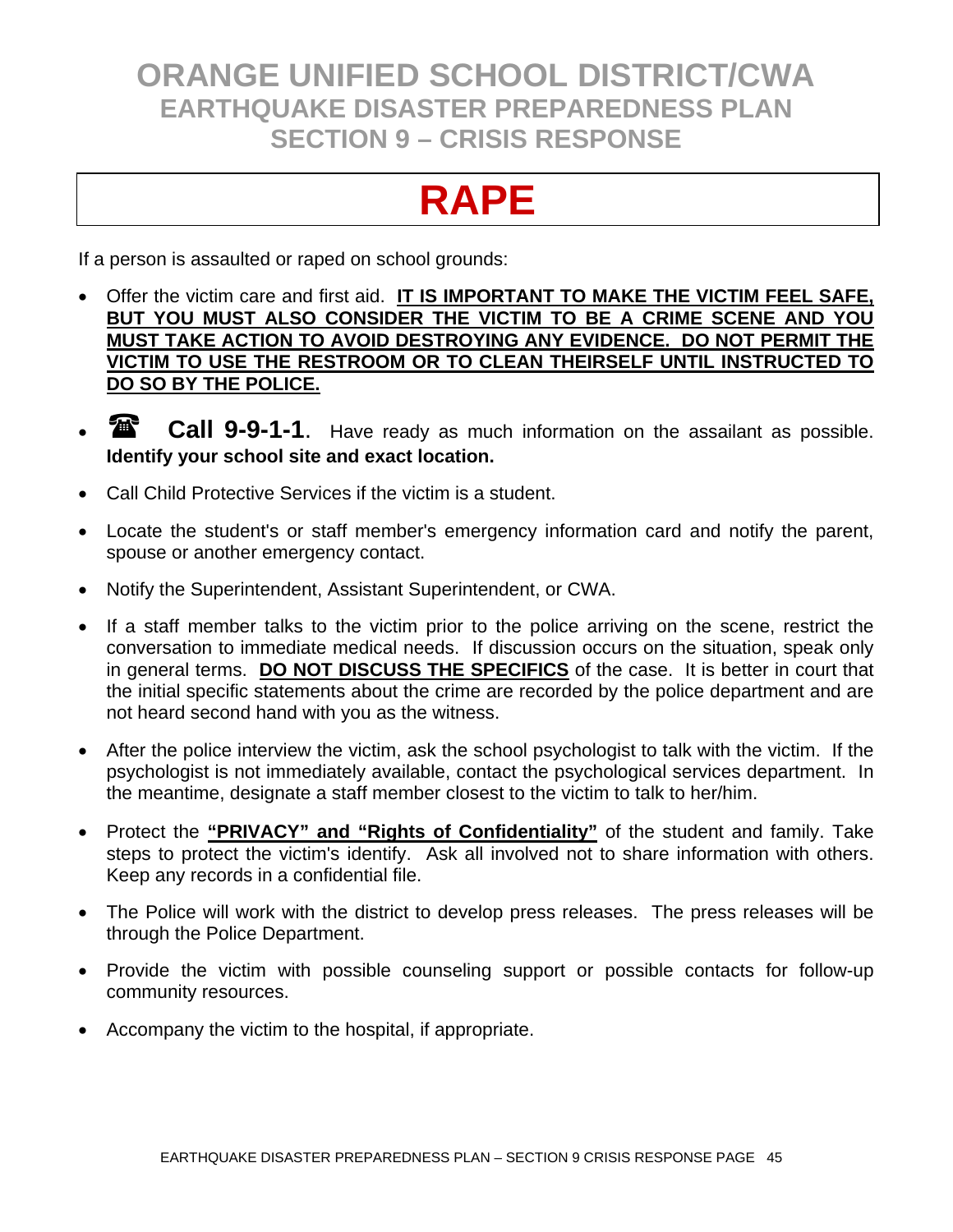# **RIOT**

If a group on or near campus is disruptive or poses a direct threat to students or staff:

- **<sup>2</sup>** Call 9-9-1-1 for Police assistance. Identify your school site and exact location.
- Do not attempt to break up or enter fight situation. Be a good witness and look for weapons.
- Alert the principal.
- If students are in class, call for a **LOCKDOWN** to contain those students in their classrooms. Alert classrooms through P.A. system or telephones, or ring bell code to instruct students and staff to stay in class. If students are out of class, instruct them to report to their next period immediately.
- Notify the Superintendent, Assistant Superintendent, or CWA.
- Isolate students from the disruption.
- Curtail class changes and use P.A. system or runners to announce schedule changes.
- Do not authorize the release of any staff members or students without clearance from the Police.
- Direct a staff member to handle incoming phone calls.
- Consider impact on students and involve the school psychologist or Psychological Services Crisis Team as appropriate.
- Implement day one guidelines and long-term follow-up procedures as necessary.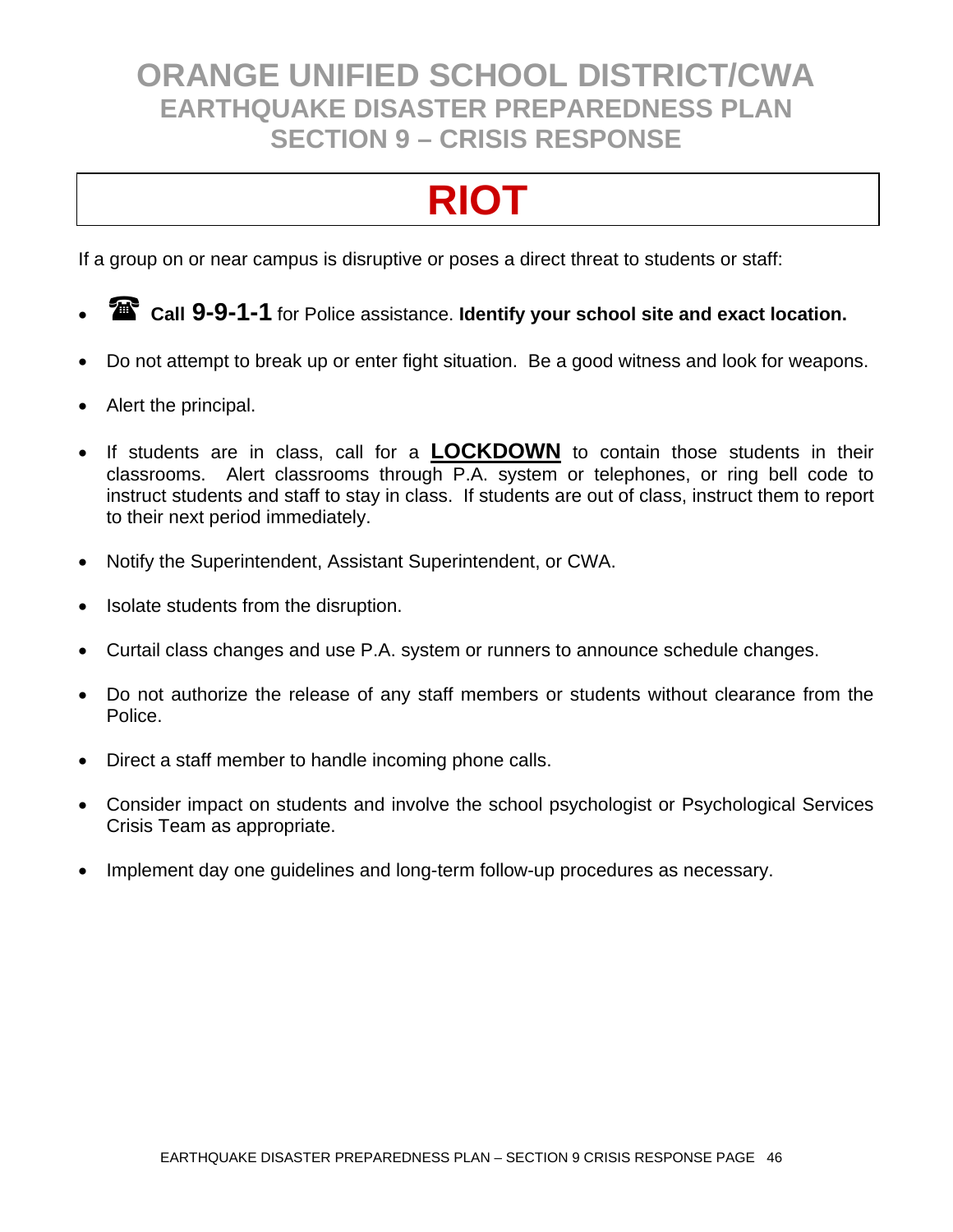# **SHOOTING**

At the first indications of shooting, sound of gunfire, loud cracking, popping, banging noises, windows shattering, glass exploding in classrooms, bullets ricocheting:

- **<sup>28</sup>** Call 9-9-1-1. Identify your school site and exact location.
- Instruct students to drop to the ground immediately, face down as flat as possible. (If you are within 15-20 feet of a safe position, duck and run for it.)
- Move or crawl away from gunfire, trying to create obstruction between you and the gunfire. **IMPORTANT: KEEP IN MIND THAT MANY OBSTRUCTIONS MAY VISUALLY CONCEAL YOU FROM THE GUNFIRE, BUT THEY MAY NOT BE BULLET PROOF AND WILL NOT PROTECT YOU FROM GUNFIRE.**
- Try to get behind or inside a building and stay down.
- When you reach a relatively safe area, stay down and do not move. Do not peek or raise your head.
- Call the office from a classroom, or run to the office (only if safe!) to report the situation.
- Listen for directions from the Police.

#### **IF INSIDE CLASSROOM (WITH ASSAILANT OUTSIDE):**

- Duck and cover. Keep students inside.
- Close and lock the outside door to the classroom, if possible. Close the blinds, turn off the lights, and stay on the floor.
- Call the office (if possible) to report location of the sniper.

#### **OFFICE PERSONNEL:**

- Duck and cover on the floor, making phone calls from this position.
- Keep students out of danger. **IMMEDIATELY IMPLEMENT A LOCKDOWN** to contain students in their classrooms.
- **Call 9-9-1-1**. **Identify your school site and exact location.**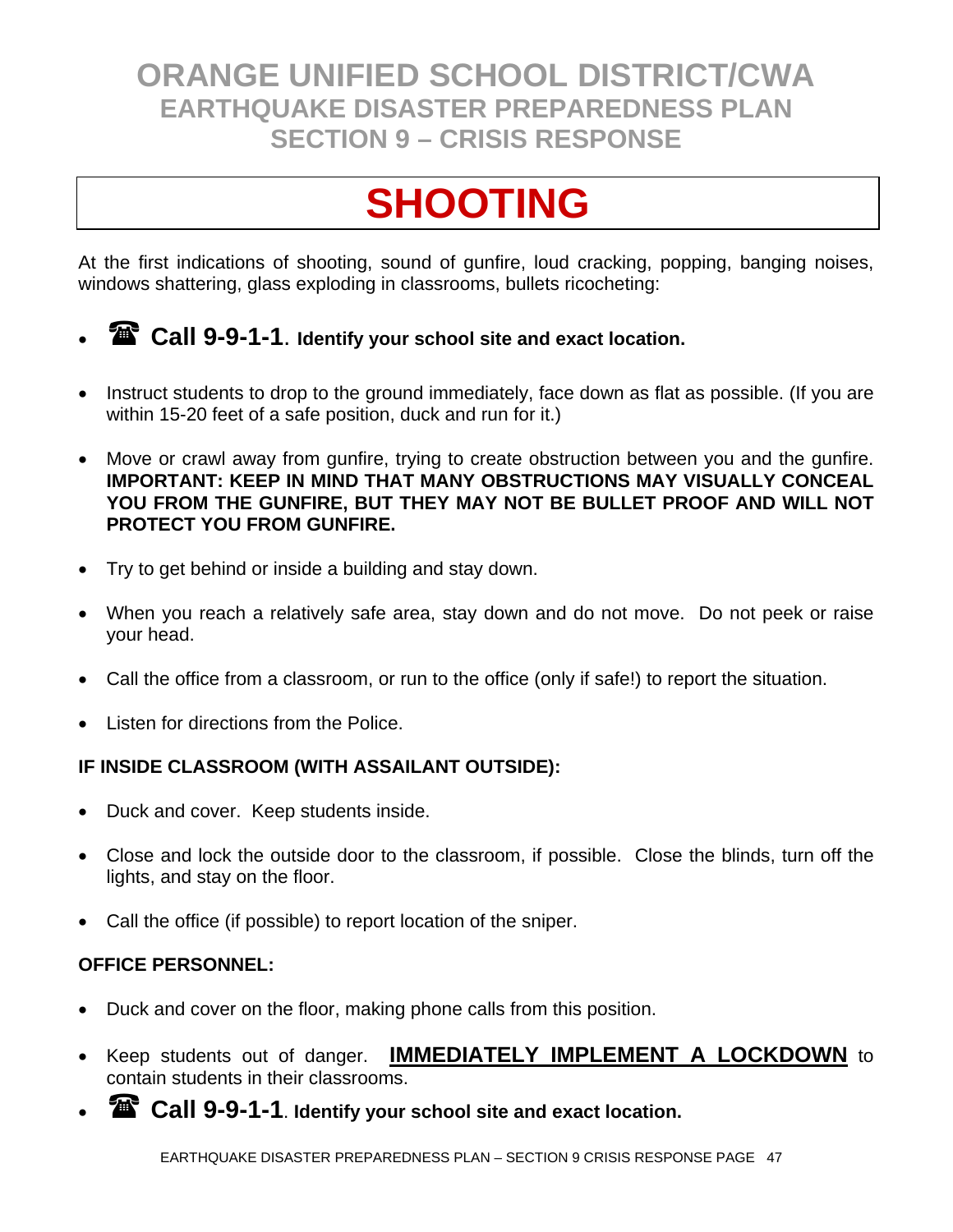As Police are in transit, relay information:

- Is suspect still on-campus? Where did he/she go?
- **Specific location of occurrence**
- Number of wounded
- Description of all weapon(s), dangerous object(s) and any visible ammunition. LOOK FOR MULTIPLE WEAPONS AND REPORT ALL WEAPONS.
	- o Rifle
	- o Shotgun
	- o Handgun
	- o Revolver
	- o Automatic
	- o Ammunition Describe type, amount, and type of container (backpack, ammunition box, cardboard box, etc.)
	- o Knife Describe type and length
	- o Explosive Device Give specific description
- Any shots fired? Describe sound and number of shots fired.
- Any background knowledge of the suspect.
- Call the Transportation Department to advise buses to avoid the area.
- Notify the Superintendent, Assistant Superintendent, or CWA.
- Keep the P.A. System on to provide instant announcements.
- Allow Police to set up a command post on school grounds; assign a staff member to stay with Police to provide information or run errands. Allow Police full control of grounds and classrooms. Assign a liaison (preferably an administrator) to stay with Police and Fire.
- Gather witnesses in one room for Police questioning. Have one teacher or administrator stay with them and calm them down. To protect Police investigation, **do not allow witnesses to talk.**
- Involve the Psychological Services Crisis Team.
- Implement day one guidelines and long-term follow-up procedures as necessary.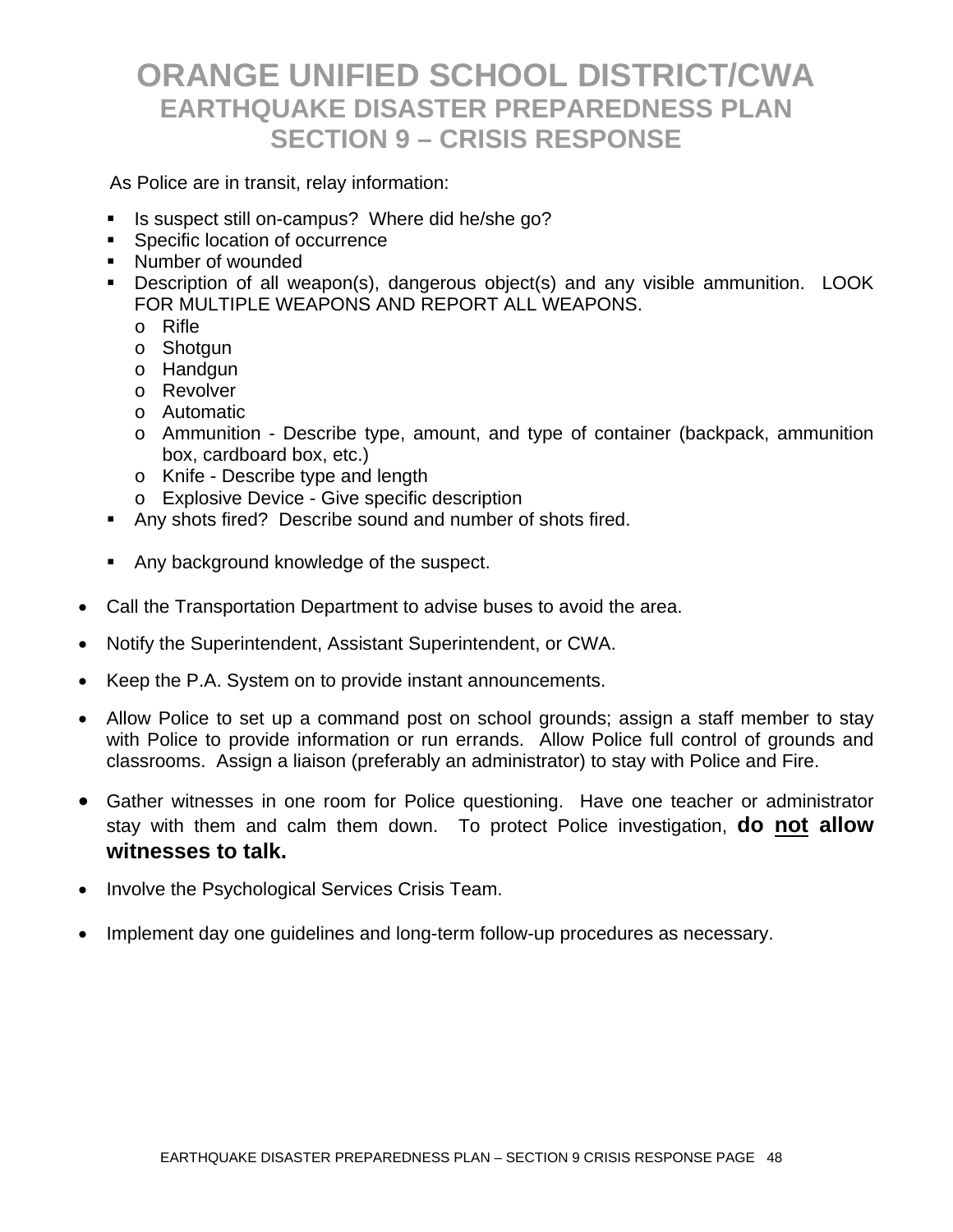# **SUICIDE**

Suicide is the third leading cause of death among adolescents in the United States, and the second leading cause of death in the 10-14 age range. Be alert to signs and risk indicators of potential suicide.

#### **Signs of Potential Suicide**

- Previous suicide attempts.
- Suicide threats talking, writing, drawing about the desire for death.
- Changes in personality withdrawal, apathy, moodiness, increased irritability, emotional outbursts.
- Changes in behavior altered sleeping patterns, loss of appetite, lack of interest in personal appearance, long periods of solitude, self destructive activities.
- Change in school performance change in attendance pattern, sudden failure to complete assignments, drop in test grades, lack of interest, inability to concentrate, altered relationship with classmates, withdrawal from extracurricular activities.
- Depression crying, pervasive sadness, feelings of failure, feelings of helplessness and hopelessness.
- Final arrangements giving away cherished possessions, making a will.
- Development of a suicide plan purchasing/obtaining pills, weapons or ropes.

#### **Additional Risk Indicators**

- Loss of a loved one or friend through natural death, suicide, divorce, or the break up of a romantic relationship.
- History of family conflict.
- Strong feelings of pressure to achieve or produce.
- Loss of status because of failure in academic areas, in social spheres, in sports, or in other activities.
- Super critical of self.
- Social isolation.
- Loss of health.
- History of drug or alcohol abuse.
- History of breaking the law.
- History of running away.

#### **Suicide Prevention:**

Suicide rarely happens without some warning to someone. Staff and faculty need to take all comments about suicidal thoughts seriously, especially if details of a suicide plan are shared. Note how to handle the situations which follow involving a verbal threat, an immediate threat or an actual suicide on campus.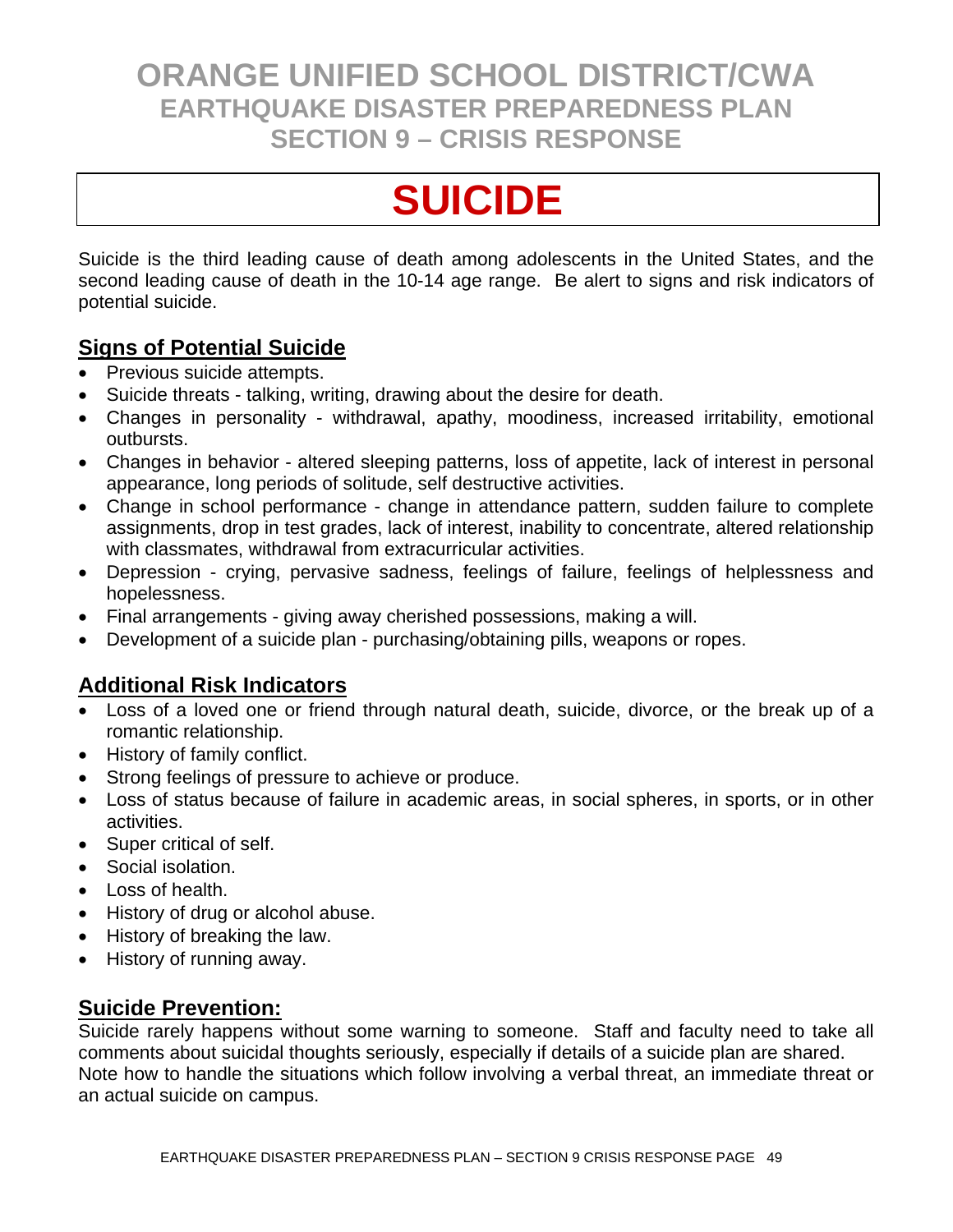#### **Verbal Suicide Threat**:

If a student suggests he/she is thinking about committing suicide in the near future:

### **LISTEN! SHOW YOU CARE! GET HELP!**

- Trust your feelings that this student may be self-destructive.
- Notify the counselor and/or school psychologist. (Under no circumstances should an untrained person attempt to assess the severity of suicidal risk.)
- Notify the assistant principal or principal.
- The psychologist will notify the student's parent, guardian or other emergency contact.

#### **Don'ts**

- Don't discount, put down, or brush off the student's feelings. This makes the student feel like you don't understand.
- Don't feel you must be the one to find a solution to this student's problems.
- Don't try to handle the student's problems alone.
- Don't let the student convince you the crisis is over just because you've talked.
- Don't view suicidal threats as spontaneous thoughts. There may be a history of minor emotional and behavior problems or failure in academic areas and social relationships.

#### **Immediate Suicide Threat - When a Student is Threatening Suicide on Campus and Has a Lethal Weapon Available:**

- Stay with the student.
- Remain calm. Remember, the student is overwhelmed, confused, as well as ambivalent.
- Get vital information if possible (name, address, home phone number, parent's work number). Send another teacher or student to get help from the school psychologist or school counselor and an administrator.
- Clear other students from the scene. Direct them to return to class.
- Assure the student that he or she has done the right thing by talking to you. Try to win the student's trust. Assure the student that emergency help is coming. Tell the student that there are options available.
- Get the student to talk. Listen! Listen! Listen! Repeat back what you hear the student saying. (Help the student define the problem.) Acknowledge the student's feelings ("You are really angry. You must feel humiliated.")
- Speak in a calm low voice. "Talk with me, I'll listen." Show that you are not shocked by discussing suicide.
- Make a mental note of what the student says.
- Monitor the student's behavior constantly.
- Try to get the student to agree to a verbal "no suicide" contract. ("I will not kill myself before talking to a counselor.")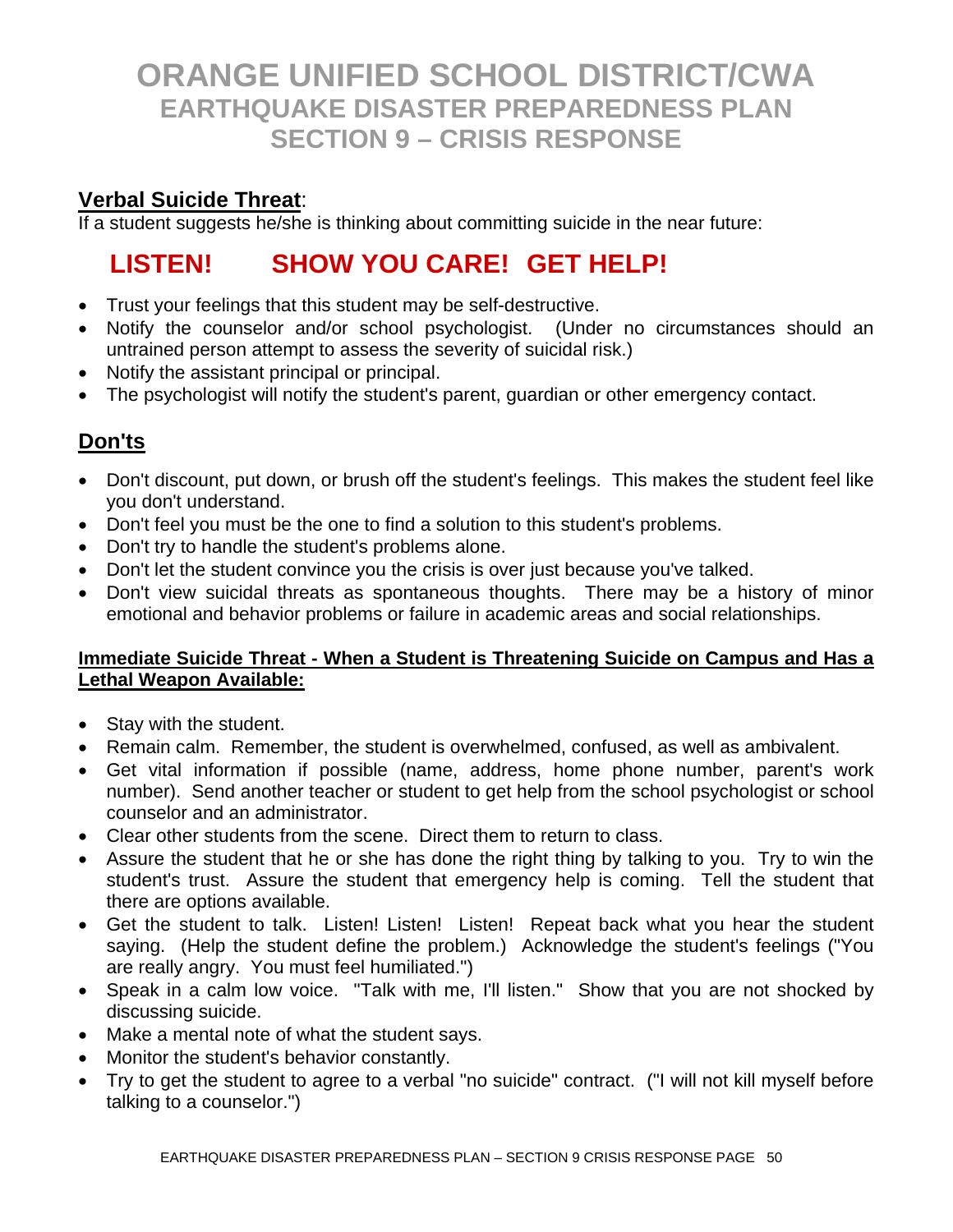#### **Don'ts**

- Do not minimize the student's threat. Take it seriously.
- Do not lose patience with the student.
- Do not argue with the student about whether suicide is right or wrong.
- Do not challenge the student.
- Do not promise confidentiality. Instead promise help and privacy.

#### **If A Suicide Occurs In Class:**

- **Call 9-9-1-1**. Have as much information ready for Police as possible. **Identify your school site and exact location.**
- Evacuate the room, leaving crime scene as is.
- Gather witnesses in another room for Police questioning. **Do not** allow them to leave until Police arrive. Assign staff to stay with them.
- Involve the Psychological Services Crisis Team.
- Monitor students who were close to victim. Compile a list of:
	- **Self-referrals**
	- **Parent referrals**
	- Reported good friends
	- **Students experiencing a loss within last six months**
- Complete Crisis Referral Checklist for affected students.
- Principal decides what information will be released to staff, students, and parents.
- Principal notifies Superintendent and Assistant Superintendent, or CWA.
- Implement day one guidelines and long-term follow-up procedures as necessary.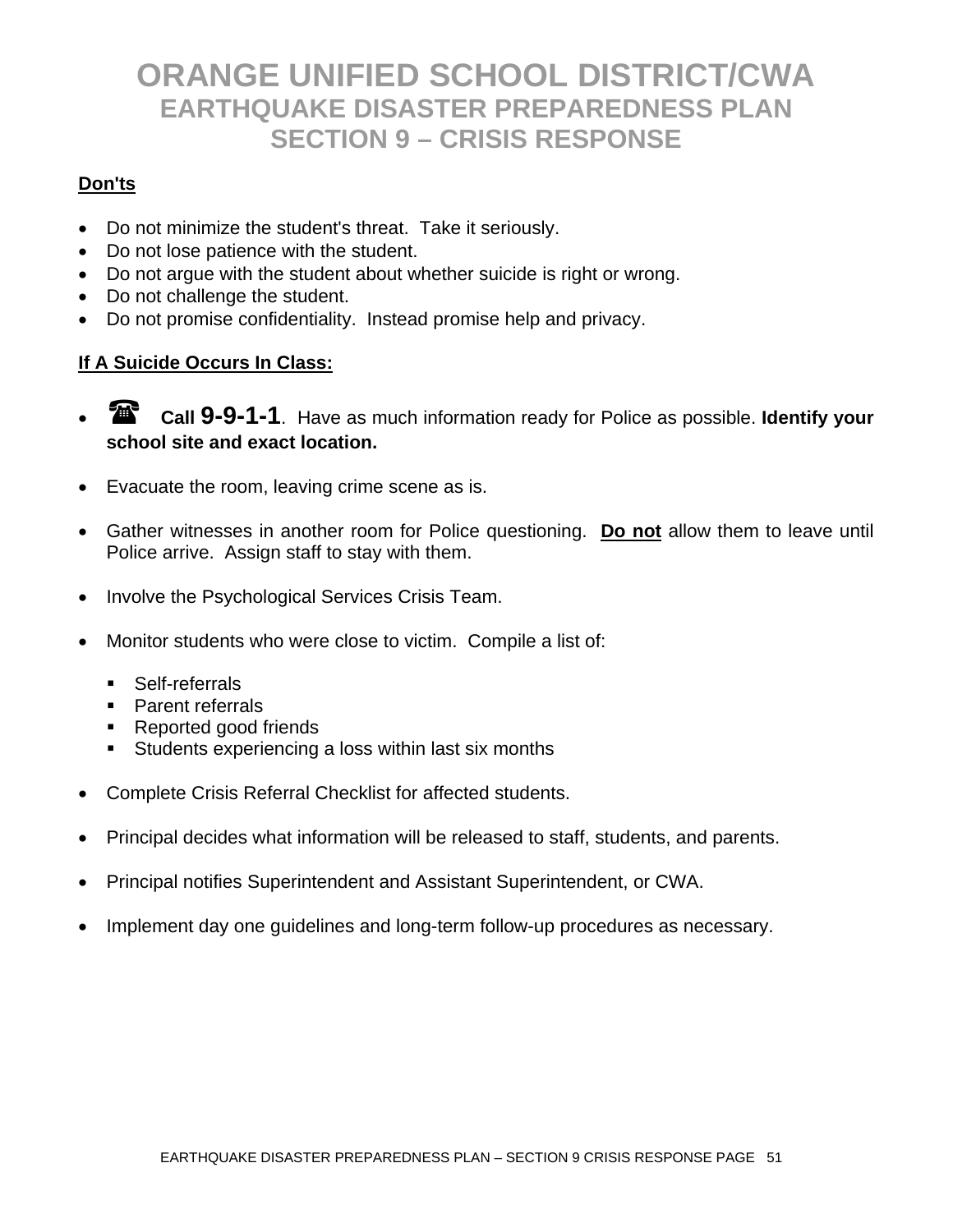# **SUSPICIOUS CIRCUMSTANCES**

Suspicious activities on or about school sites are to be reported to the school site's main office.

Suspicious activities may be classified into one of three categories:

- Suspicious activity being reported Possible event/subject to interpretation/minimal witness evidence.
- Suspicious activity being reported Event confirmed/subject to interpretation/witnessed.
- Suspicious activity being reported Event confirmed/potential violation/witnessed.

The school site shall respond as follows:

#### 1**. Suspicious activity being reported: Possible event/subject to interpretation/minimal witness evidence.**

- Treat the report seriously, but keep in mind that an event may or may not have occurred.
- Before charges can occur, evidence is needed. Keep in mind, if the principal prepares a statement that stirs up the community and initiates contact with an innocent bystander, an issue of liability will occur for the district and for the person making the contact.
- Awareness level needs to be raised.
	- o Investigate the report and monitor the area.
	- o Take any necessary steps to monitor children or to separate children from the possible incident area.
	- o Look for identifiable individual characteristics.
	- o If a vehicle is involved, obtain a description and if at all possible, a license plate number.
	- o Identify and question potential witnesses.
	- o If a suspect is in the area, gather a witness and go to the person, identify yourself and ask questions of the individual confirming the person's identity, reason to be on or near the campus, and any other pertinent information. If the person's responses are inadequate, call 9-911 and request police assistance.
- Based on the seriousness of the event and on the level of evidence, the principal shall make a decision as to whether or not to contact the assistant superintendent and law enforcement.

#### 2**. Suspicious activity being reported: Event confirmed/subject to interpretation/witness evidence.**

• (In addition to strategies stated in #1) Treat the report seriously. Something has happened. Keep in mind that an attempted crime may or may not have occurred. This has yet to be determined.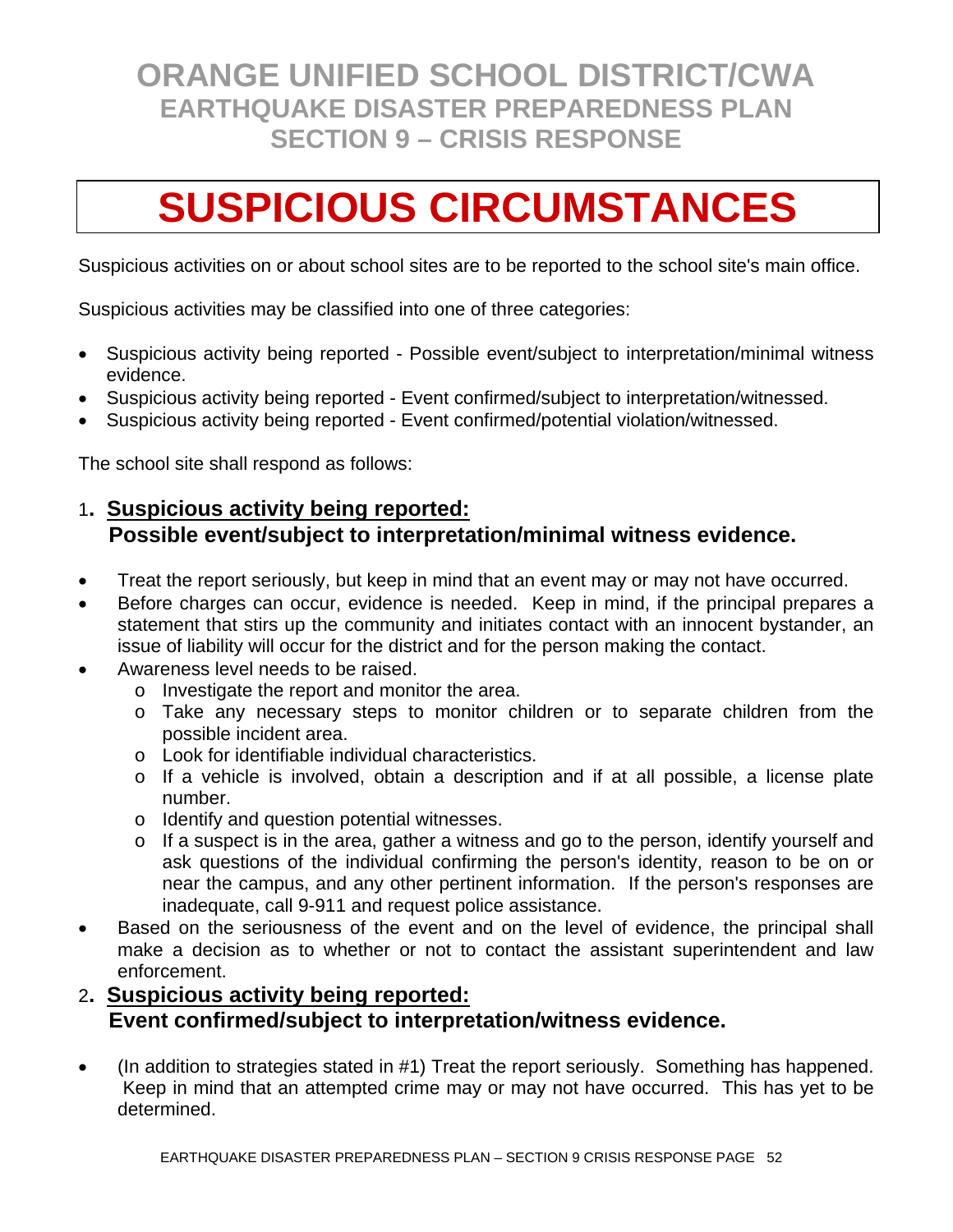- Contact the assistant superintendent, CWA, or the superintendent's office and discuss the situation. A joint decision will be made as to:
	- o Parental notification flyer with objective description of incident.
	- o Police contact.
	- o Contact with surrounding school sites and other pertinent sites.
	- o What action needs to be taken at the school site, including any short-term adjustments to the school's daily routine.
	- o Identification of a public information officer (to respond to parents/news/etc.).
- Document witness statements for evidence.
- Increase use of walkie-talkies, cameras, and any other potential evidence recording devices.
- Keep records of contacts.

#### 3**. Suspicious activity being reported: Event confirmed/potential violation/witness evidence**

- (In addition to strategies stated in  $\#1 \& \#2$ ) It appears that a violation has occurred.
- This is a police matter.
- The suspect needs to be apprehended, given due process, questioned, and possibly arrested.
- Confer with the assistant superintendent, CWA, and local police for appropriate strategies and response. Keep in mind that the police may choose to be visible, place the school under surveillance, or may wait for a school site response. It is imperative that identified strategies be in place and followed.
- Record all activities.
- Be prepared to provide district's identified public information officer with a statement once the suspect is apprehended.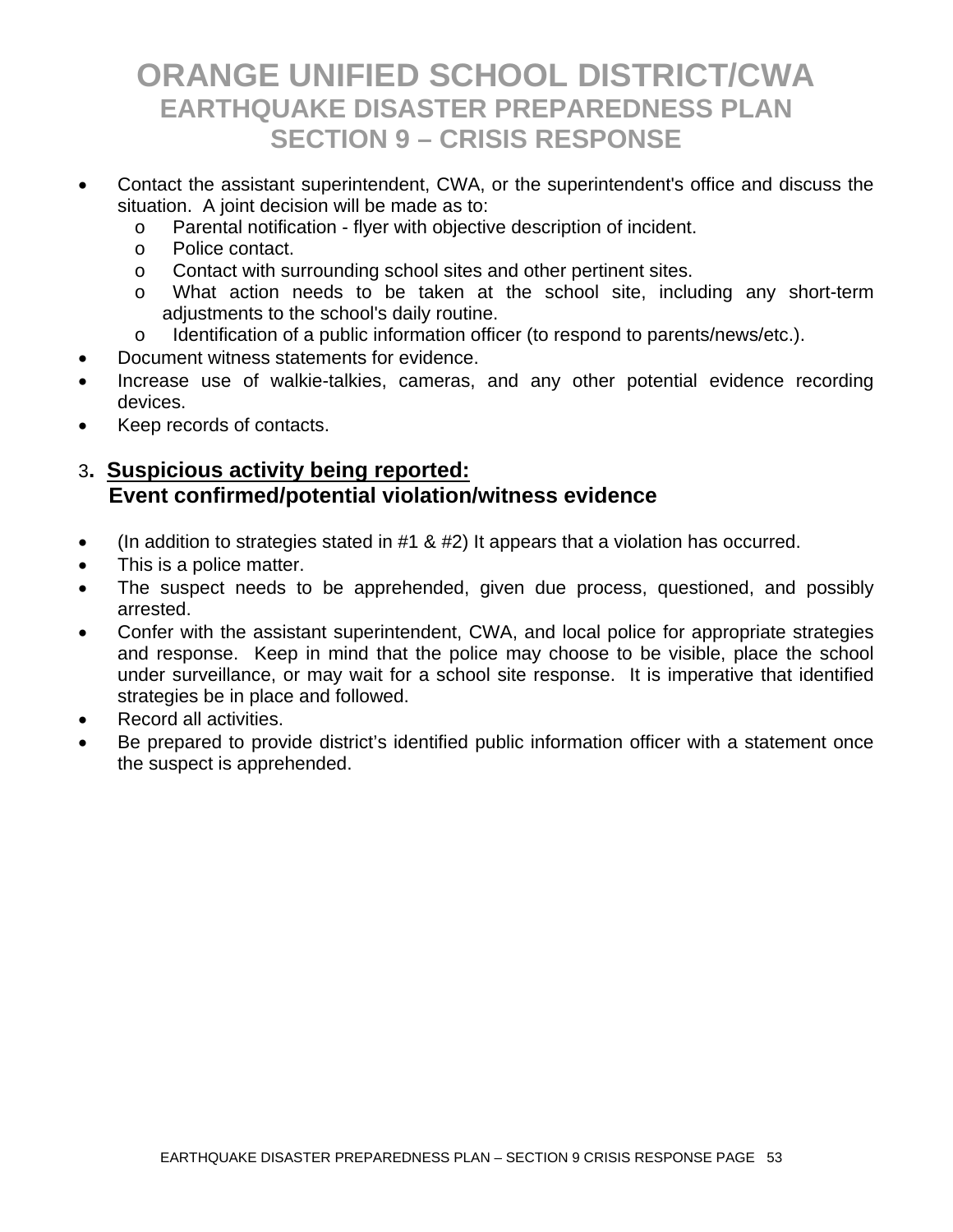# **TERRORIST ATTACK**

The United States of America is a target for terrorists. The history of terrorist activities reflects casualties to innocent victims, including Children.

Within the boundaries of the Orange Unified School District and surrounding Orange County areas are several possible profile targets. These include highly populated areas and several potential military significant targets.

It is unrealistic to expect school district to be fully prepared to respond to a terrorist attack or to chemical warfare. However, it is absolutely realistic to expect our school sites to have plans in place to implement in emergency situations that may result in minimizing casualties and preserving life.

# **Homeland Security Advisory System**

The national **Homeland Security Advisory System** disseminates information regarding the risk of terrorist acts to Federal, State, and local authorities and to the American people. This system provides warnings in the form of a set of graduated "Threat Conditions" that increase as the risk of the threat increases.

#### **GREEN-LOW RISK**

This condition is declared when there is a **low risk** of terrorist attacks.

- Conduct routine inventories of emergency supplies and medical kits.
- Know how to turn off water, power, and gas to your facilities.
- Advise all personnel to report the presence of unknown suspicious persons, vehicles, mail, and other suspicious activities.
- Develop visitor identification and sign in procedures.
- Identify staff members who are First Aid/CPR trained.
- **REMEMBER TO KEEP YOUR DISTRICT/SCHOOL RADIO PLUGGED IN AT ALL TIMES AND TURNED ON TO THE EMERGENCY CHANNEL.**

#### **BLUE-GENERAL RISK**

This condition is declared when there is a **general risk** of terrorist attacks.

- Communicate the change in threat level to all staff members.
- Check and test emergency communications.
- Review and update emergency response procedures.
- Provide parents or guardians with any information that would strengthen a schools ability to respond to a terrorist threat.
- Mark keys with "Do Not Duplicate".

EARTHQUAKE DISASTER PREPAREDNESS PLAN – SECTION 9 CRISIS RESPONSE PAGE 54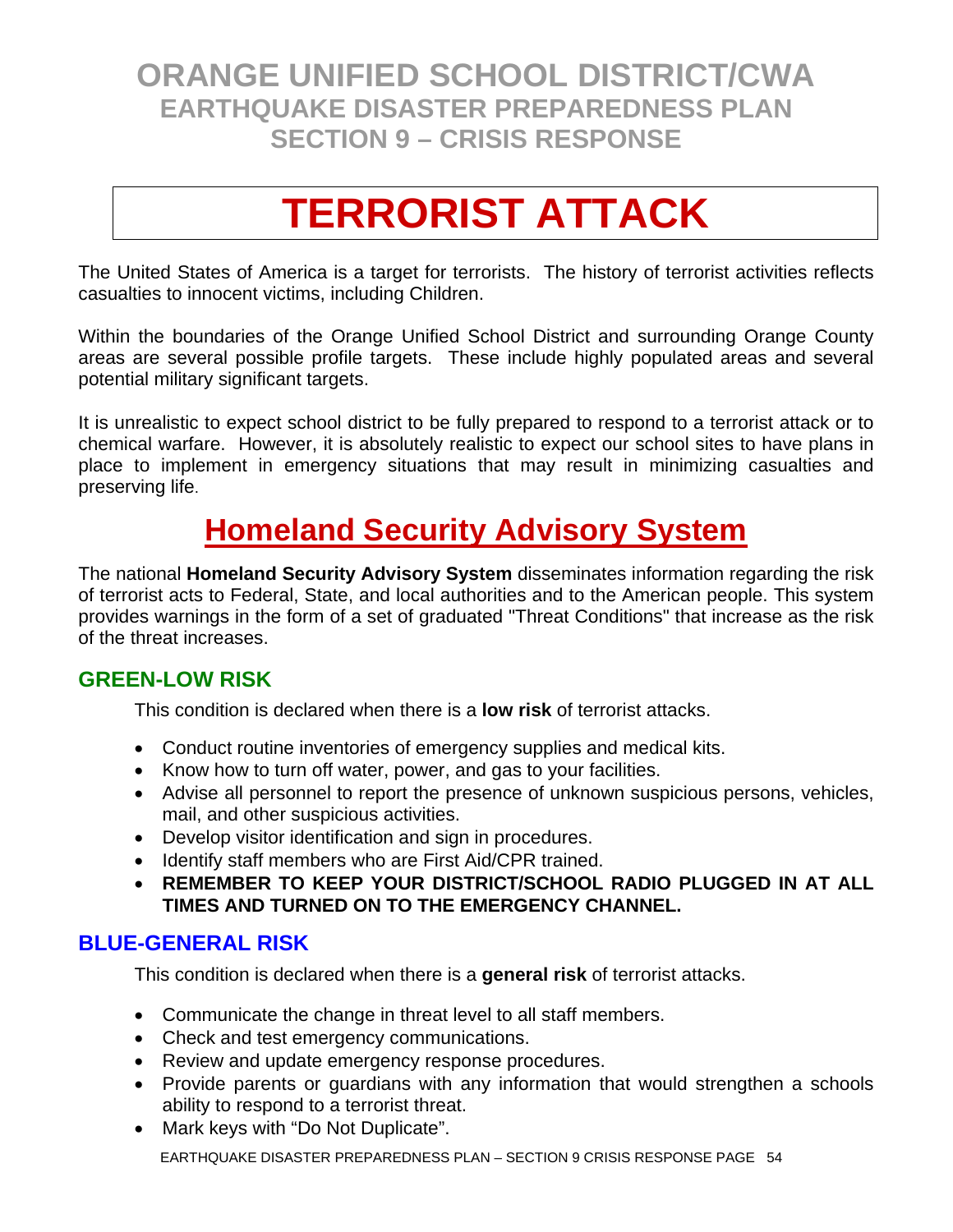- Conduct routine perimeter checks of site, checking integrity of fencing, locks, and ensuring appropriate security signage is in place.
- Review and update emergency calling list. **Develop a list of "CELL TELEPHONE NUMBERS OF KEY STAFF MEMBERS" that could be used in an emergency situation**. Send this confidential list to CWA where it will be placed in a hard copy book and kept confidential. Remember in a major event that all telephone lines may be tied up immediately. If your school/site can connect early in the event, remain on the line and do not hang up. **If you are using a cell phone, plug the cell phone into power source and keep connected.**
- Review current emergency communication plan to notify parents in times of emergency; disseminate information to families of students, staff, and faculty.

#### **YELLOW – SIGNIFICANT RISK OF TERRORIST ATTACK**

An Elevated Condition is declared when there is a **significant risk** of terrorist attacks.

- Communicate the change in threat level to all staff members.
- Review whether the precise characteristics of the threat require the further refinement of any current emergency plans.
- Implement, as appropriate, contingency emergency response plans.
- Identify and monitor government sources for warnings.
- Review mail handling, and delivery of packages procedures with staff.
- Consider escorts for building visitors.
- Check site for unattended packages.
- Be prepared to evacuate or to lockdown, if ordered.
- Increase perimeter checks of site, check buildings for unattended packages, and report any suspicious activity or circumstances to law enforcement immediately.

#### **ORANGE-HIGH RISK OF TERRORIST ATTACK**

A High Condition is declared when there is a **high risk** of terrorist attacks.

- Communicate the change in threat level to all staff members.
- Identify the need for any additional security and coordinating efforts, if necessary, with local law enforcement agencies.
- Evaluate school events and take additional precautions, if necessary.
- Consider assigning counselors and psychologists for students, staff and faculty, if needed.
- Discuss student's fears concerning possible terrorist attacks and offer available resources.
- Consider reducing site ingress and egress points to an absolute minimum.
- Refuse access to people who do not have identification or a legitimate need to enter the site.
- Be prepared to evacuate or to lockdown.
- Request additional patrol checks from local law enforcement.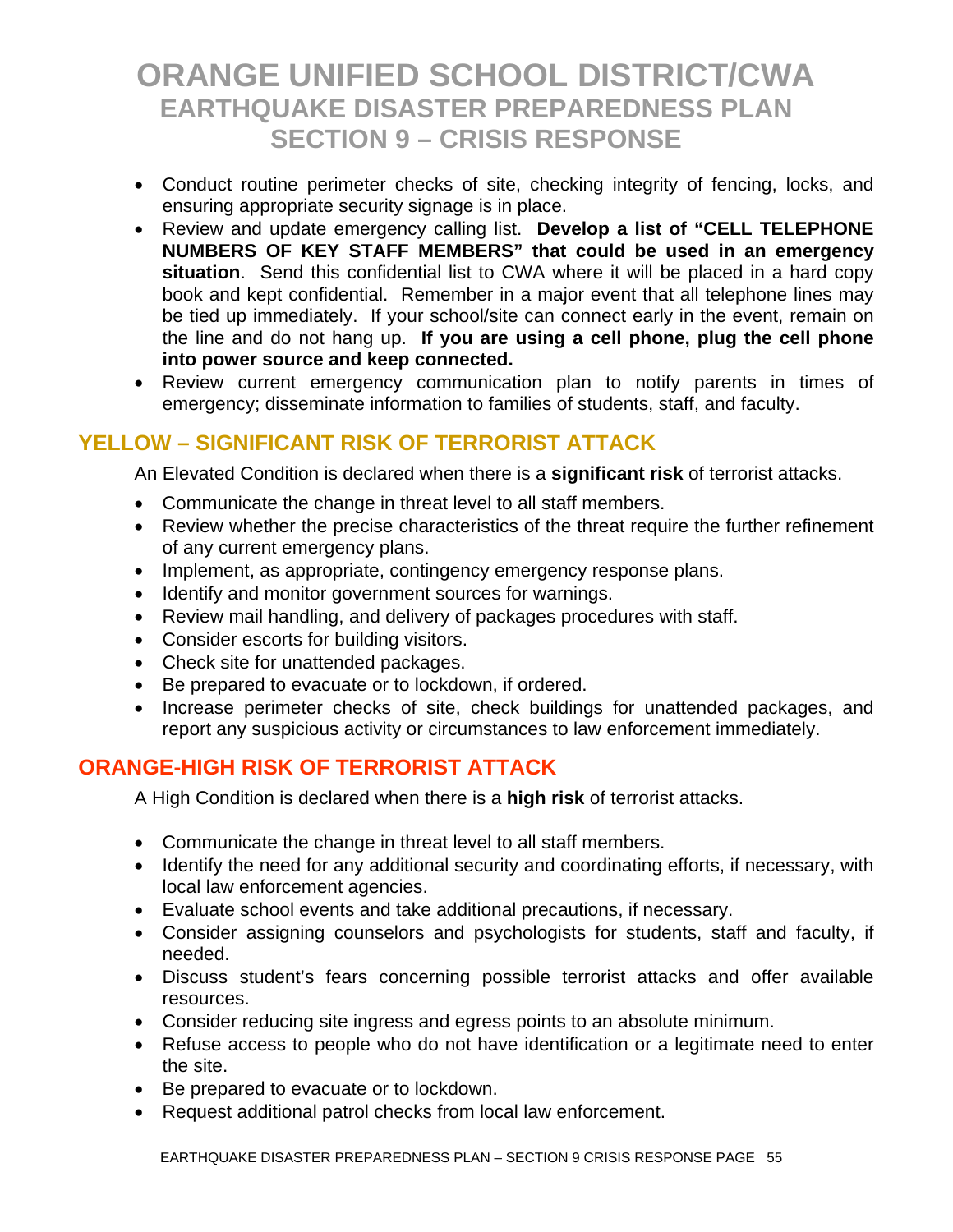• Inspect all deliveries; restrict parking near buildings, and report suspicious vehicles to local law enforcement.

#### **RED – SEVERE RISK OF TERRORIST ATTACKS**

A Severe Condition reflects a **severe risk** of terrorist attacks. Under most circumstances, the protective measures for a Severe Condition are not intended to be sustained for substantial periods of time.

- Communicate the change in threat level to all staff members.
- Consider activating your EOC.
- Gather and provide related information to students, staff and parents.
- Assess the threat condition on a regular basis and evaluate whether any further protective measures are needed.
- Consider canceling special events.
- Confer with district office regarding any considerations to closing campus.
- Maintain close contact with law enforcement.
- Monitor all deliveries and mail to your buildings.
- Provide security for parking lots; deploy personnel necessary to protect students and facility.
- Be prepared to evacuate or to lockdown if ordered.
- Ensure mental health counselors are available for students, staff and faculty.

# **IN THE EVENT OF A TERRORIST ATTACK**

# • **Activate LOCKDOWN PROCEDURES**

• **Call 9-9-1-1**. **Identify your school site and exact location.**

If the attack is a **small scale event**, anticipate immediate police and fire department response: Stay on the line. Do not hang up, unless you are in immediate danger.

If the attack is a **large scale terrorist attack**, do not anticipate immediate police and fire department response: If the telephone system is operating, call 9-911 immediately and stay on the line. Do this quickly as the telephone lines will quickly jam. If possible call the district office, any number, and stay on the line. Do not hang up, unless you are in immediate danger. **WHEN SAFE, ACTIVATE YOUR SCHOOL SITE EOC. TAKE CHARGE. YOU MAY BE ON YOUR OWN FOR 72 HOURS.**

Provide the following information:

- Briefly **describe the nature of the attack and provide specific details**.
- **IDENTIFY THE EXACT CAMPUS location** of the attack.
- Estimate or provide specific information on the **numbers of students and staff members who are victims** or hostages from the attack.
- **Provide "estimate sufficient information" for responders to send an adequate number**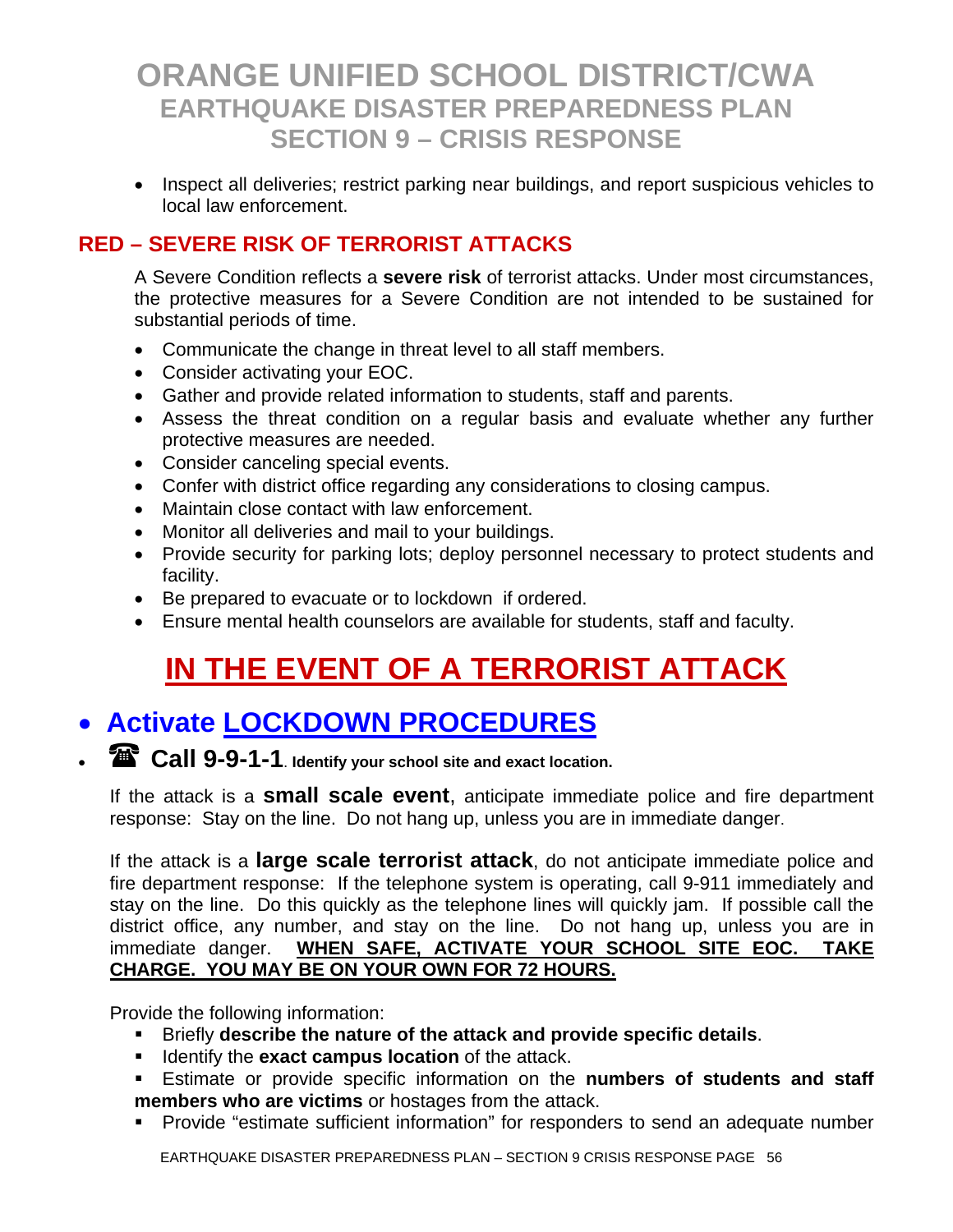of paramedics and ambulances (estimate number of victims/wounded and types of wounds).

 If the terrorist are still on campus, identify the specific area (include building numbers and room numbers).

If the terrorist have left the area, identify the directions of the escape route and the description of any vehicle seen.

 Provide a description of all weapon(s), dangerous object(s) and any visible ammunition. LOOK FOR MULTIPLE WEAPONS AND REPORT ALL WEAPONS.

 If an explosive device was used, please describe in detail and refer to the district disaster plans section on explosion/bombs.

 Provide any information as to any connection or background knowledge of the suspect to the school, students or staff members.

- **Keep the P.A. System on** to provide instant announcements and to communicate with individual rooms.
- **SECURE ALL EMERGENCY CARDS**

#### **WITHOUT HANGING UP, CONTACT THE DISTRICT OFFICE VIA PHONE, IF POSSIBLE (2<sup>ND</sup> CHOICE, VIA RADIO).**

The district office will:

- Call the Transportation Department to advise buses to avoid the area.
- Notify the Superintendent, Assistant Superintendent, or CWA.
- Activate the district's EOC
- Confirm emergency response and connect with police and fire departments.
- Activate the Psychological Services Crisis Response Team.

• Activate locksmith, plumbers, computer technicians and any other key employees who may be needed.

• **Obtain class rosters for entire school and the day's attendance information from information services.**

• Establish a public information officer to respond to media and community questions.

#### **ONCE THE POLICE AND FIRE DEPARTMENT ARRIVE, THEY WILL TAKE CONTROL OF THE SITUATION**.

- FOLLOW THEIR INSTRUCTIONS
- Provide maps and any other useful information to the police and fire departments.
- Expect a dual perimeter to be set up around the crime scene.
	- o The first area will be to isolate the crime scene. If the terrorists are still in the area, the police will implement their procedures to address the situation.
	- o The second perimeter will be a safe perimeter and a second line of police and fire department members will be activated and prepared to respond to the situation.
- Expect the police and fire departments to set up a command center a short distance away.
- EARTHQUAKE DISASTER PREPAREDNESS PLAN SECTION 9 CRISIS RESPONSE PAGE 57 • Once the police arrive, follow their directions immediately. Assign a staff member to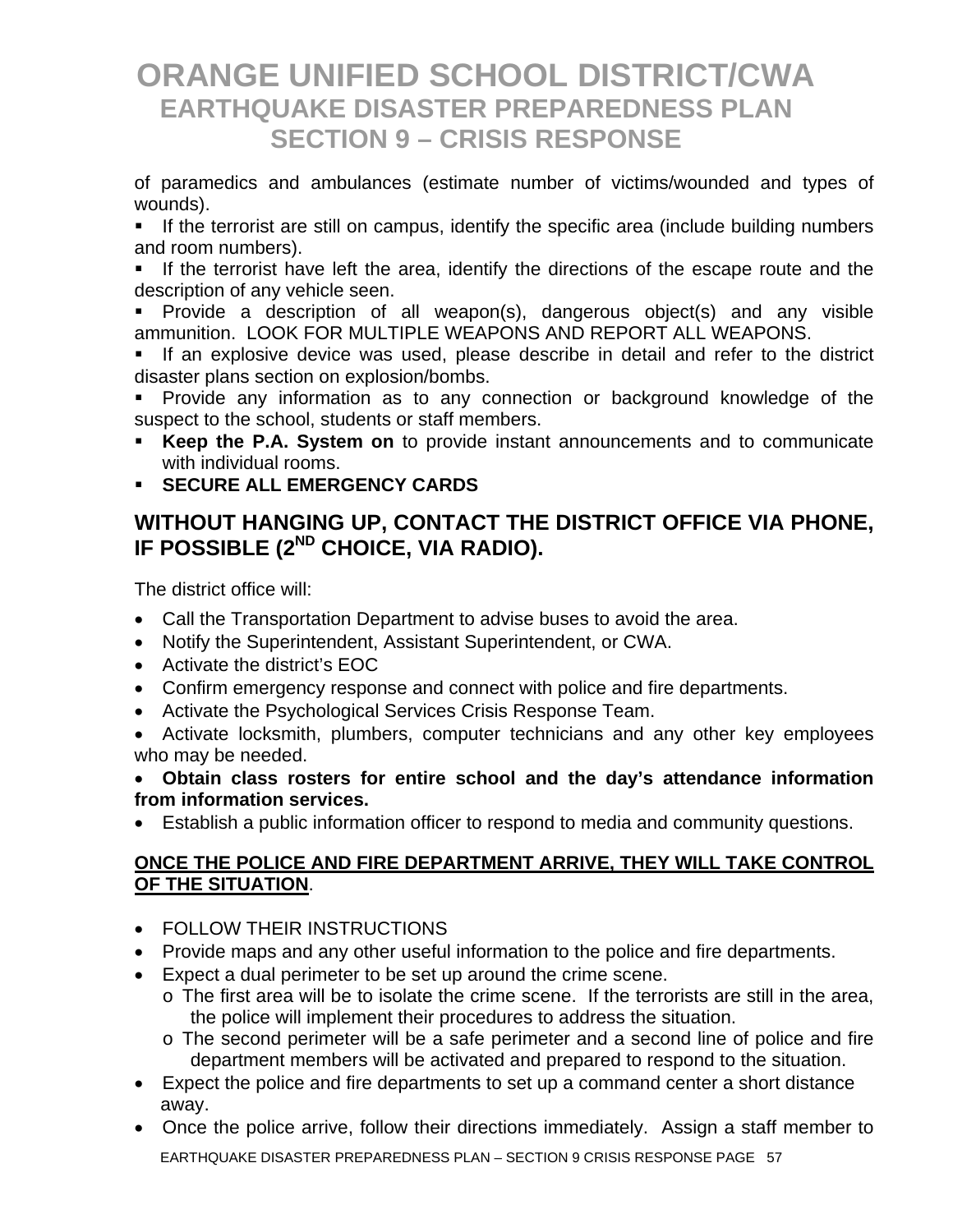stay with Police to provide information or run errands. Allow Police full control of grounds and classrooms. Assign a liaison (preferably an administrator) to stay with Police and Fire.

• Gather witnesses in one safe room (anticipate transporting to another campus) for Police questioning. Have one teacher or administrator stay with them and calm them down. To protect Police investigation, **do not allow witnesses to talk.** 

#### **IMPORTANT COMMENTS**

- o When dealing with any potential terrorist attack, past experience has taught that the first necessary task is to secure the area and ascertain the nature and severity of the threat. Particularly in the past few years, several instances have been reported when a secondary device has been targeted at emergency responders, or armed secondary assault has been perpetrated by offenders, in an attempt to harm or kill rescuers and disrupt emergency operations.
- o In most cases, both a primary and secondary secured perimeter must be established. A thorough search of these perimeters must be a priority at the onset of the incident. In the event of a biological or chemical release, a large downwind area may also need to be rapidly secured and evacuated in order to minimize civilian casualties.
- o The second most pressing problem involving Weapons of Mass Destruction (WMD), and a terrorist release of a chemical or biological agent, is that of identification. As is the case in most common industrial hazardous-materials accidents, the first priority in the management of the incident involves ascertaining the identity and physical properties of the substance that has been released. It is only after the product identity can be ascertained that an effective outer perimeter can be established, neutralizations plans formulated, decontamination procedures entertained, emergency medical treatment plans made, and environmental preservation precautions taken.
- o As with any emergency, local authorities may not be able to immediately provide information on what is happening and what you should do. However, you should watch TV, listen to the radio, or check the Internet often for official news and information as it becomes available.
- o Be aware of the public psychological reaction to the release of any biological warfare. The reaction will likely impact a largely unprotected civilian population, such as crowd control, rioting and other opportunistic crimes.

#### **POST ATTACK**

- If possible, obtain daily attendance rosters.
- Identify any substitute teachers.
- Ask for police assistance in releasing students to their parents.

EARTHQUAKE DISASTER PREPAREDNESS PLAN – SECTION 9 CRISIS RESPONSE PAGE 58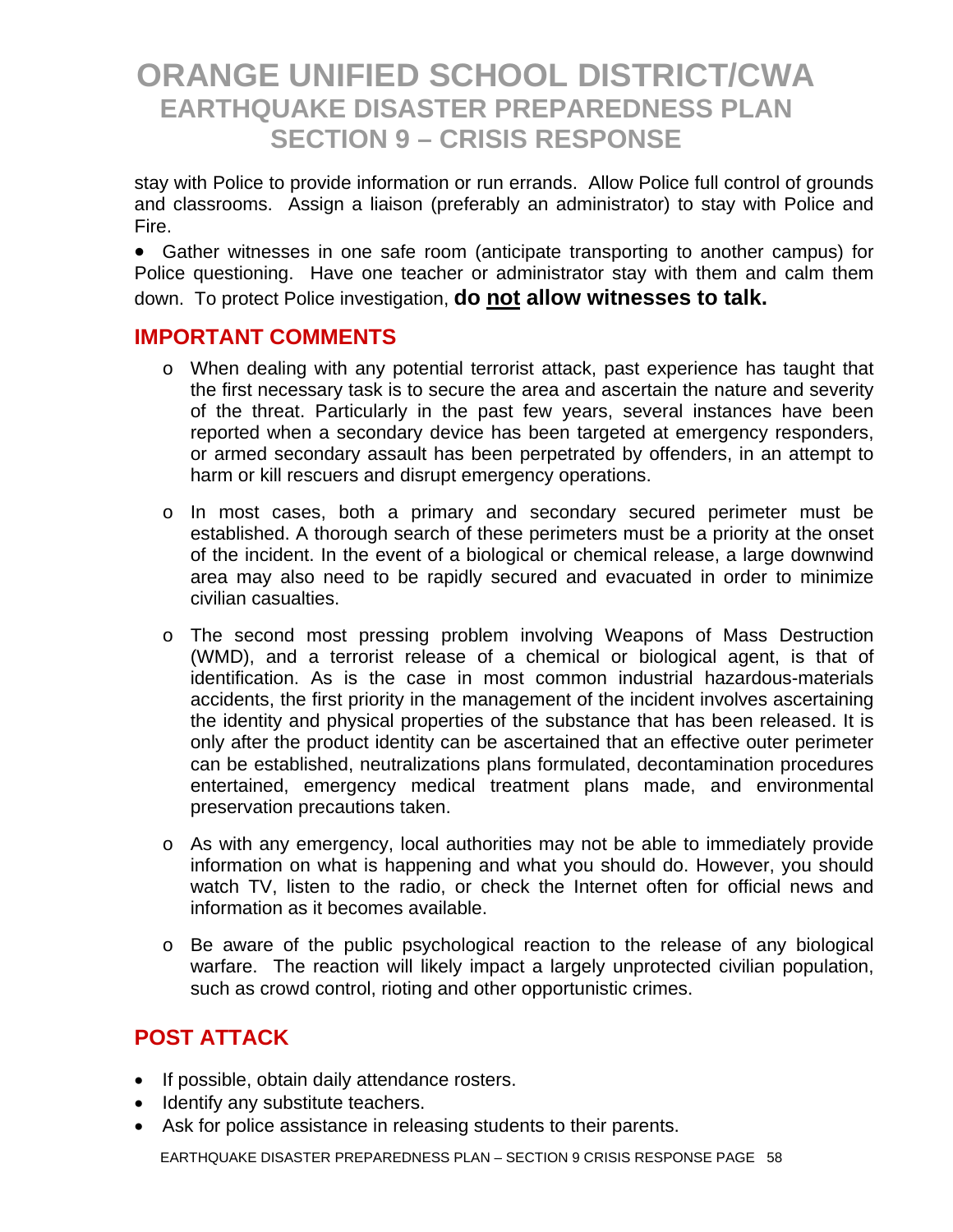• Follow the school site EOC plan for releasing students. Make every attempt possible to record which student went home with whom. Be prepared for angry illogical situations. If necessary, ask police to intervene. If mom picked up their child and dad later arrives, hopefully the student release team will be able to relieve the father of his anxiety. For parents of victims, ask for assistance from the police department or fire department.

Based on high profile incidences that have occurred throughout our nation, expect a large number of media vehicles to arrive. They will attempt to set up as close as possible and possibly in an area that may interfere with the operations. Ask the police to place their vehicle at a distance determined by law enforcement.

• Implement day one guidelines and long-term follow-up procedures as necessary.

#### **Terrorist attacks can be delivered in several manners:**

**1) Chemical 2) Biological 3) Radiological 4) Nuclear 5) Explosives** 

> • Many potential terrorist attacks could send tiny microscopic particles into the air. A biological attack may release germs that can make you sick if inhaled or absorbed through open cuts. Many of these agents can only hurt you if they get into your body, so think about **creating a barrier** between yourself and any contamination.

> • Be prepared to improvise with what you have on hand to protect your nose, mouth, eyes and cuts in your skin. Anything that fits snugly over your nose and mouth, including any dense-weave cotton material, can help filter contaminants in an emergency. It is very important that most of the air you breathe comes through the mask or cloth, not around it. Do whatever you can to make the best fit possible for children. There are also a variety of face-masks readily available in hardware stores that are rated based on how small a particle they can filter in an industrial setting.

> • Given the different types of attacks that could occur, there is not one solution for masking. For instance, simple cloth face-masks can filter some of the airborne "junk" or germs you might breathe into your body, but will probably not protect you from chemical gases. **Still, something over your nose and mouth in an emergency is better than nothing.** Limiting how much "junk" gets into your body may impact whether or not you get sick or develop disease. There are circumstances when staying put and creating a barrier between yourself and potentially contaminated air outside, a process known as **"shelter-in-place**," is a matter of survival. You can use these things to tape up windows, doors and air vents if you need to seal off a room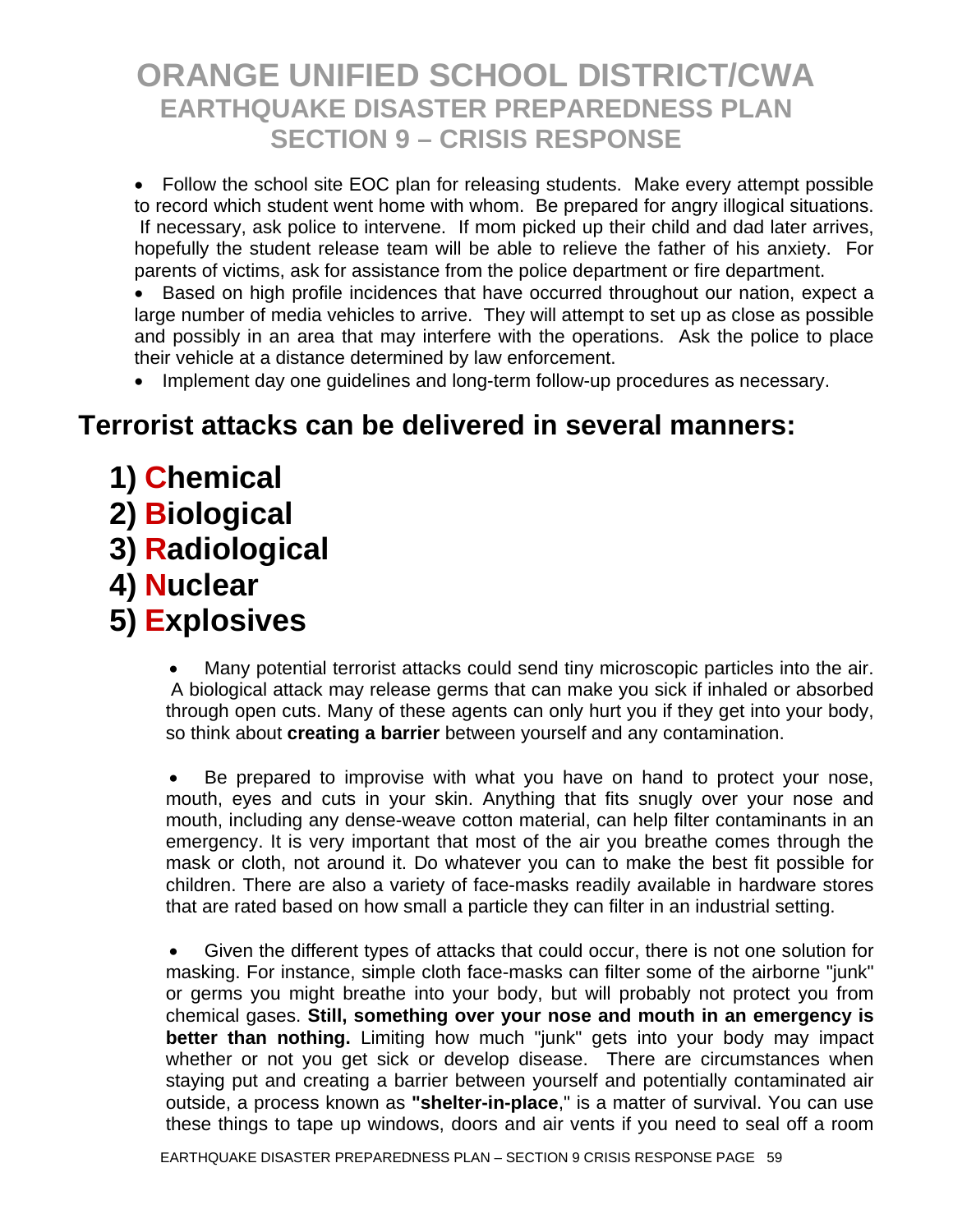from outside contamination. Consider precutting and labeling these materials. Anything you can do in advance will save time when it counts.

• Use available information to **assess the situation**. If you see large amounts of debris in the air, or if local authorities say the air is badly contaminated, you can use these things to tape up windows, doors and air vents if you need to seal off a room. **Several government agencies suggest that you have duct tape, plastic sheeting and scissors on hand for such a purpose.** 

#### **If You Are Trapped in Debris**

- If possible, **use a flashlight** to signal your location to rescuers.
- **Avoid** unnecessary movement so that you don't kick up dust.
- **Cover your nose and mouth** with anything you have on hand. (Dense-weave cotton material can act as a good filter. Try to breathe through the material.)
- **Tap** on a **pipe or wall** so that rescuers can hear where you are.
- If possible, **use a whistle** to signal rescuers.
- Shout **only as** a last resort. **Shouting can cause a person to inhale dangerous amounts of dust**.

# **Biological Attack**

Unlike an explosion, a biological attack may or may not be immediately obvious. While it is possible that you will see signs of a biological attack, it is more likely that you will probably learn of the danger through an emergency radio or TV broadcast, or some other signal used in your community. You might get a telephone call or emergency response workers may come to your door.

In the event of a biological attack, public health officials may not immediately be able to provide information on what you should do. It will take time to determine exactly what the illness is, how it should be treated, and who is in danger. However, you should watch TV, listen to the radio, or check the Internet for official news including the following:

- Are you in the group or area authorities consider in danger?
- What are the signs and symptoms of the disease?
- Are medications or vaccines being distributed?
- Where?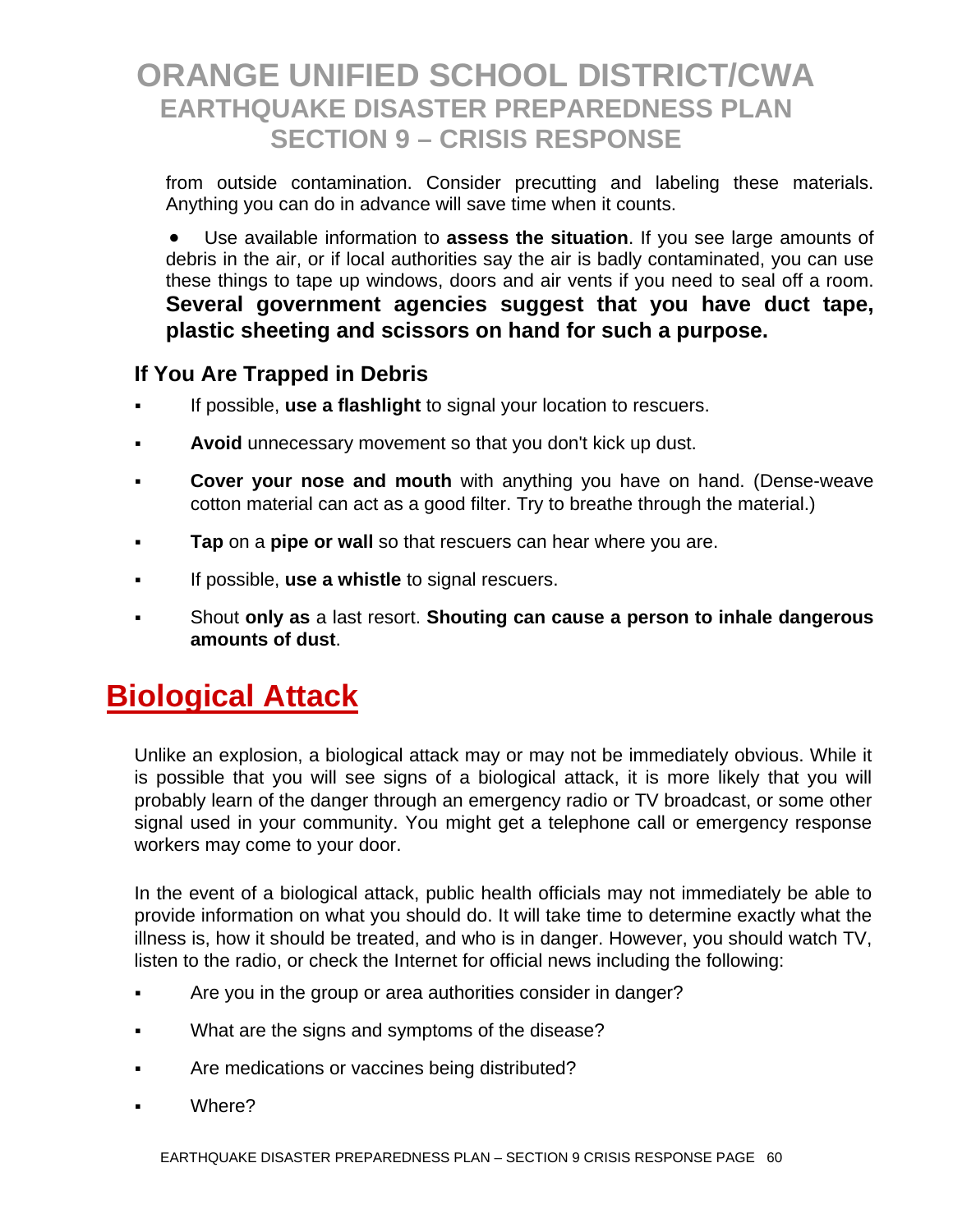- Who should get them?
- Where should you seek emergency medical care if you become sick?

If you become aware of an unusual and suspicious release of an unknown substance nearby, it doesn't hurt to protect yourself. Quickly get away. Cover your mouth and nose with layers of fabric that can filter the air but still allow breathing. Examples include two to three layers of cotton such as a t-shirt, handkerchief or towel. Otherwise, several layers of tissue or paper towels may help. Wash with soap and water and contact authorities.

Some typical examples of biological warfare agents might include: Anthrax; Staphylococcal Enterotoxin B (SEB); Bubonic/Pnuemonic Plague; Cholera; Smallpox; and bio-engineered agents

#### **Decontamination of Biological Agents**

In the case of most biological agents a diluted solution of common household bleach (sodium hypochorite) may often be effective in decontaminating procedures involving people and equipment. Other antispetics and disinfectants, as appropriate for the individual bio-toxin, can also be used.

With rare exception, when faced with suspected virulent bio-agents, full strength sodium hypochorite may be dumped into/onto the general area of the released agent and may assist in preventing a further spread of the contaminant. Although not all types of bioagents will be immediately killed by the emergency application of bleach, it is thought in many circles that such an action might be helpful in preventing further infections.

**Decontaminate with household bleach or household disinfecting sprays.** Use undiluted bleach on clothes and a 9:1 solution of 9 parts water and 1 part bleach on skin. **Do not use bleach or a bleach solution on open wounds!** 

At the time of a declared biological emergency, if a family member becomes sick, it is important to be suspicious. Do not automatically assume, however, that you should go to a hospital emergency room or that any illness is the result of the biological attack. Symptoms of many common illnesses may overlap. Use common sense, practice good hygiene and cleanliness to avoid spreading germs, and seek medical advice.

# **Chemical Attack**

A chemical attack is the deliberate release of a toxic gas, liquid or solid that can poison people and the environment.

#### **Possible Signs of Chemical Threat**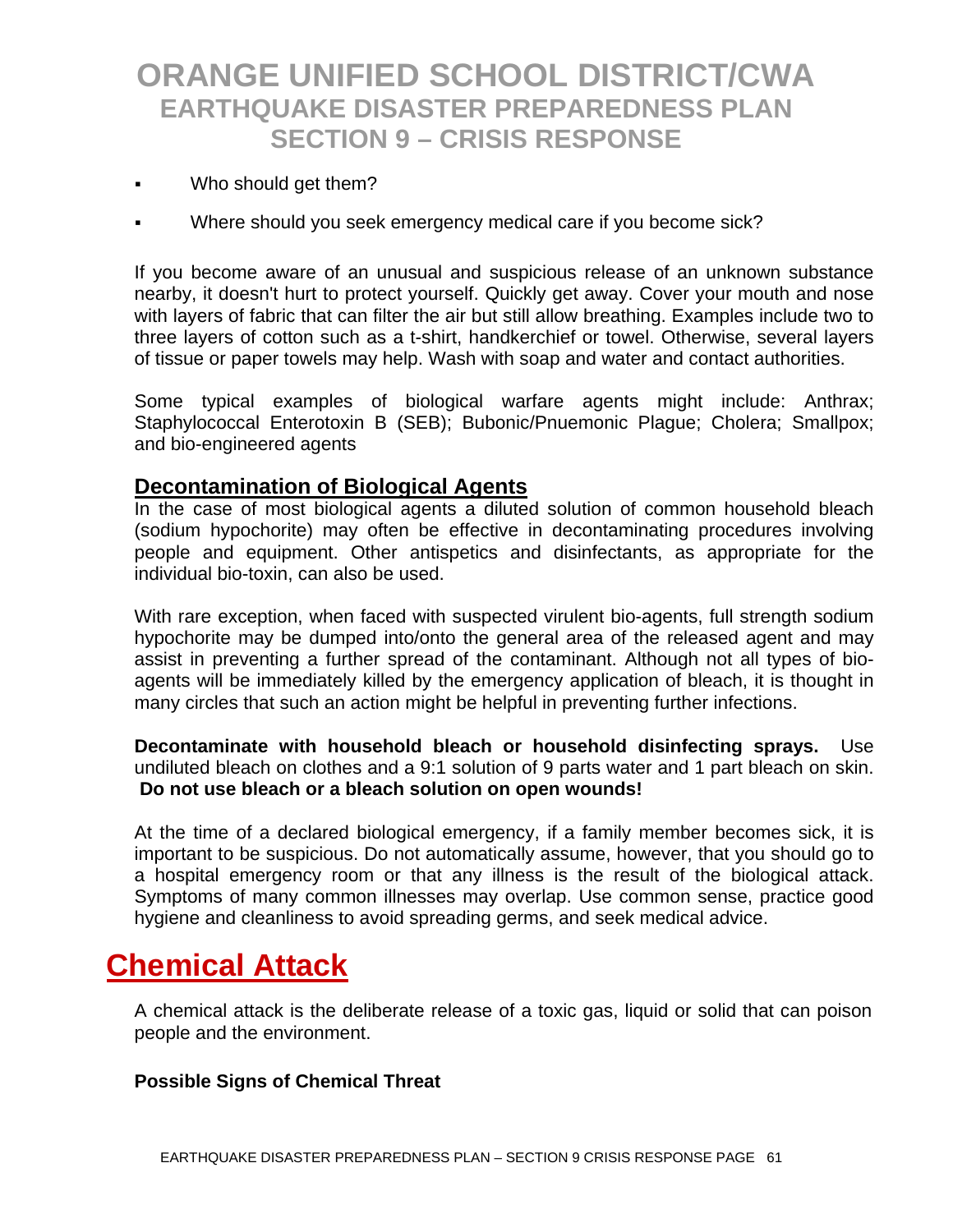- Many people suffering from watery eyes, twitching, choking, having trouble breathing or losing coordination.
- Many sick or dead birds, fish or small animals are also cause for suspicion.

#### **If You See Signs of Chemical Attack**

- Quickly try to **define the impacted area** or where the chemical is coming from, if possible.
- Take immediate action to **get away**.
- If the chemical is inside a building where you are, get out of the building without passing through the contaminated area, if possible.
- Otherwise, it may be better to move as far away from where you suspect the chemical release is and "shelter-in-place."
- If you are outside, quickly decide what is the **fastest escape** from the chemical threat. Consider if you can get out of the area, or if you should follow plans to "shelter-in-place."

#### **If You Think You Have Been Exposed to a Chemical**

- If your eyes are watering, your skin is stinging, and you are having trouble breathing, you may have been exposed to a chemical.
- If you think you may have been **exposed to a chemical, strip immediately** and **wash**.
- Look for a hose, fountain, or any source of **water**, and wash with **soap** if possible, being sure not to scrub the chemical into your skin.
- Seek emergency **medical attention**.

### **Nuclear Blast Attack**

A nuclear blast is an explosion with intense light and heat, a damaging pressure wave and widespread radioactive material that can contaminate the air, water and ground surfaces for miles around. While experts may predict at this time that a nuclear attack is less likely than other types, terrorism by its nature is unpredictable.

#### **If There is a Nuclear Blast**

• **Take cover** immediately, below ground if possible, though any shield or shelter will help protect you from the immediate effects of the blast and the pressure wave.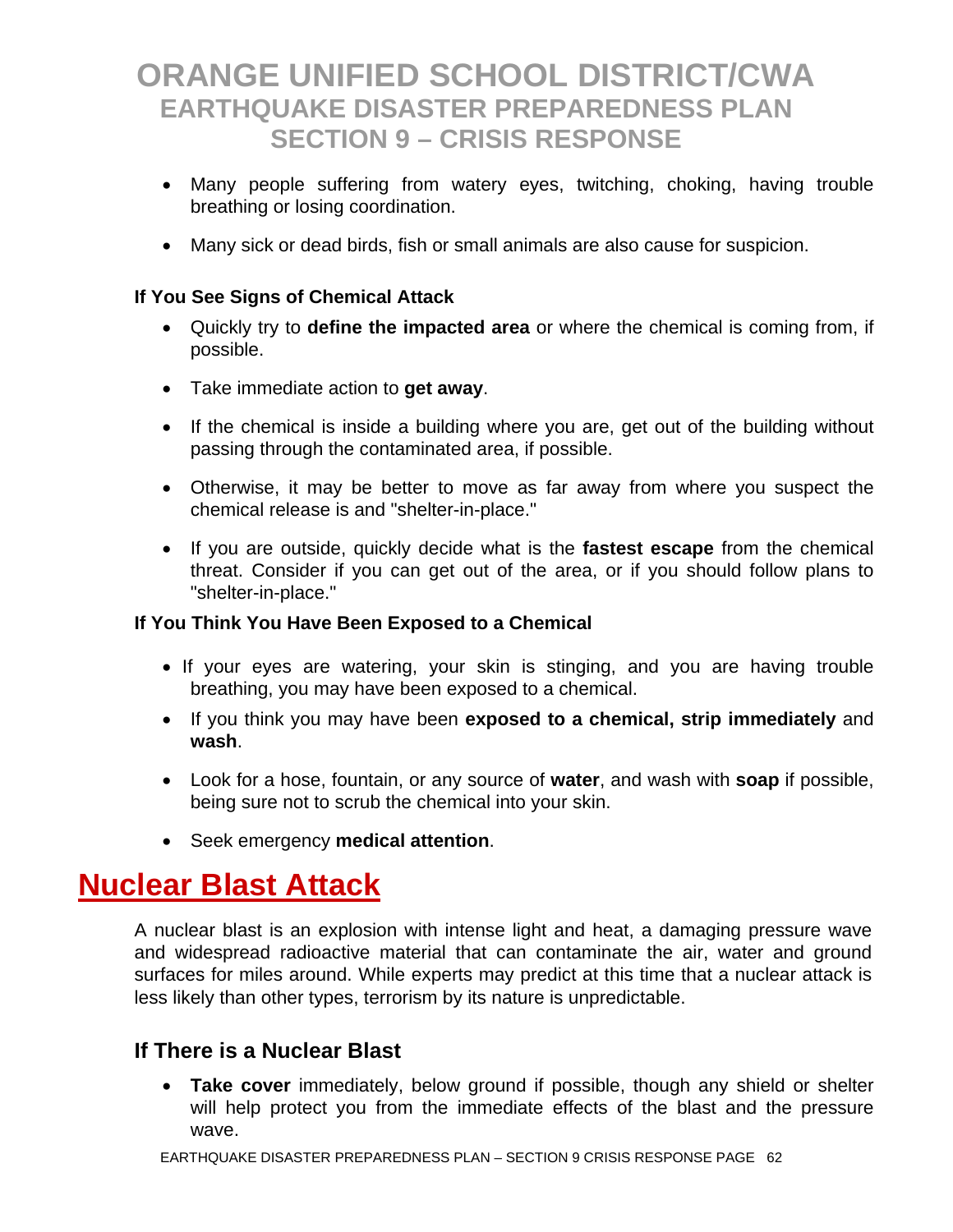- Quickly **assess the situation**.
- Consider if you can get out of the area or if it would be better to go inside a building and follow your plan to **"shelter-in-place."**
- In order to **limit the amount of radiation you are exposed to**, think about shielding, distance and time.

**Shielding:** If you have a thick shield between yourself and the radioactive materials more of the radiation will be absorbed, and you will be exposed to less.

**Distance:** The farther away you are from the blast and the fallout the lower your exposure.

**Time:** Minimizing time spent exposed will also reduce your risk.

A radiation threat or **"Dirty Bomb"** is the use of common explosives to spread radioactive materials over a targeted area. It is not a nuclear blast. The force of the explosion and radioactive contamination will be more localized. While the blast will be immediately obvious, the presence of radiation will not be clearly defined until trained personnel with specialized equipment are on the scene. As with any radiation, you want to try to **limit exposure**.

# **TERRORISM TERMINOLOGY**

**Anthrax:** A non-contagious potentially fatal disease caused by breathing, eating or absorbing through cuts in the skin bacteria known as Bacillus anthracis.

**Biological Attack:** The deliberate release of germs or other biological substances that can make you sick.

**Chemical Attack:** The deliberate release of a toxic gas, liquid or solid that can poison people and the environment.

**"Dirty Bomb":** The use of common explosives to spread radioactive materials over a targeted area. Also known as a radiation attack, a "dirty bomb" is not a nuclear blast, but rather an explosion with localized radioactive contamination.

**Evacuation:** The process of leaving a potentially dangerous area.

**Nuclear Blast:** An explosion with intense light and heat, a damaging pressure wave and widespread radioactive material that can contaminate the air, water and ground surfaces for miles around.